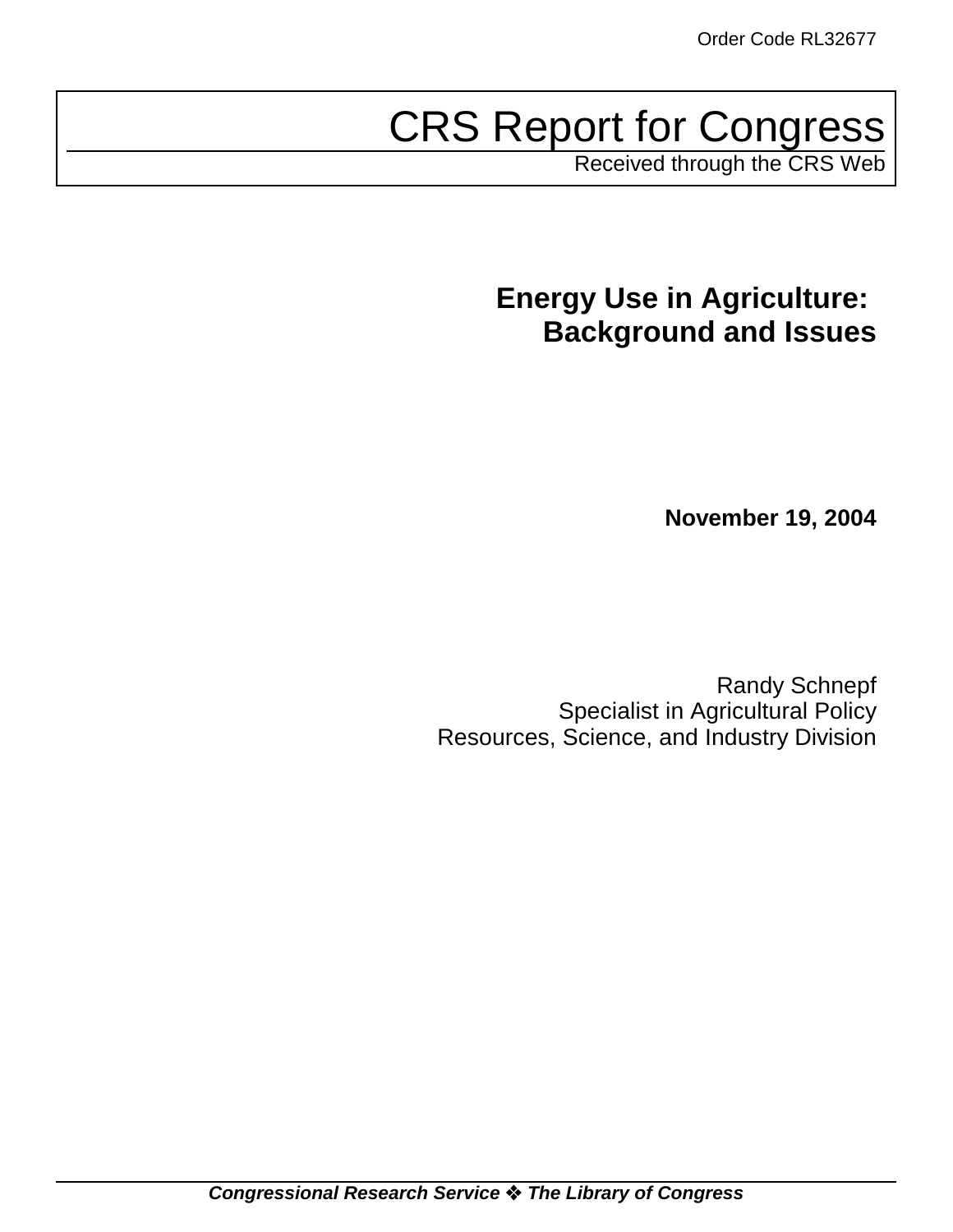# Energy Use in Agriculture: Background and Issues

### **Summary**

Agriculture requires energy as an important input to production. Agriculture uses energy directly as fuel or electricity to operate machinery and equipment, to heat or cool buildings, and for lighting on the farm, and indirectly in the fertilizers and chemicals produced off the farm. In 2002, the U.S. agricultural sector used an estimated 1.7 quadrillion Btu of energy from both direct (1.1 quadrillion Btu) and indirect (0.6 quadrillion Btu) sources. However, agriculture's total use of energy is low relative to other U.S. producing sectors. In 2002, agriculture's share of total U.S. direct energy consumption was about 1%. Agriculture's shares of nitrogen and pesticide use — two of the major indirect agricultural uses identified by the U.S. Dept of Agriculture (USDA) — are signficantly higher at about 56% and 67%, respectively.

U.S. farm production — whether for crop or animal products — has become increasingly mechanized and requires timely energy supplies at particular stages of the production cycle to achieve optimum yields. Energy's share of agricultural production expenses varies widely by activity, production practice, and locality. Since the late 1970s, total agricultural use of energy has fallen by about 28%, as a result of efficiency gains related to improved machinery, equipment, and production practices. Despite these efficiency gains, total energy costs of \$28.8 billion in 2003 represented 14.4% (5.2% direct and 9.3% indirect) of annual production expenses of \$198.9 billion. As a result, unexpected changes in energy prices or availability can substantially alter farm net revenues, particularly for major field crop production.

High fuel and fertilizer prices in 2004, and increasing energy import dependence for petroleum fuels and nitrogen fertilizers has led to concerns about the impact this would have on agriculture. High natural gas prices have already contributed to a substantial reduction in U.S. nitrogen fertilizer production capacity — over a 23% decline from 1998 through 2003. In the short run, price- or supply-related disruptions to agriculture's energy supplies could result in unanticipated shifts in the production of major crop and livestock products, with subsequent effects on farm incomes and rural economies. In the long run, a sustained rise in energy prices may have serious consequences on energy-intensive industries like agriculture by reducing profitability and driving resources away from the sector.

This report provides information relevant to the U.S. agricultural sector on energy use, emerging issues, and related legislation. It will be updated as events warrant.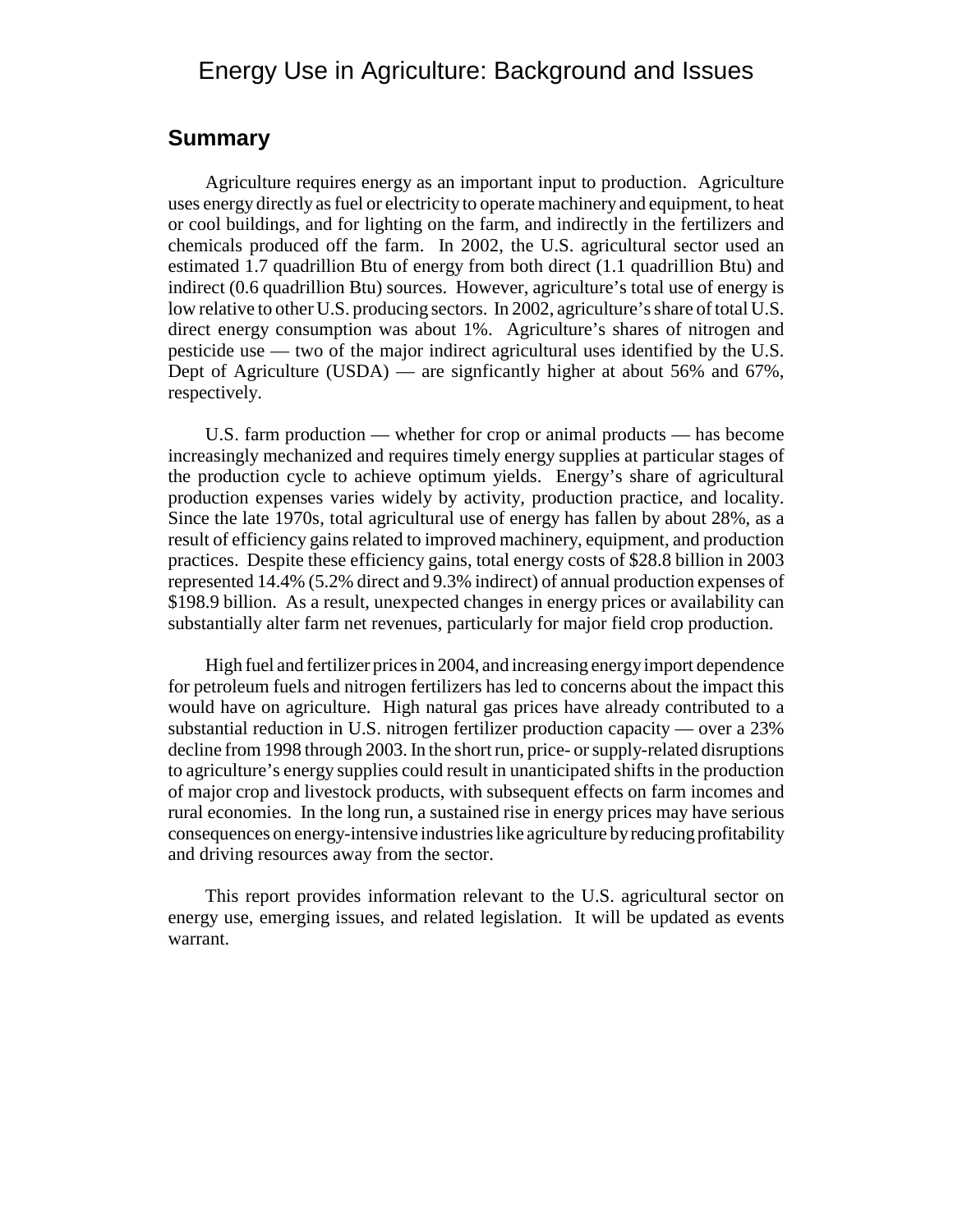# **Contents**

# **List of Figures**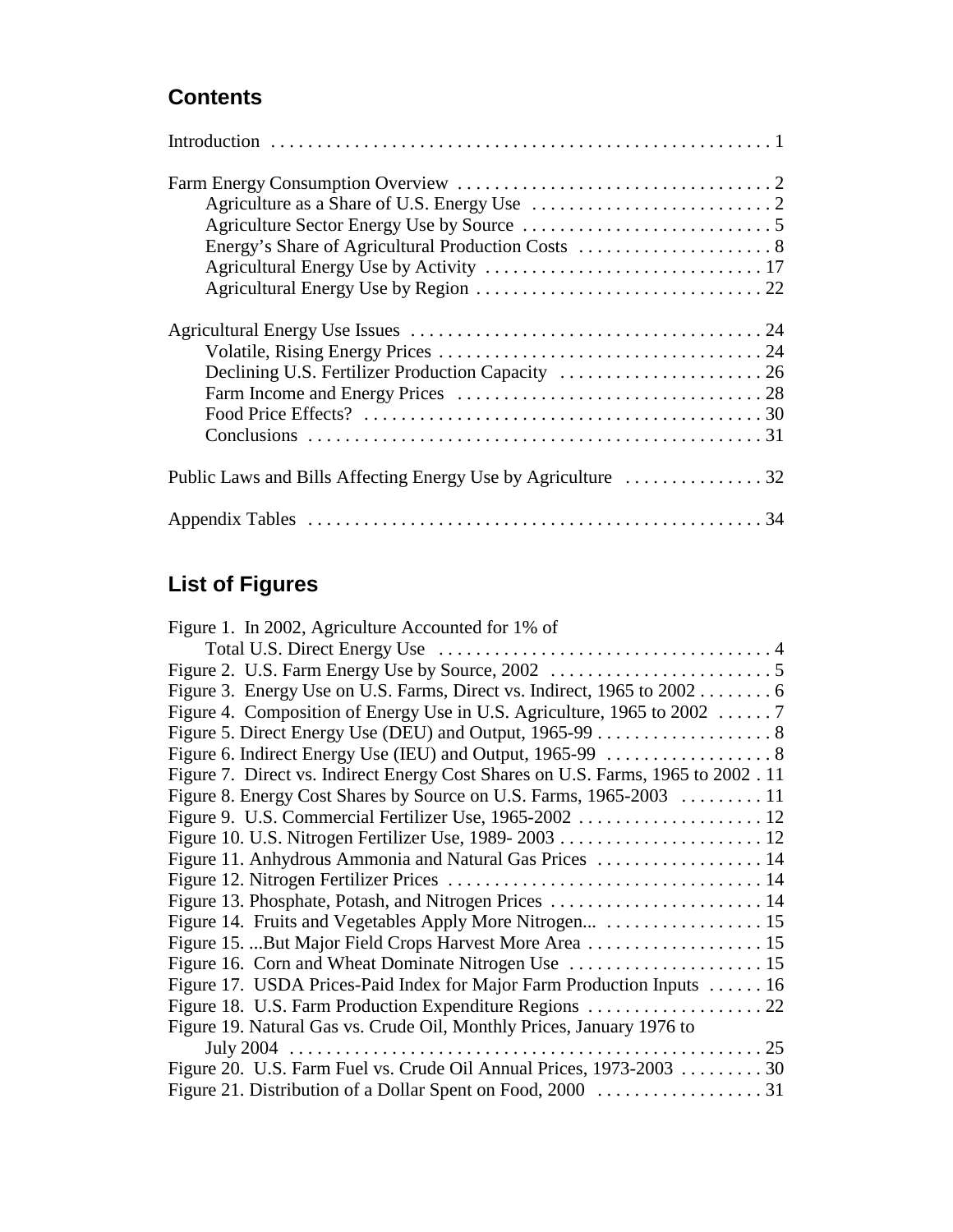# **List of Tables**

| Table 5. Agricultural Production Expenditures for Energy by Major Crop,       |  |
|-------------------------------------------------------------------------------|--|
|                                                                               |  |
|                                                                               |  |
|                                                                               |  |
| Table A2. U.S. Farm Energy Costs in Production, by Activity, 2002 35          |  |
| Table A3. Energy Cost Shares of Total Production Costs, by Activity, 2002  36 |  |
|                                                                               |  |
| Table A5. U.S. Farm Energy Costs in Production, by Region, 2003 38            |  |
| Table A6. Energy Cost Shares of Total Production Costs, by Region, 2003 39    |  |
| Table A7. Regional Shares of U.S. Energy Costs by Type, 2003  40              |  |
|                                                                               |  |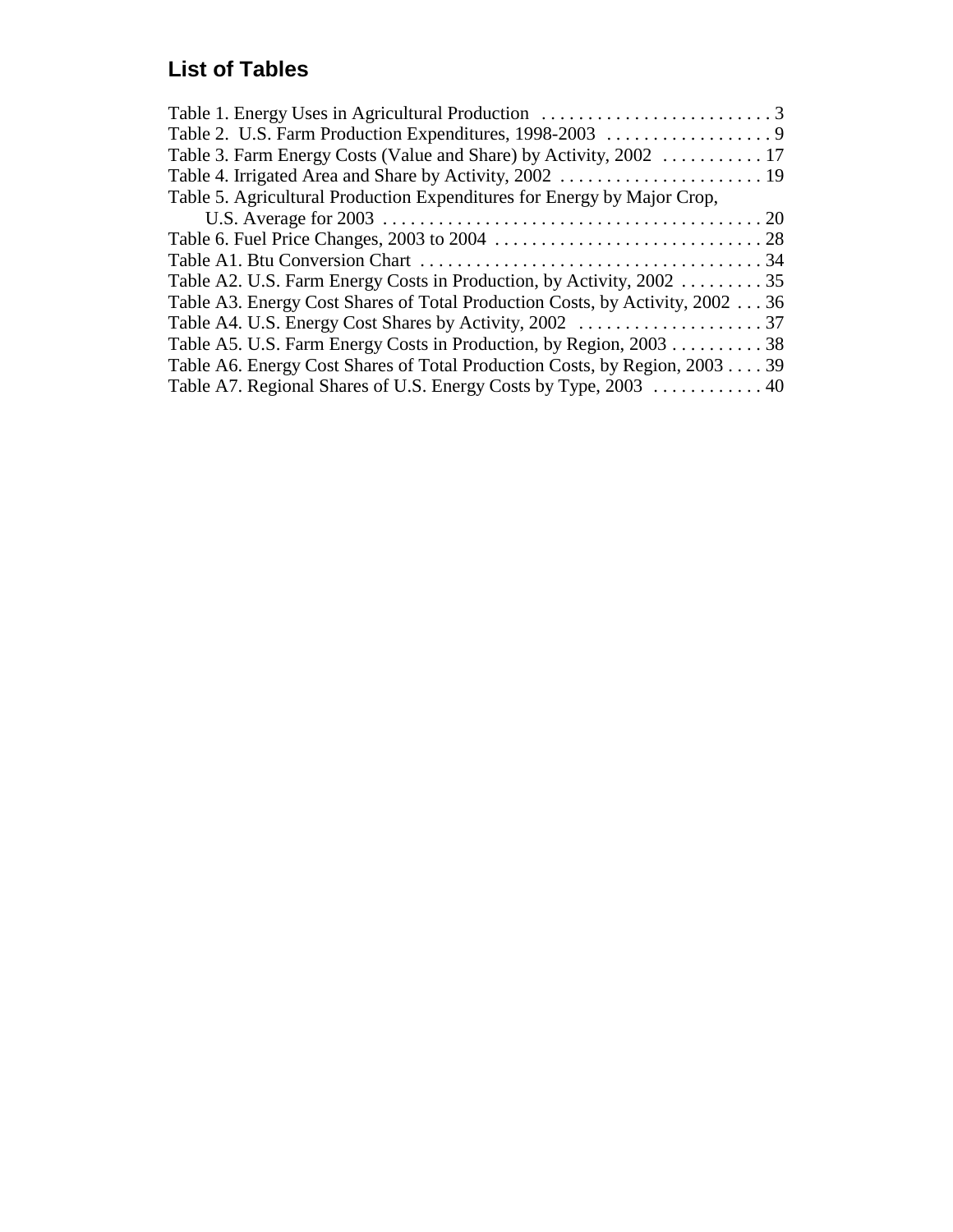# Energy Use in Agriculture: Background and Issues

# **Introduction**

Agriculture, as a production-oriented sector, requires energy as an important input to production. U.S. farm production — whether for crop or animal products — has become increasingly mechanized and requires timely energy supplies at particular stages of the production cycle to achieve optimum yields.

Several key points that emerge from this report are:

- agriculture is reliant on the timely availability of energy, but has been reducing its overall rate of energy consumption;
- U.S. agriculture consumes energy both directly as fuel or electricity to power farm activities, and indirectly in the fertilizers and chemicals produced off farm;
- energy's share of agricultural production expenses varies widely by activity, production practice, and locality;
- at the farm level, direct energy costs are a significant, albeit relatively small component of total production expenses in most activities and production processes;
- when combined with indirect energy expenses, total energy costs can play a much larger role in farm net revenues, particularly for major field crop production; and
- energy price changes have implications for agricultural choices of crop and activity mix, and cultivation methods, as well as irrigation and post-harvest strategies.

This report provides background on the relationship between energy and agriculture in the United States. The first section provides background information on current and historical energy use in the U.S. agricultural sector and how this fits into the national energy-use picture. Energy's role in agriculture's overall cost structure is detailed both for present circumstances and for changes over time. Finally, this section examines how agriculture's energy-use pattern varies across activities and regions.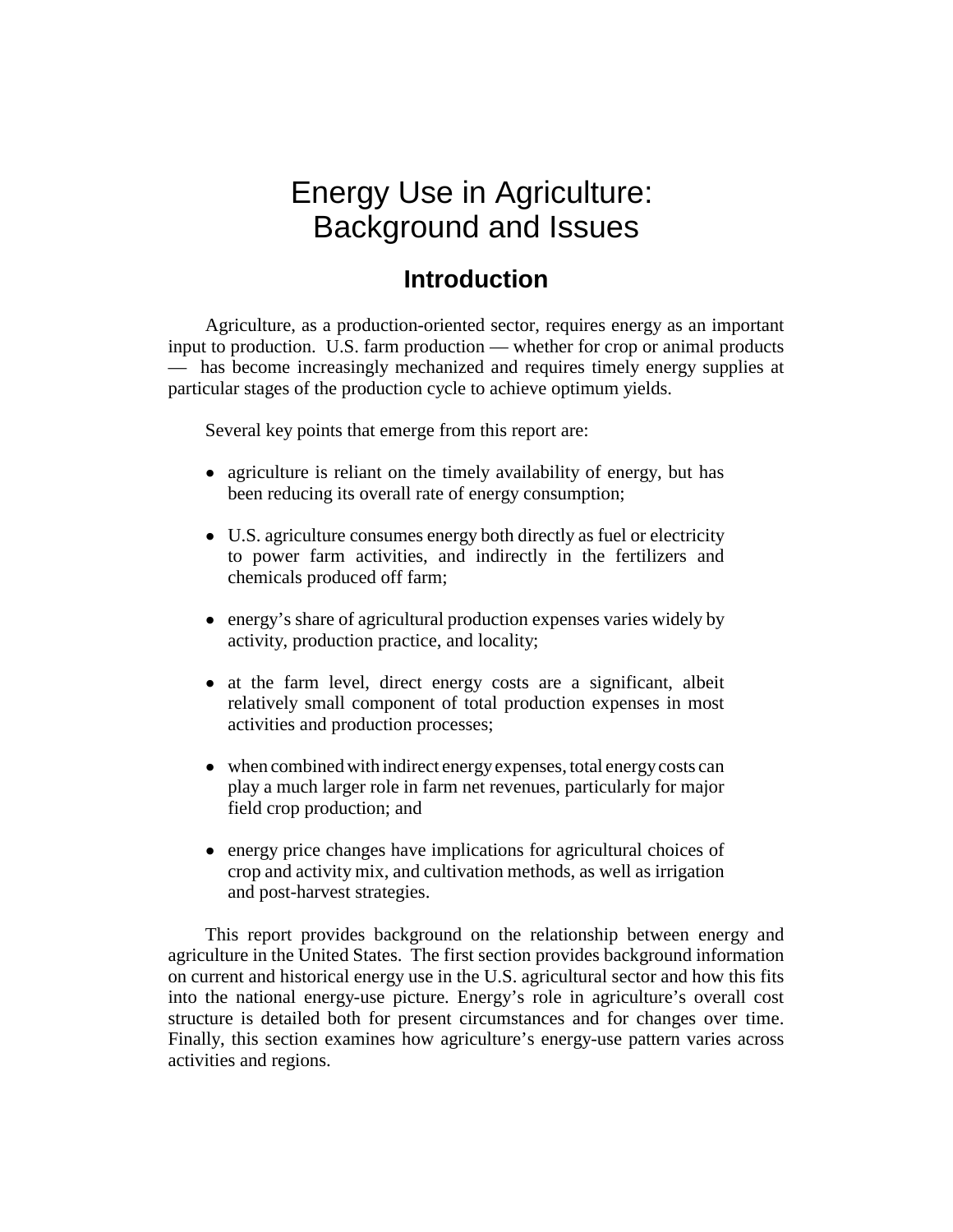# **Farm Energy Consumption Overview**

At the farm level, energy use is classified as either direct or indirect. Direct energy use in agriculture is primarily petroleum-based fuels to operate cars, pickups, and trucks as well as machinery for preparing fields, planting and harvesting crops, applying chemicals, and transporting inputs and outputs to and from market.<sup>1</sup> Natural gas, liquid propane, and electricity also are used to power crop dryers and irrigation equipment. Electricity is used largely for lighting, heating, and cooling in homes and barns. Dairies also require electricity for operating milking systems, cooling milk, and supplying hot water for sanitation. (See **Table 1** for a listing of various direct and indirect energy uses by agriculture.) In addition, oils and lubricants are needed for all types of farm machinery.

Indirect energy is consumed off the farm for manufacturing fertilizers and pesticides. Because of measurement difficulties, energy used to produce other inputs for agriculture, such as farm machinery and equipment, is not included in USDA's definition of indirect energy. $2$ 

### **Agriculture as a Share of U.S. Energy Use**

**Direct Energy Use.** In 2002, the U.S. agricultural sector (encompassing both crops and livestock production) used an estimated 1.1 quadrillion  $Btu<sup>3</sup>$  of total direct energy.4 This represents slightly more than 1% of total U.S. energy consumption of 98 quadrillion Btu in 2002. (See **Figure 1**.) In comparison, the non-agricultural component of the industrial sector is estimated to have used 31.4 quadrillion Btu (32%), while the transportation sector used 26.5 quadrillion Btu (27%).

As a result of its small share, significant changes in direct energy consumption by the U.S. agricultural sector are unlikely to have major implications for the overall supply and demand for energy in the United States. However, within the agricultural sector, changes in the supply and demand of energy can have significant implications for the profitability of U.S. agriculture as well as the mix of output and management practices.

<sup>&</sup>lt;sup>1</sup> See CRS Report RL30758, Alternative Transportation Fuels and Vehicles: Energy, *Environment, and Development Issues*, for a description and cost comparison of the major fuels natural gas, LP gas or propane, and electricity, and the alternative fuels biodiesel, ethanol, and methanol.

<sup>2</sup> USDA, Economic Research Service (ERS), *Agricultural Resources and Environmental Indicators*, Agricultural Handbook No. 705, December 1994, p. 106.

<sup>&</sup>lt;sup>3</sup> See Appendix, "What Is a Btu?" for a definition.

<sup>4</sup> John Miranowski, "Energy Consumption in U.S. Agriculture," presentation at USDA conference on *Agriculture as a Producer and Consumer of Energy*, June 24, 2004; hereafter referred to as Miranowski (2004). Conference proceedings are available at [http://www. farmfoundation.org/projects/03-35EnergyConferencepresentations.htm].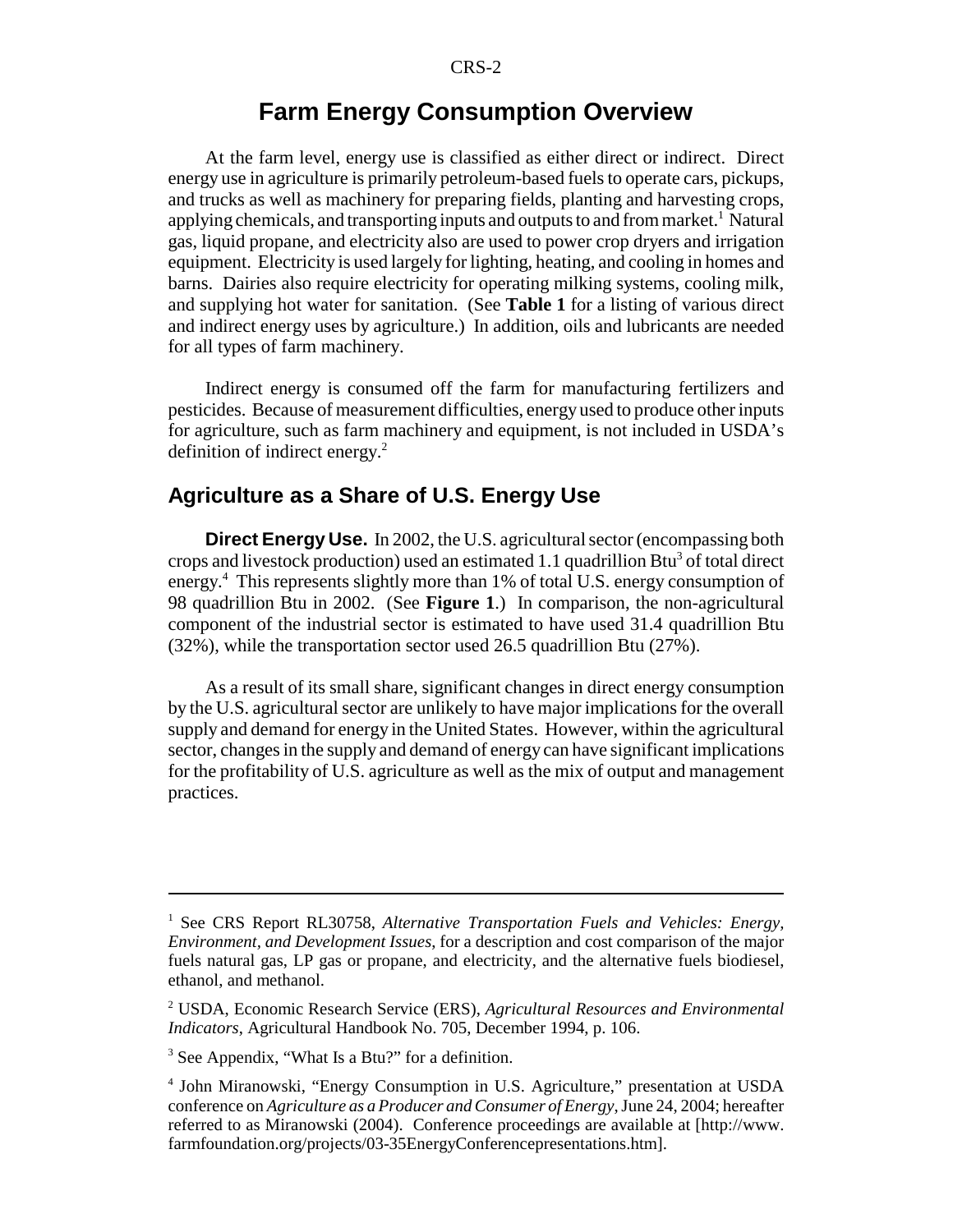| <b>Direct Use of Energy</b>                                                                                                                                                                                                                                                                                                                             | <b>Fuel</b>                                                           |
|---------------------------------------------------------------------------------------------------------------------------------------------------------------------------------------------------------------------------------------------------------------------------------------------------------------------------------------------------------|-----------------------------------------------------------------------|
| Operating farm machinery and large trucks:<br>- field work (tractors, combines, mowers, balers, etc.)<br>- input purchase and deliveries (large trucks)                                                                                                                                                                                                 | Diesel fuel                                                           |
| Operating small vehicles (cars and pickup trucks):<br>- farm management activities                                                                                                                                                                                                                                                                      | Gasoline                                                              |
| Operating small equipment:<br>- Irrigation equipment<br>- Drying of grain or fruit<br>- Ginning cotton<br>- Curing tobacco<br>- Heating for frost protection in groves and orchards<br>- Crop flamers<br>- Heating/cooling of cattle barn, pig or poultry brooder,<br>greenhouse, stock tanks, etc.<br>- Animal waste treatment<br>- Standby generators | Diesel fuel<br>Natural Gas (NG)<br>$LP$ Gas $(LP)$<br>Electricity (E) |
| General farm overhead<br>- Lighting for houses, sheds, and barns<br>- Power for farm household appliances                                                                                                                                                                                                                                               | Electricity                                                           |
| Custom operations<br>- Field work (e.g., combining)<br>- Drying<br>- Other                                                                                                                                                                                                                                                                              | Diesel, Gasoline,<br>NG, LP, E                                        |
| Marketing<br>- Transportation: elevator to terminal, processor, or port<br>- Elevating                                                                                                                                                                                                                                                                  | Diesel<br>Gasoline                                                    |
| <b>Indirect Use of Energy</b>                                                                                                                                                                                                                                                                                                                           | <b>Fuel</b>                                                           |
| Fertilizer<br>- Nitrogen-based (NG is 75% to 90% of cost of prod.)<br>- Phosphate<br>(NG is 15% to 30% of cost of prod.)<br>- Potash<br>(NG is 15% of cost of prod.)                                                                                                                                                                                    | Natural Gas (NG)                                                      |
| Pesticides (insecticides, herbicides, fungicides)                                                                                                                                                                                                                                                                                                       | Petroleum or NG                                                       |

# **Table 1. Energy Uses in Agricultural Production**

**Source:** Assembled by CRS from various sources.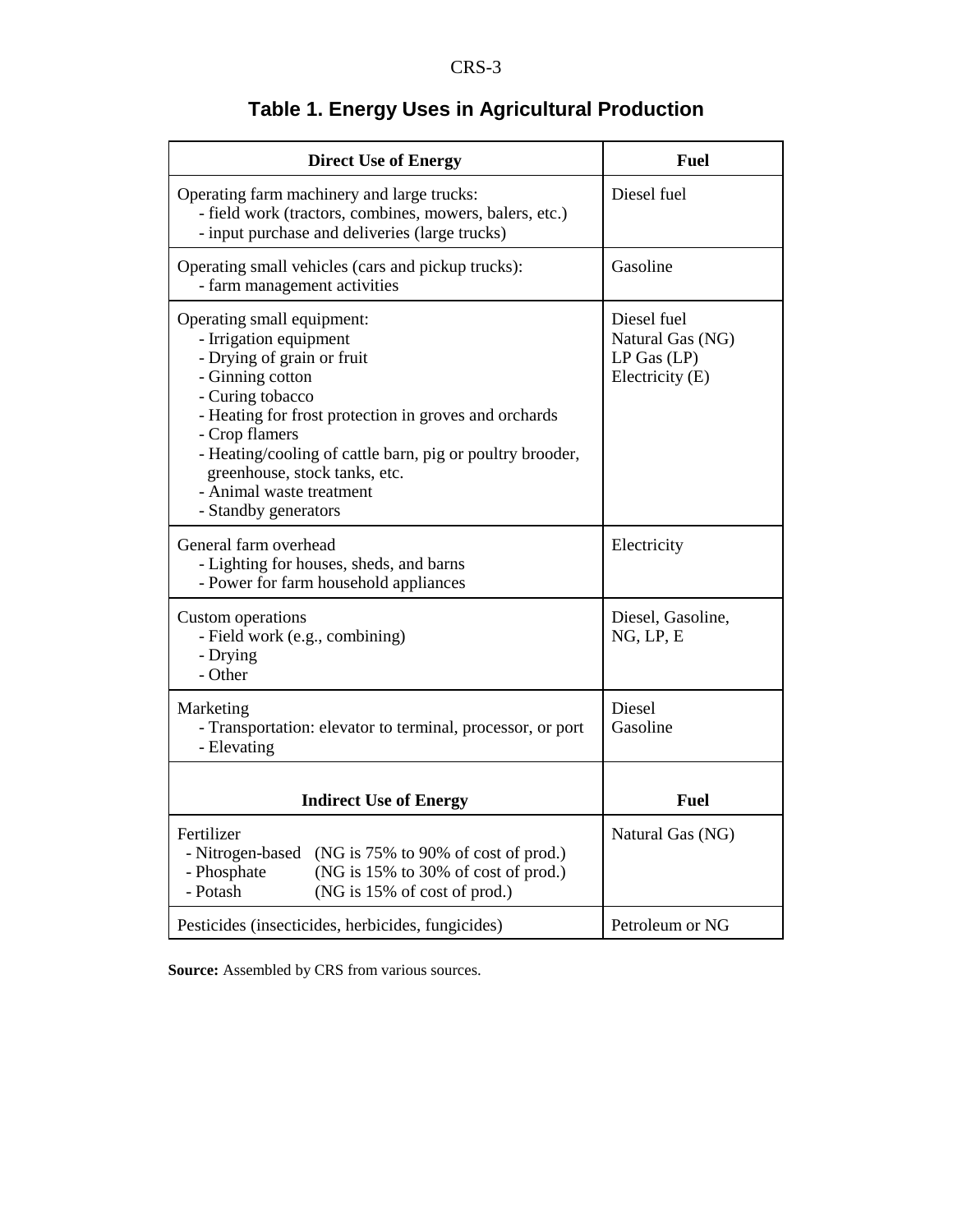

#### **Figure 1. In 2002, Agriculture Accounted for 1% of Total U.S. Direct Energy Use**

**Indirect Energy Use.** In contrast to direct energy, agriculture's share of two important indirect energy uses — fertilizer and pesticide use — is signficantly higher. According to the Government Accountability Office  $(GAO)$ ,<sup>5</sup> in 2002 agriculture accounted for about 56% (12 million out of about 21.4 million metric tons) of total U.S. nitrogen use.<sup>6</sup> Nitrogen fertilizer is the principal fertilizer used by the U.S. agricultural sector. (See the section "Fertilizer Production Costs" later in this report for more information.) Data on agriculture's share of phosphorous and potash fertilizer use was not readily available.

In addition, the U.S. Environmental Protection Agency (EPA) estimates that U.S. agriculture accounted for 67% of expenditures on pesticides in the United States in 2001 (the year for which data was most recently available).<sup>7</sup>

Although direct use of natural gas by agriculture is the smallest of any major energy source (see **Figure 2**), its importance is magnified by an indirect linkage with fertilizers, particularly nitrogenous fertilizers. Natural gas is the major feedstock of nitrogenous fertilizers and represents as much as 90% of the cost of production of anhydrous ammonia — the primary ingredient for most nitrogen fertilizers. Similarly, but to a smaller extent, natural gas is a significant cost component in the

<sup>&</sup>lt;sup>5</sup> Formerly the General Accounting Office.

<sup>6</sup> GAO, *Natural Gas: Domestic Nitrogen Fertilizer Production Depends on Natural Gas Availability and Prices*, GAO-03-1148, Sept. 2003, p. 4.

<sup>7</sup> U.S. EPA, *Pesticide Industry Sales and Usage: 2000 and 2001 Market Estimates*, May 2004, p.6.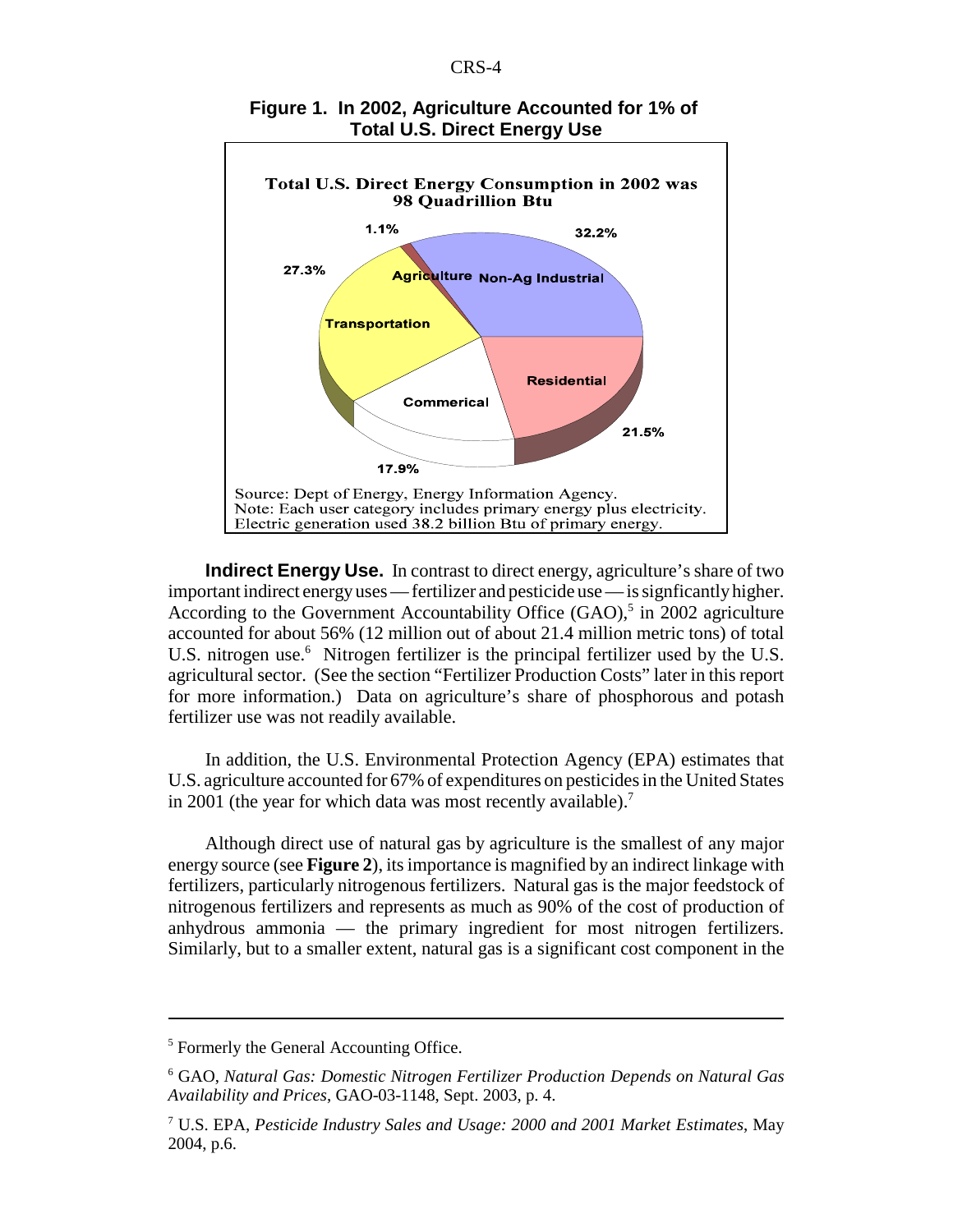production of both phosphate (15% to 30% of production costs) and potash (15%) fertilizers.

If fertilizers and pesticides were divided into their natural gas and petroleum components, the total direct and indirect consumption of natural gas would amount to over 26% of total energy consumption in the agricultural sector.

### **Agriculture Sector Energy Use by Source**

Of the estimated 1.7 quadrillion Btu of total energy used by the U.S. agricultural sector in 2002, 65% (1.1 quadrillion Btu) was consumed as direct energy (electricity, gasoline, diesel, LP gas,<sup>8</sup> and natural gas), compared with 35% (0.6 quadrillion Btu) consumed as indirect energy (fertilizers and pesticides).



**Figure 2. U.S. Farm Energy Use by Source, 2002**

**Total Energy Use by Agriculture Has Declined Over Time.** Agricultural energy use peaked at 2.4 quadrillion Btu in 1978.<sup>9</sup> The oil price shocks of the late 1970s and early 1980s forced the agricultural sector to become more energy efficient. Since the late 1970s, the direct use of energy by agriculture has declined by 26%, while the energy used to produce fertilizers and pesticides has declined by 31%. (See **Figure 3**.) Switching from gasoline-powered to more fuelefficient diesel-powered engines, adopting conservation tillage practices (which tend

<sup>&</sup>lt;sup>8</sup> LP (liquified petroleum) gas is the generic name for commercial propane and commercial butane gases.

<sup>&</sup>lt;sup>9</sup> Miranowski (2004).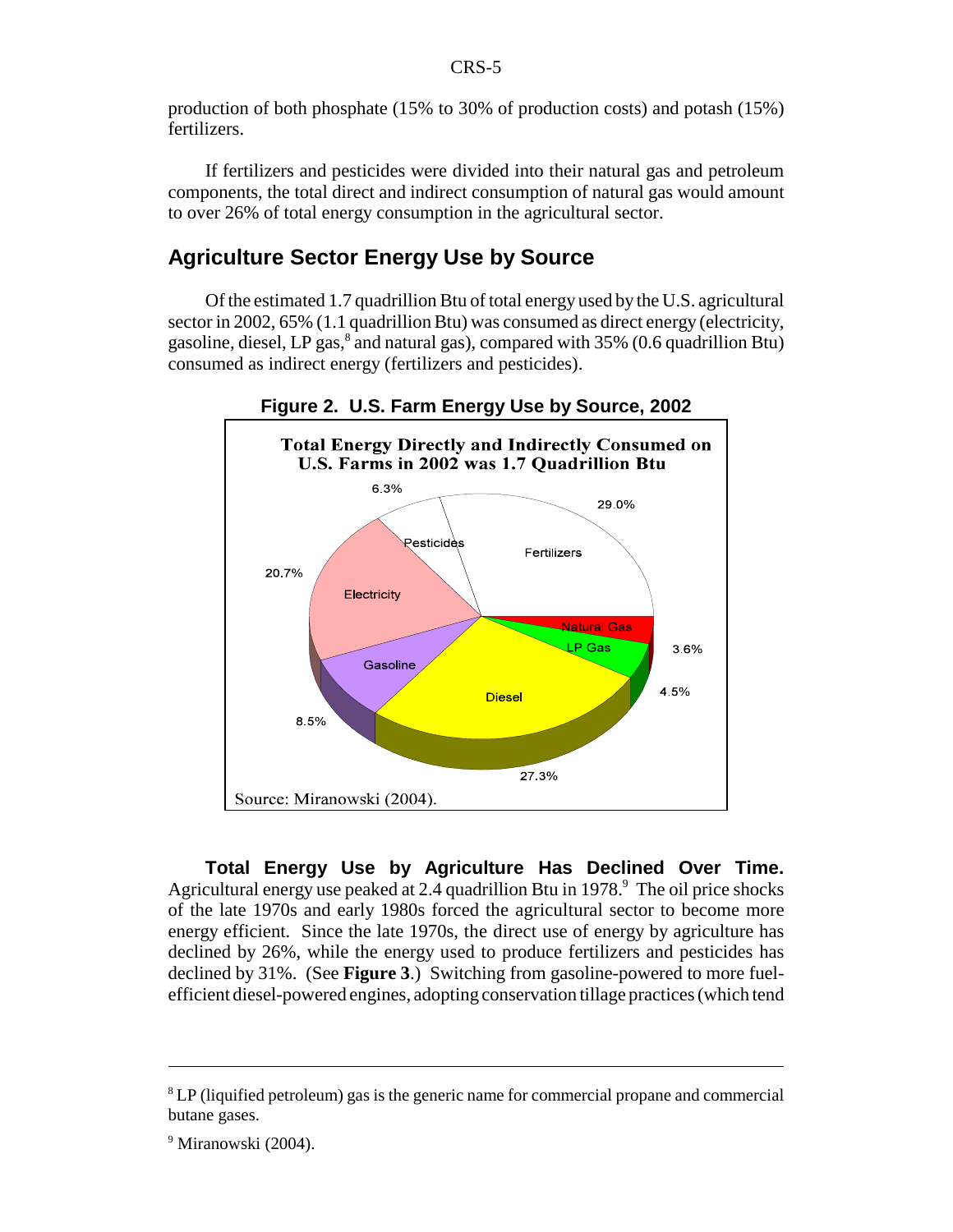to use less energy), changing to larger multifunction machines, and creating new methods of crop drying and irrigation contributed to this decline in energy use.<sup>10</sup>



**Composition of Energy Use Has Shifted Over Time.** Gasoline's relative share as a source of farm energy has declined substantially over the past four decades, falling from a 41% share in 1965 to about a 9% share in 2002. (See **Figure 4**.) The direct use of natural gas and LP gas also experienced a decline in share, falling from a combined 15% to 8%. In contrast, diesel fuel and electricity both gained substantially, rising from 13% and 6% shares respectively in 1965 to 27% and 21% shares in 2002.

The shift away from gasoline-powered machinery toward diesel-powered machinery underlies the rise of diesel and decline of gasoline. Diesel is better performing than gasoline in terms of miles per gallon and miles per Btu. Diesel fuel also tends to be significantly cheaper on a gasoline-equivalent basis.<sup>11</sup> The overall decline in total direct energy use also reflects an important decline in the stock of agricultural machinery, equipment, and motor vehicles that has occurred since total farm machinery inventories peaked in  $1979$ <sup>12</sup> Capital depreciation exceeded capital expenditure in every year from 1980 through the mid-1990s.

The capital depletion was due to several factors including, first, increased machine efficiency and, second, shifts away from conventional tillage practices

<sup>10</sup> USDA, ERS, *Agricultural Resources and Environmental Indicators*, Agricultural Handbook No. 705, December 1994, p. 108.

<sup>&</sup>lt;sup>11</sup> See **Table A1** for gasoline-equivalent prices.

<sup>12</sup> USDA, ERS, *Agricultural Resources and Environmental Indicators, 1996-97*, Agricultural handbook No. 712, July 1997, p. 145.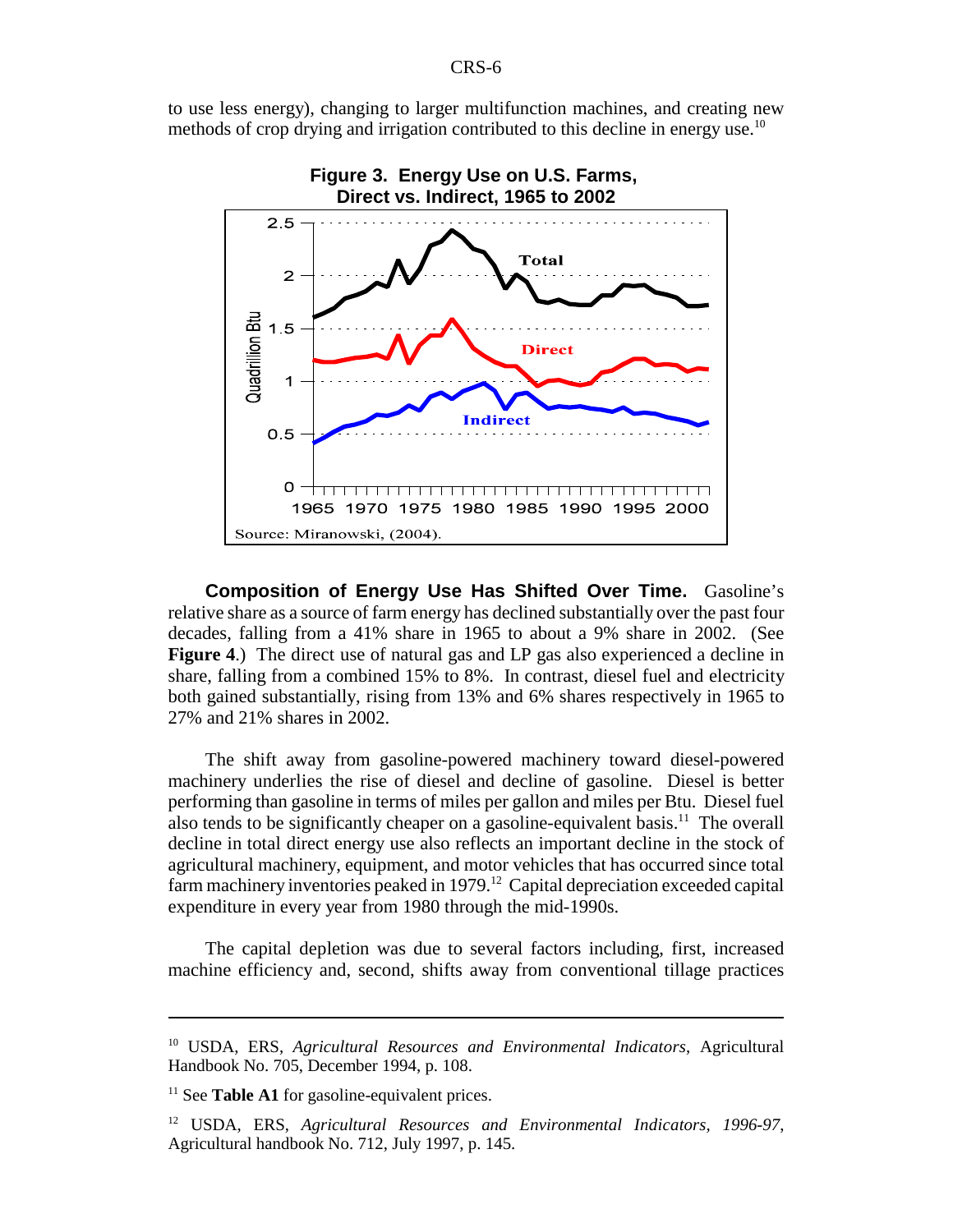(which required working the soil many times prior to planting) toward reduced and no-till practices (which require fewer passes over the soil and, therefore, less fuel consumption). In addition, conservation tillage practices have helped to conserve soil moisture and nutrients (lowering the need for commercial fertilizers) and to prolong the useful life of tractors and equipment.



**Figure 4. Composition of Energy Use in U.S. Agriculture, 1965 to 2002**

Since 1965 fertilizer and pesticide use have exhibited a disjointed pattern as a share of energy source for U.S. agriculture, rising from a combined 25% share in 1965 to slightly above a 46% share in 1986, then declining to a 35% share by 2002. Increasing use of precision farming (i.e., computerized equipment that allows precise quantity and placement of inputs such as fertilizers and pesticides), conservation tillage, and crop residue management have all contributed to lower fertilizer volumes without sacrificing yield gains.<sup>13</sup> Plantings of genetically engineered crops such as Bt corn and Bt cotton, which require fewer pesticide applications, also have contributed to a reduced pesticide volume. In addition, improved pesticide products and expanded use of crop scouting services have contributed to lower pesticide volumes while maintaining or improving the level of pest control.

**Efficiency Gains in Farm Energy Use.** The large declines in agricultural sector use of direct and indirect energy sources since the late 1970s has not come at the expense of lower output. Agriculture appears to have made dramatic efficiency gains in energy use. The gains are measured by sharply declining energy-use per unit of output indices for both direct and indirect energy categories.

Since 1980, direct energy use (DEU) per unit of output has fallen almost continuously while total agricultural sector output has risen steadily (see **Figure 5**). Indirect energy use (IEU) per unit of output has also tracked downward, but with

 $13$  Ibid., pp. 149-150.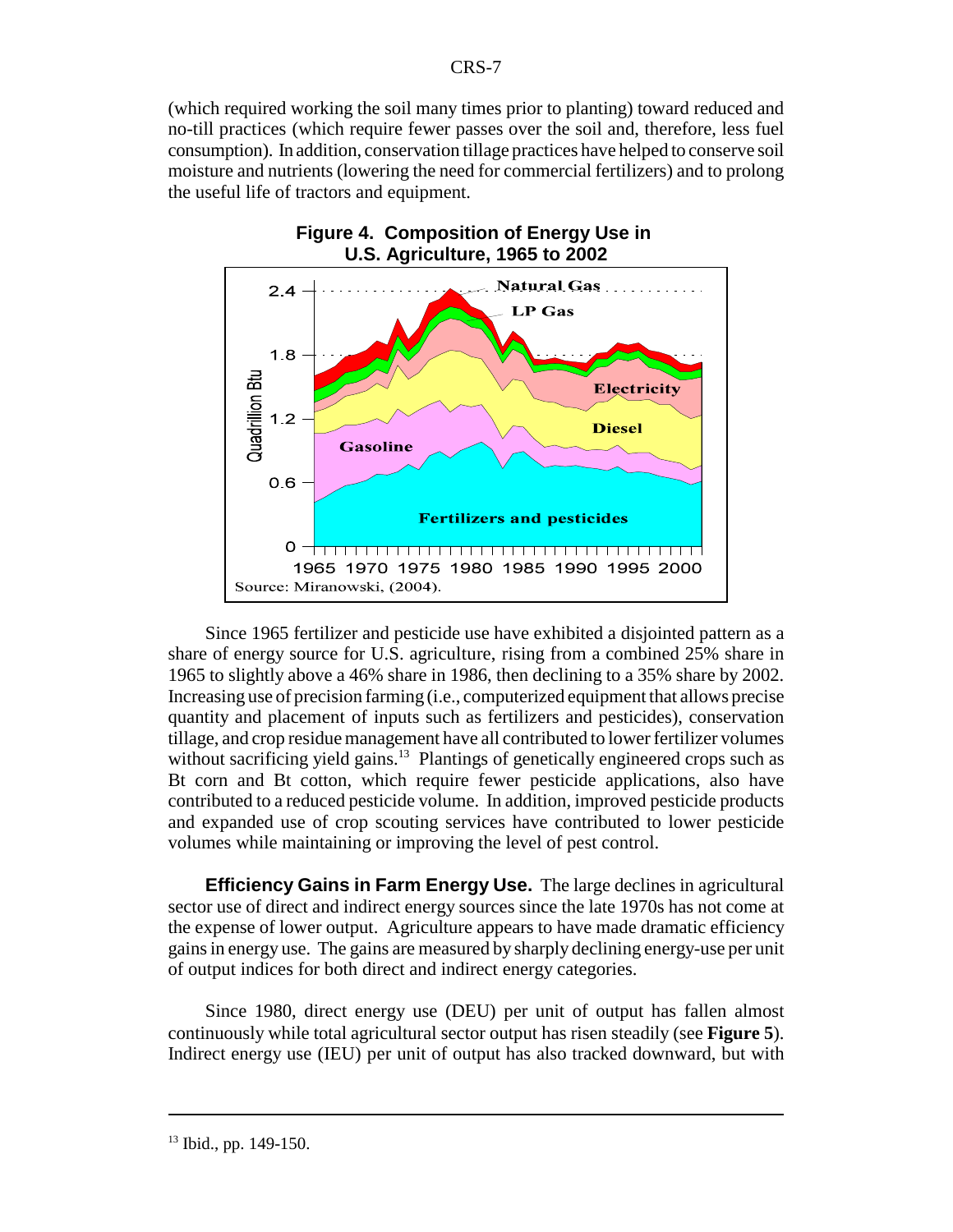more variability than direct energy use (see **Figure 6**). Both direct and indirect energy use per unit of output appear to have plateaued somewhat in the 1990s.



**Figure 6. Indirect Energy Use (IEU) and Output, 1965-99**



# **Energy's Share of Agricultural Production Costs**

Producers are slowly gaining more options for responding to energy price changes, but in the short term most energy price increases still translate into lower farm income. During the 2000-2003 period, U.S. farmers spent an annual average of nearly \$194 billion on total production expenses (see **Table 2**). Of this total, nearly 15%, or an estimated \$28.8 billion, was for energy expenses. Energy's share of annual farm production expenses varies from year to year with changes in planted acres, the crop and livestock mix, and relative energy prices.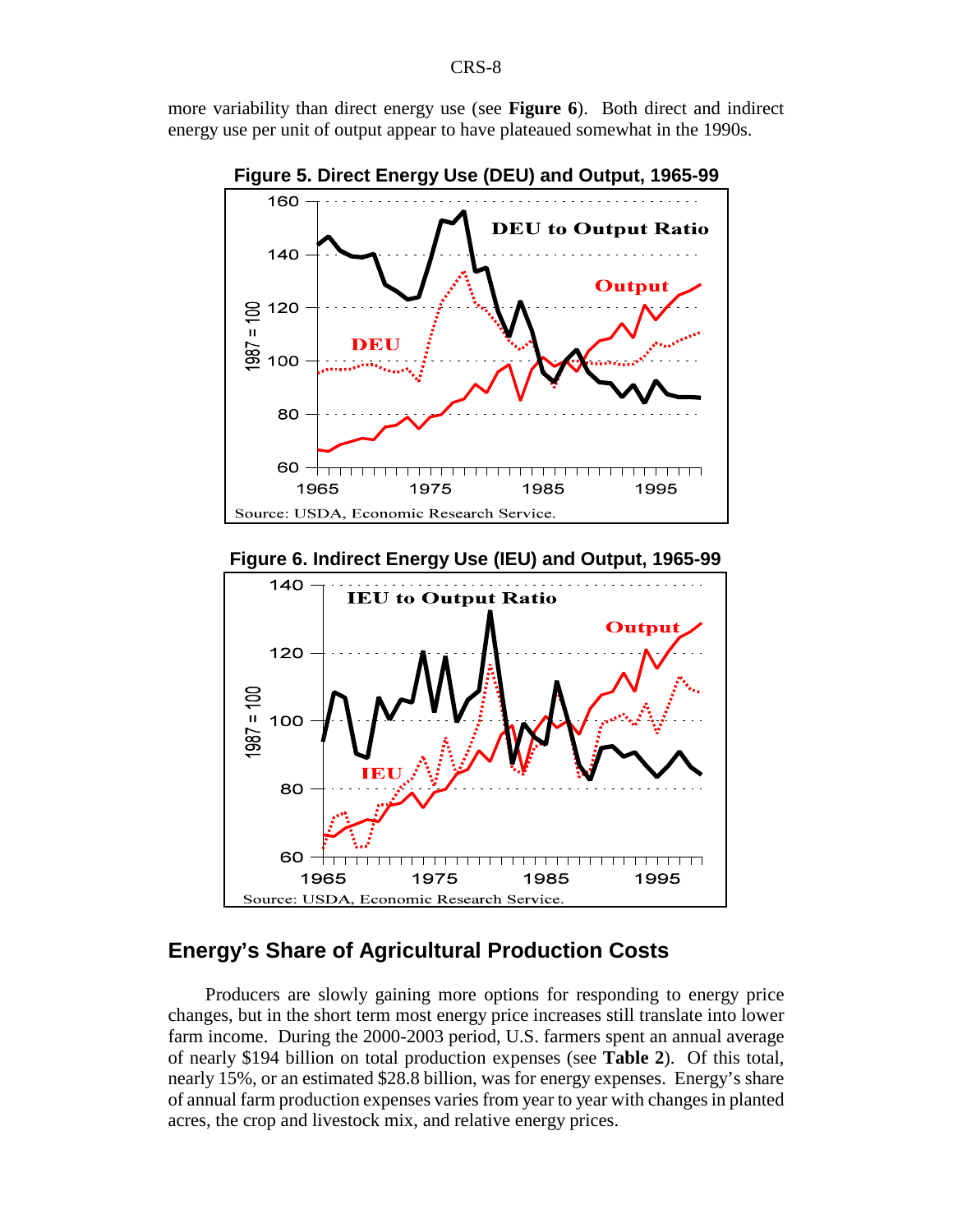|                                          | <b>Annual Expenses</b> |            |       |       | Average:   |              |
|------------------------------------------|------------------------|------------|-------|-------|------------|--------------|
| <b>Expenditure Category</b> <sup>a</sup> | 2000                   | 2001       | 2002  | 2003  | 2000-03    | <b>Share</b> |
|                                          |                        | \$ Billion |       |       | \$ Billion | $\%$         |
| <b>Total Energy Expenses</b>             | 28.5                   | 29.1       | 28.0  | 28.8  | 28.6       | 14.7%        |
| Direct energy                            | 10.0                   | 10.2       | 10.1  | 10.4  | 10.2       | 5.2%         |
| Fuels                                    | 7.0                    | 6.7        | 6.5   | 6.7   | 6.7        | 3.5%         |
| Electricity <sup>b</sup>                 | 3.0                    | 3.5        | 3.6   | 3.7   | 3.5        | 1.8%         |
| Indirect energy                          | 18.5                   | 18.9       | 17.9  | 18.4  | 18.4       | 9.5%         |
| Ag chemicals $c$                         | 8.5                    | 8.6        | 8.3   | 8.4   | 8.5        | 4.4%         |
| Fertilizers <sup>d</sup>                 | 10.0                   | 10.3       | 9.6   | 10.0  | 10.0       | 5.1%         |
| Livestock $&$ poultry <sup>e</sup>       | 18.0                   | 18.5       | 18.3  | 19.0  | 18.5       | 9.5%         |
| Feed                                     | 24.5                   | 24.8       | 24.9  | 27.0  | 25.3       | 13.0%        |
| Labor                                    | 20.7                   | 21.7       | 21.5  | 21.2  | 21.3       | 11.0%        |
| Seeds, supplies, etc. <sup>f</sup>       | 19.9                   | 20.9       | 21.1  | 20.3  | 20.6       | 10.6%        |
| Farm services <sup>g</sup>               | 22.4                   | 23.4       | 23.2  | 23.1  | 23.0       | 11.9%        |
| Farm improvements <sup>h</sup>           | 8.7                    | 8.3        | 8.5   | 12.1  | 9.4        | 4.8%         |
| Machinery & vehicles                     | 13.0                   | 14.2       | 14.1  | 14.9  | 14.1       | 7.2%         |
| Rent, interest, & taxes <sup>i</sup>     | 33.9                   | 34.3       | 33.5  | 32.5  | 33.6       | 17.3%        |
| Total expenditures                       | 189.6                  | 195.2      | 193.1 | 198.9 | 194.2      | 100%         |

#### **Table 2. U.S. Farm Production Expenditures, 1998-2003**

**Source:** USDA, NASS, *Farm Production Expenditures, 2003 Summary*, July 2004, p. 27.

<sup>a</sup>Data excludes Alaska and Hawaii. Total includes production costs not allocated to any of the major expense categories; landlord and contractor share of farm production expenses.

<sup>b</sup>Electricity has not been included in NASS survey data since 1991. It is approximated as 15% of the original farm services expense category.

<sup>c</sup>Includes material and application costs.

<sup>d</sup>Includes lime and soil conditioners, as well as material and application costs.

e Includes purchases and leasing of livestock and poultry.

<sup>f</sup>Excludes bedding plants, nursery stock, and seed purchased for resale. Includes seed treatment, bedding and litter, marketing containers, power farm shop equipment, miscellaneous non-capital equipment and supplies, repairs and maintenance of livestock and poultry equipment, and capital equipment for livestock and poultry.

<sup>g</sup>Includes crop custom work, veterinary services, custom feeding, transportation costs, marketing charges, insurance leasing of machinery and equipment, miscellaneous business expenses, and utilities. h Includes all expenditures related to new construction or repairs of buildings, fences, operator dwelling

(if dwelling is owned by operation), and any improvements to physical structures of land.

<sup>i</sup>Rent includes public and private grazing fees.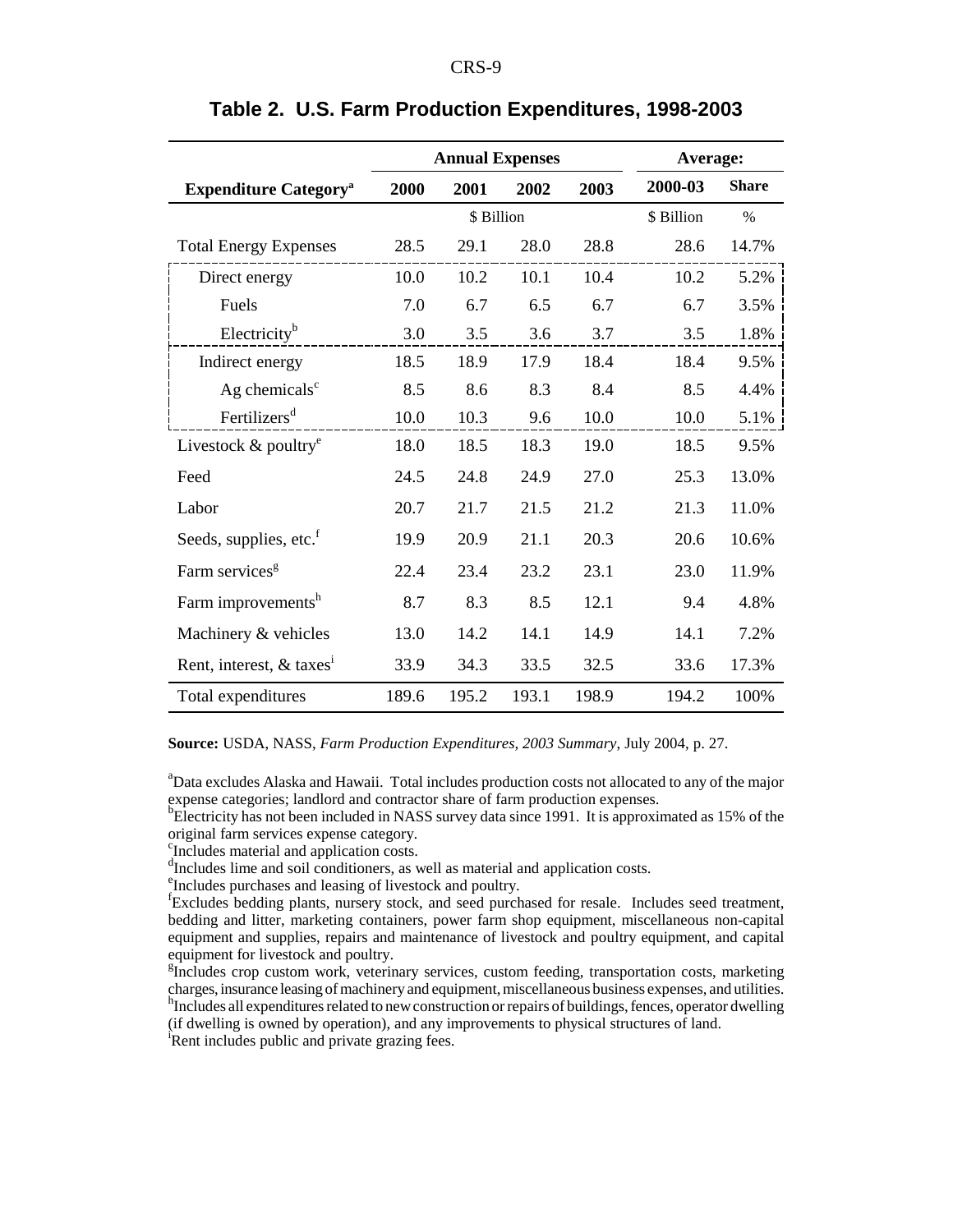**Direct Energy Costs.** Demand for refined petroleum products such as diesel fuel, gasoline, and LP gas in agricultural production is determined mainly by the number of acres planted and harvested, weather conditions, and the prices for the various types of energy. Because the majority of energy used in the United States (and the world) is derived from either petroleum-based sources — such as gasoline, diesel, and LP gas — or natural gas, their prices tend to move together. This limits the success of switching among fuel sources to reduce energy costs.

During the 1960s and 1970s, direct energy costs (for inputs such as petroleum products and electricity) varied substantially as a share of total farm costs, ranging from 4% to 8% (see **Figure 7**). However, since the mid-1990s direct energy's share of total farm costs has averaged about 5%.

Electricity's share of production costs grew from about 0.7% in the mid-1970s to 1.9% by 1989, and has held fairly steady ever since as technological efficiency gains in electricity use have essentially offset price rises (see **Figure 8**). In contrast, fuel costs have declined as a share of production costs, falling from a 6.4% share in 1981 to average 3.3% since 1994, due in large part to efficiency improvements in farm machinery, as well as adoption of no- or minimum-tillage cultivation practices.

**Indirect Energy Costs.** Indirect energy costs (for fertilizers and pesticides) have shown considerable variability over the past 40 years, ranging between 8% and 12% of total farm production expenses. The most notable cost-share movement occurred in 1974, when indirect energy costs experienced a sharp upward spike due to a jump in fertilizer prices. In 1971, USDA's Economic Stabilization Program had frozen U.S. fertilizer prices at the producer level.<sup>14</sup> These price controls were removed on October 25, 1973, and resulted in a rapid rise in U.S. fertilizer prices and expenditures. Since 1996, indirect energy's share of total farm costs has trended downward to about a 9% share in 2003.15

*Agricultural Chemical Costs.* Pesticides comprise the majority of agricultural chemical expenditures. Pesticides are commonly broken out into three major types — herbicides, insecticides, and fungicides. Defoliants, used primarily by cotton in the United States, are another major agricultural chemical grouping.

Pesticide's share of farm production expenses has grown significantly from less than a 1% share prior to 1960 to a high of nearly 5% in 1998. The cost share increase that occurred through 1980 was attributable both to increased total use and to rising per-unit costs, while the increase in cost share between 1980 and 1998 was due almost solely to higher per-unit prices paid. The total pounds of active ingredients of farm chemicals applied to crops rose steadily from early 1960 until about 1980, after which total pounds applied remained relatively unchanged. However, quality improvements in the mix of pesticide ingredients, their ability to kill selected target pests, and the increasing ability of farmers to better target pesticide applications have continued through the 1990s. These and other quality improvements have limited

<sup>14</sup> USDA, Economic Research Service, *Agricultural Outlook*, AO-1, June 1975, p. 9.

<sup>&</sup>lt;sup>15</sup> Fertilizer use and energy costs are discussed in more detail in the following section, entitled "Fertilizer Production Costs."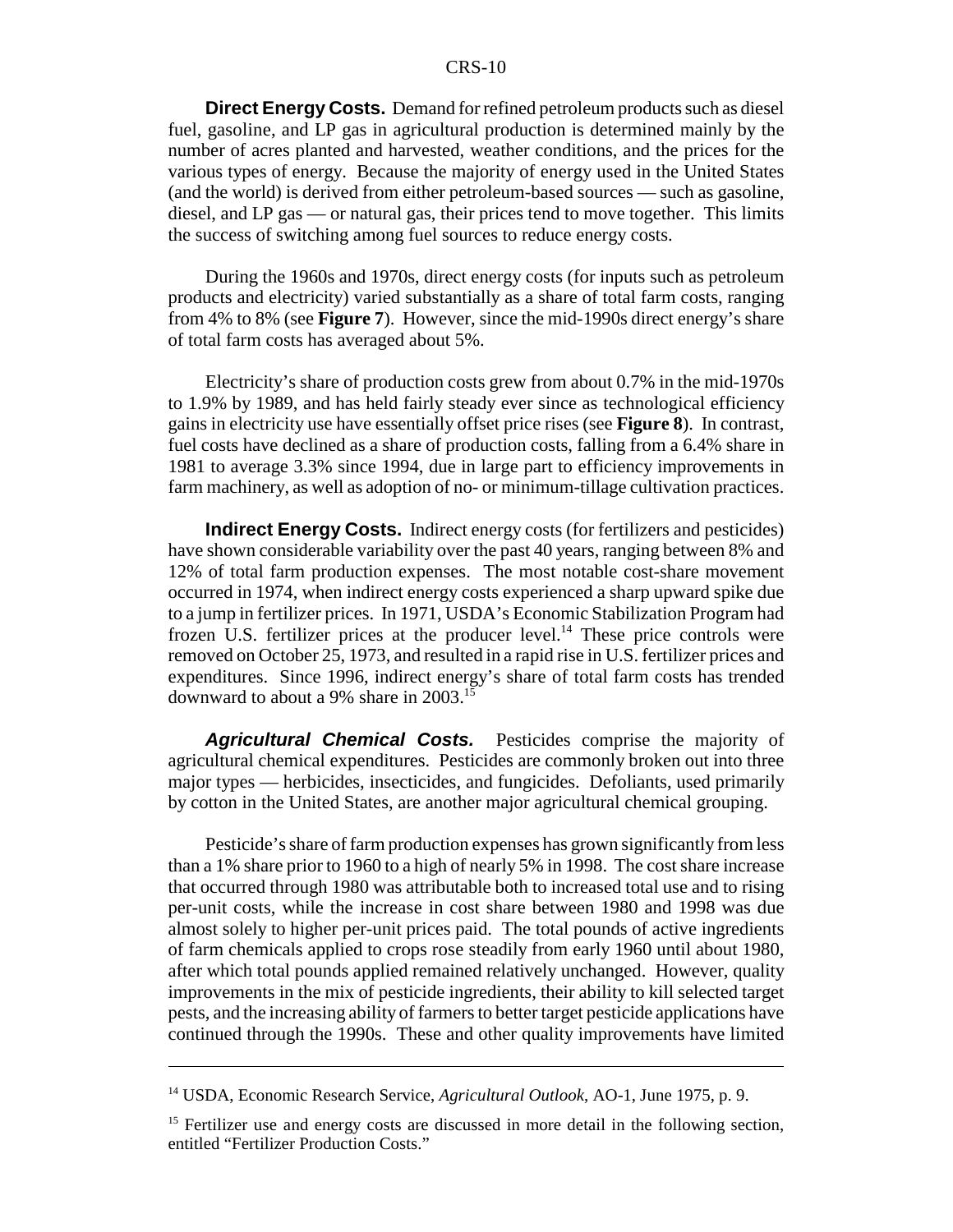growth in usage rates since 1980, but have contributed to increases in per-unit prices paid through the mid-1990s.





**Figure 8. Energy Cost Shares by Source on U.S. Farms, 1965-2003**



*Fertilizer Production Costs.* In 2002, fertilizer expenditures accounted for about 5% of agricultural production expenses. However, they were the single largest outlay among farm energy expenditures, with a 34% share of the \$28 billion of total energy expenses in 2002. That same year, fertilizer also represented the largest single source of farm energy (measured in Btu's), with a 29% share.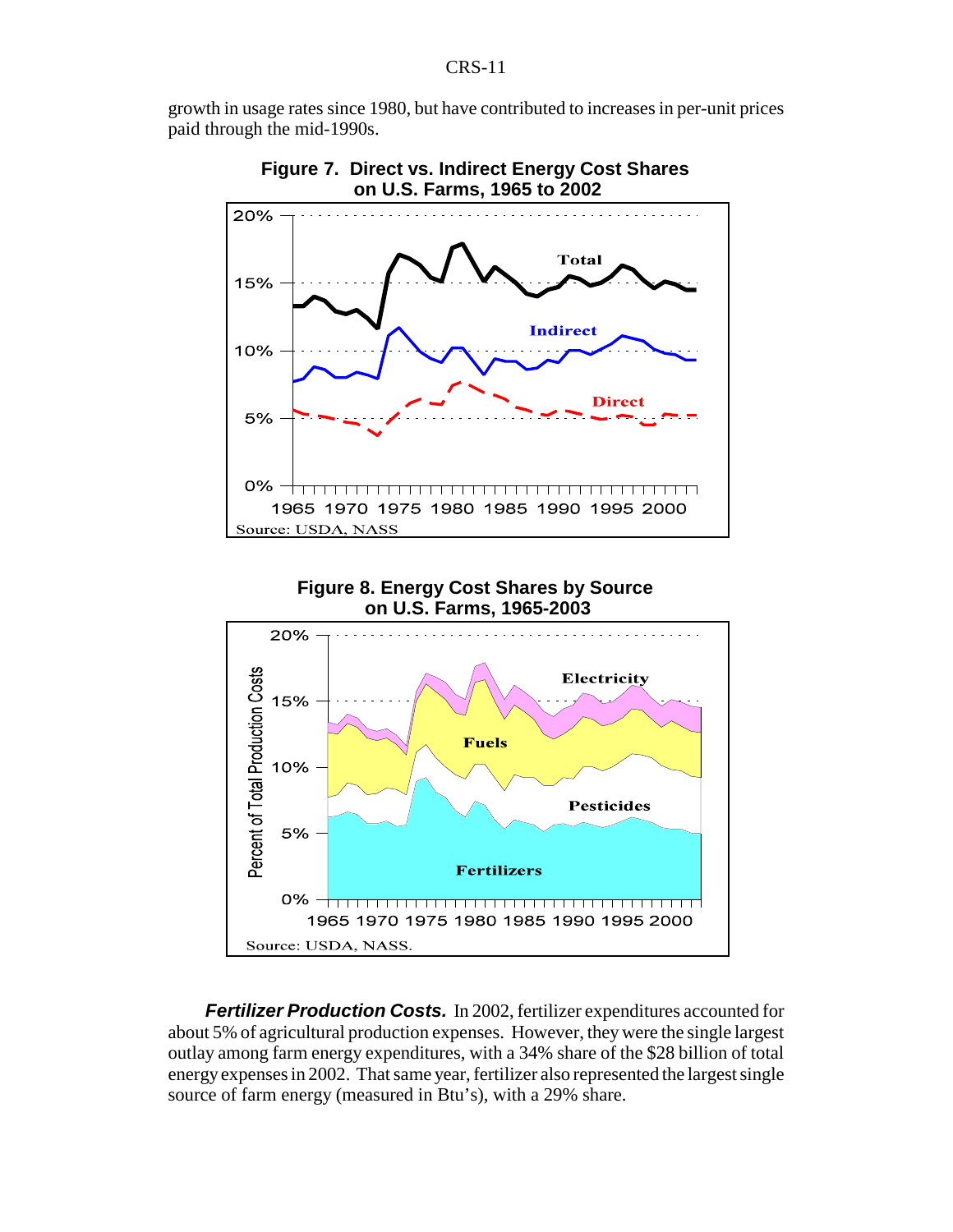Total fertilizer use by U.S. agriculture has averaged nearly 20 million metric tons since 1991 (see **Figure 9**). Of this total, nitrogen-based fertilizers comprise the largest portion, with a 56% share compared with 24% for potash and 21% for phosphate. The demand for fertilizer depends on several factors, including soil type and fertility, climate, crop rotations, and relative prices of both inputs and outputs. Many, if not most, crops grown in the United States benefit from routine application of commercial fertilizers. Fertilizers provide nutrients that enhance both plant growth and crop yield.





U.S. farms use an average of nearly 12 million metric tons of nitrogen fertilizers each year. Since 1992, the United States has imported an increasing share of its nitrogen needs (see **Figure 10**).

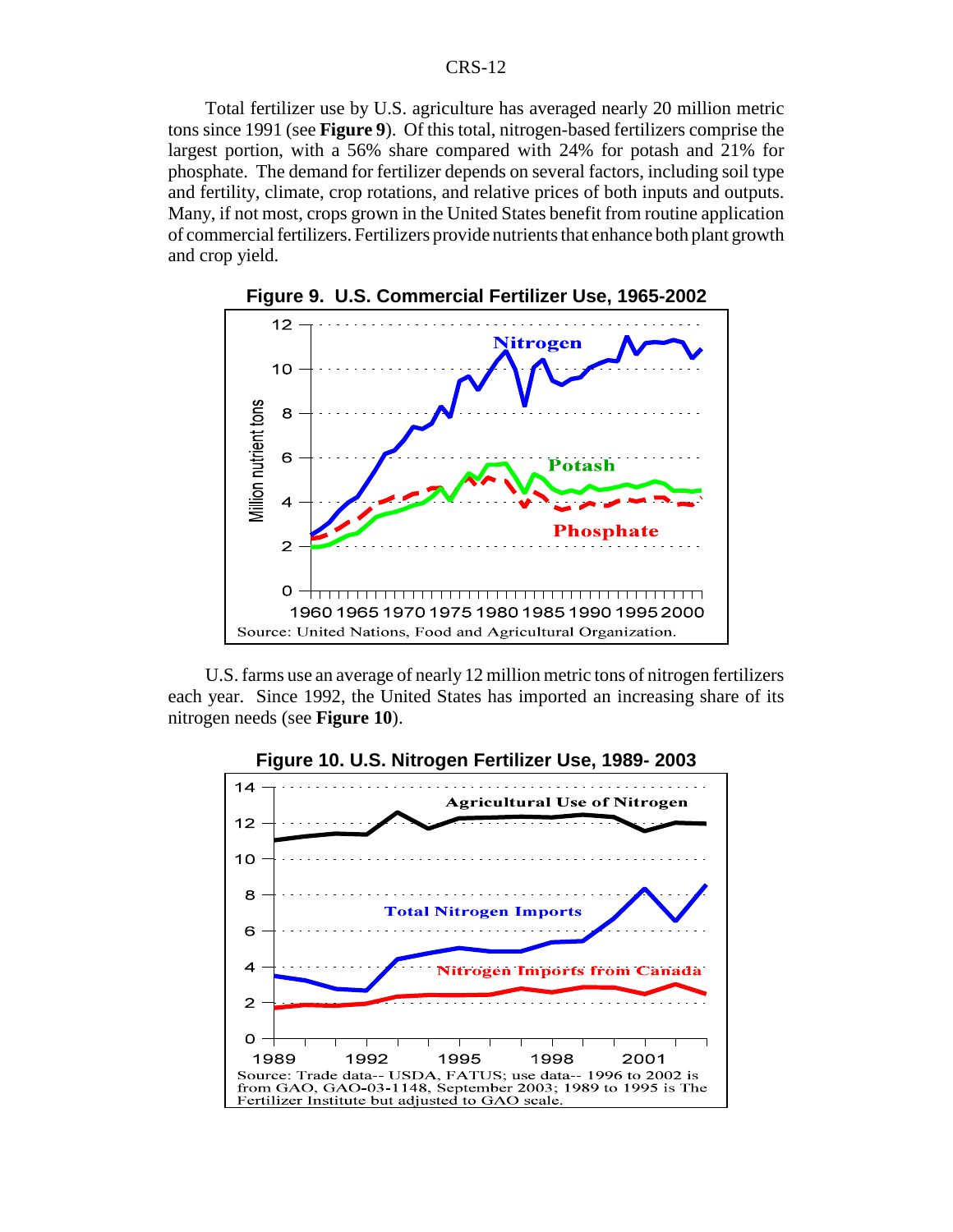Canada is the traditional source for most U.S. nitrogen imports (accounting for about 40% of total imports since 1989).<sup>16</sup> However, since 2000 the United States has increased the share of nitrogen imports from other sources, particularly from Middle Eastern countries such as Bahrain, Egypt, Kuwait, Qatar, and Saudi Arabia, but also from Bulgaria, China, Russia, Poland, Romania, Netherlands, Norway, Ukraine, Trinidad and Tobago, and Venezuela.

**Fertilizer Prices are Linked to Natural Gas Prices.** U.S. fertilizer production is closely linked to energy availability, particularly natural gas. Natural gas is the key ingredient in the production of anhydrous ammonia. Anhydrous ammonia is used directly as a nitrogen fertilizer and as the basic building block for producing most other forms of nitrogen fertilizers (e.g., urea, ammonium nitrate, and nitrogen solutions). Natural gas also is used as a process gas in the manufacture of these other nitrogenous fertilizers from anhydrous ammonia. As a result, natural gas accounts for 75% to 90% of costs of production for nitrogen fertilizers. In addition, natural gas is an important input in the production of diammonium or monoammonium phosphates (accounting for 15% to 30% of production costs), and potash (accounting for as much as 15% of the production cost).

Because fertilizer prices are closely linked to natural gas prices through anhydrous ammonia, these prices move in tandem as anhydrous ammonia prices follow natural gas prices, while the prices of other nitrogen fertilizers in turn follow anhydrous ammonia's price (see **Figures 11 and 12**.) Phosphate and potash prices are less closely linked to natural gas than are prices for nitrogen fertilizers (see **Figure 13**).

Higher fertilizer prices encourage two potential responses: (1) lower fertilizer application rates on the current farm planting mix; or (2) the planting and production of crops that are less dependent on fertilizer. Although nitrogen fertilizer application rates tend to be higher for various fruit and vegetable crops, field crops are planted on dramatically larger areas (see **Figures 14 and 15**). As a result, total fertilizer usage is highest for those crops that are planted to the greatest area — corn and wheat, with rice, cotton, and sorghum trailing far behind (see **Figure 16**).

<sup>16</sup> The Fertilizer Institute, available at [http://www.tfi.org/].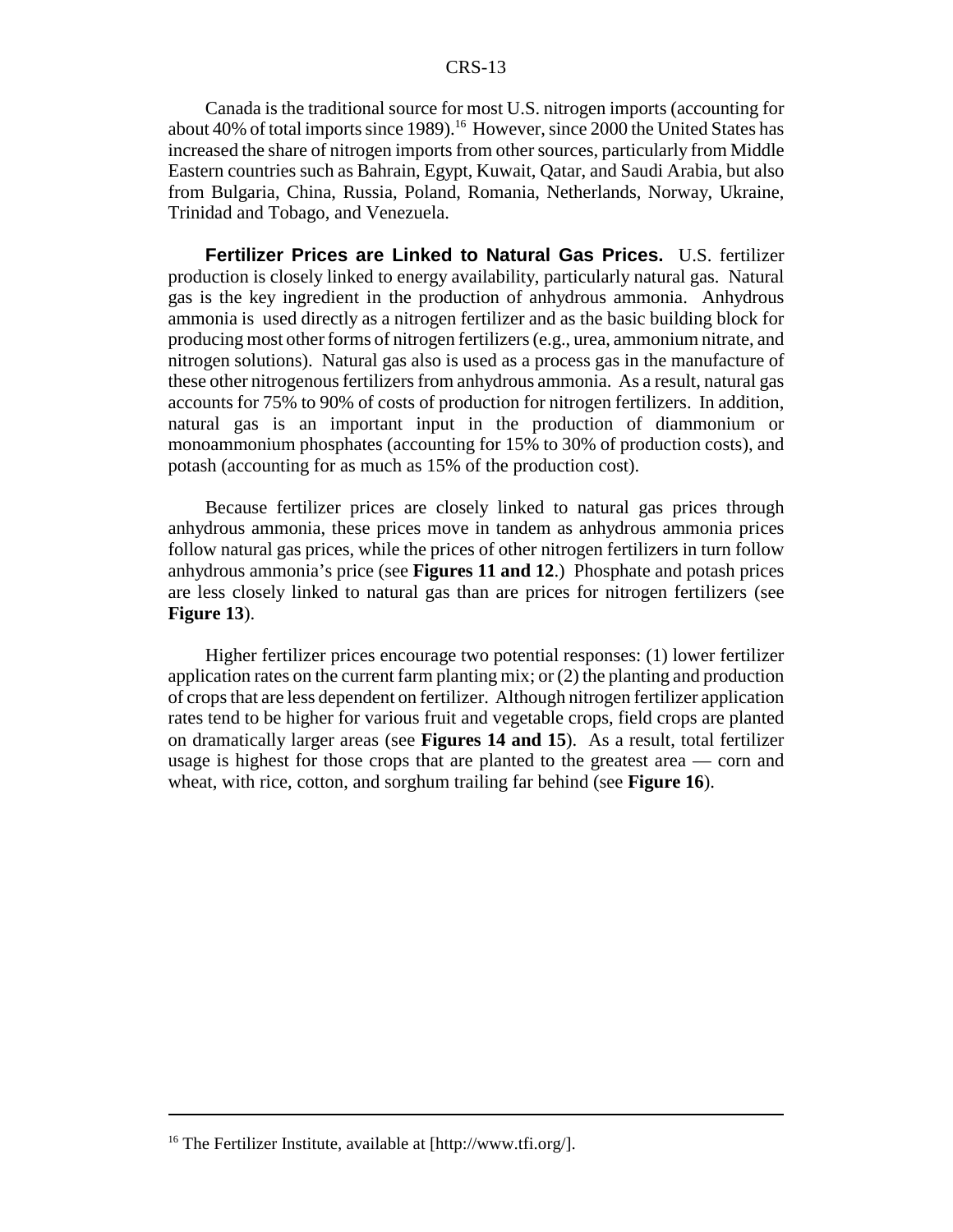

**Figure 11. Anhydrous Ammonia and Natural Gas Prices** 



**Figure 13. Phosphate, Potash, and Nitrogen Prices**

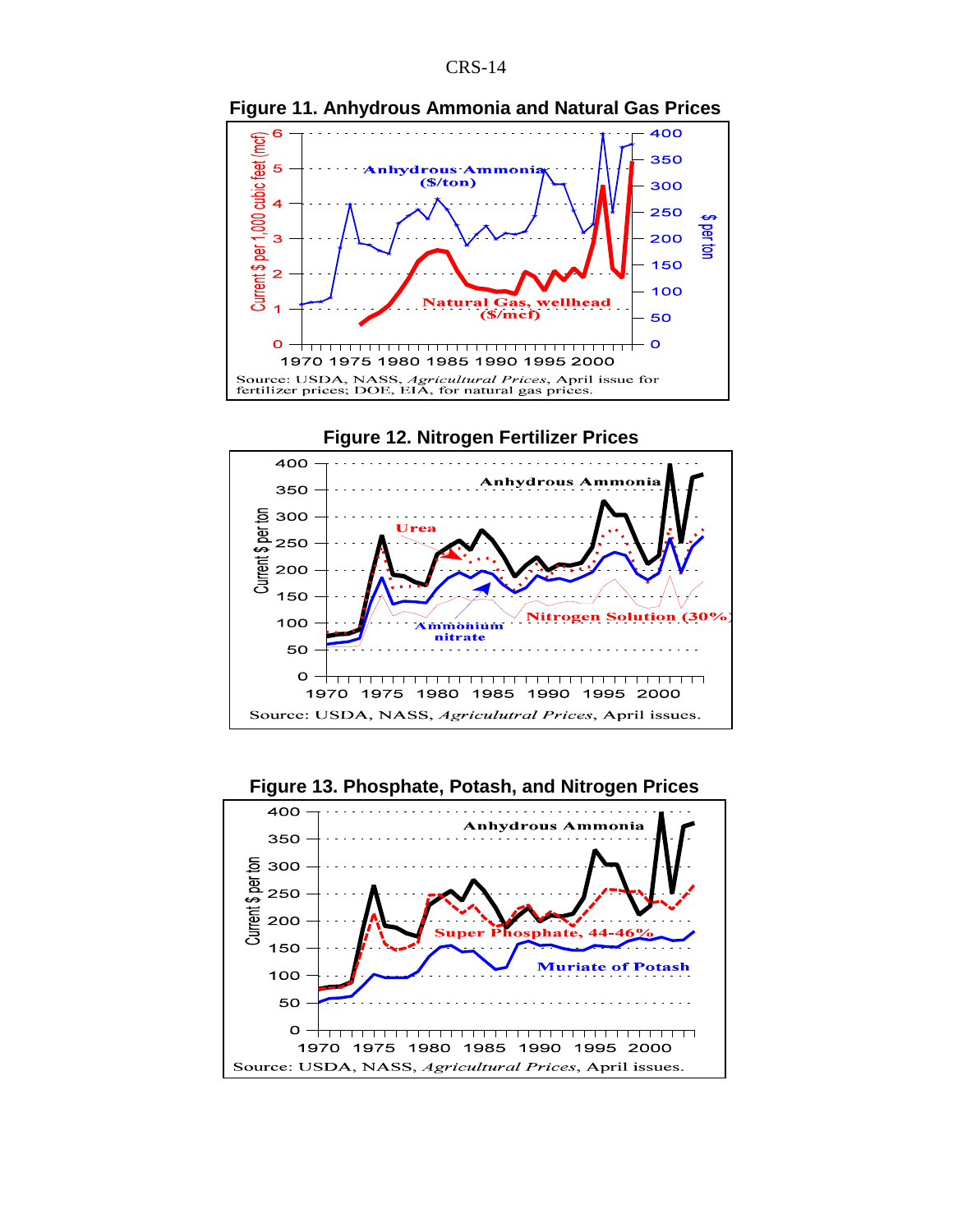

**Figure 14. Fruits and Vegetables Apply More Nitrogen...**







**Figure 16. Corn and Wheat Dominate Nitrogen Use**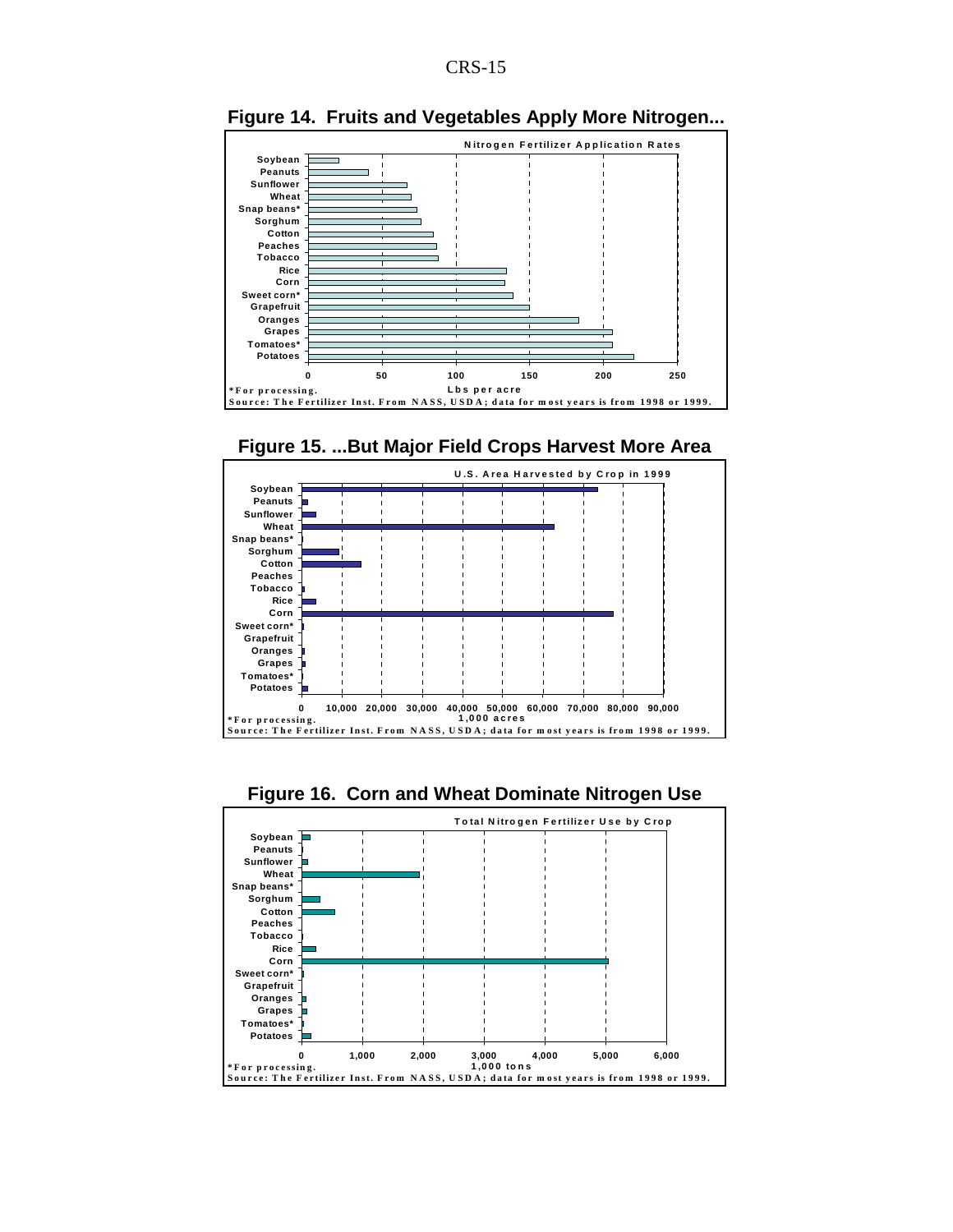**Agricultural Prices-Paid Index (PPI).** USDA's agricultural PPI suggests that fuel and fertilizer prices have been significantly more variable than pesticide prices (see **Figure 17**). The impact of possible oil or natural gas price rises on agriculture can be significant, especially for field crop production, given the dependence of farming on petroleum products and the limited scope for fuel switching. In addition, the agricultural sector is particularly vulnerable to natural gas price increases due to the important role natural gas plays in the manufacturing of fertilizer.

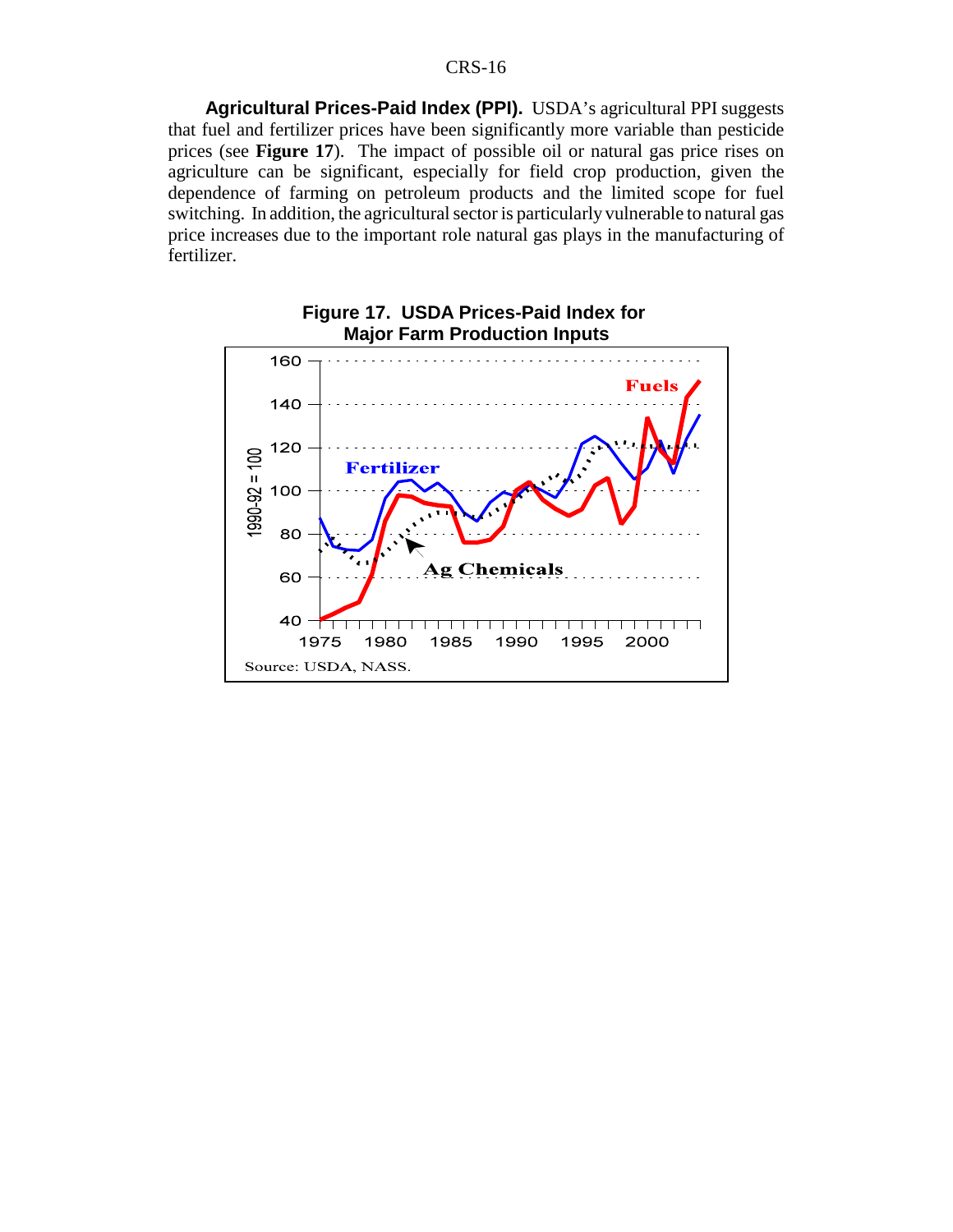# **Agricultural Energy Use by Activity**

Total production expenses and the relative importance of energy costs vary greatly both by production activity and by region. Although there are many kinds of farm operations performed by the different farm types, nearly all mechanized field work, as well as marketing and management activities, involve machinery (such as tractors and harvesters) as well as trucks and cars that are dependent on petroleum fuels. Grain dryers and irrigation equipment are often more versatile in that they can be powered by petroleum fuels, natural gas, or electricity, while electricity is the primary source of power for lighting, heating, and cooling in homes, barns, and other farm buildings.

| <b>Activities</b> <sup>a</sup>       | <b>Total Costs of</b><br>Production<br>(COP) | Total<br>Energy<br>Costs | Energy<br>Share of<br><b>COP</b> | Share of Total<br>U.S. Farm<br><b>Energy Costs</b><br>by Activity |
|--------------------------------------|----------------------------------------------|--------------------------|----------------------------------|-------------------------------------------------------------------|
|                                      | \$ million-                                  |                          | $\frac{6}{6}$                    | $\frac{0}{0}$                                                     |
| <b>Crop Activities</b>               | 80,343                                       | 18,364                   | 22.9                             | 76.4                                                              |
| Major Field Crops                    | 50,091                                       | 13,627                   | 27.2                             | 56.7                                                              |
| Vegetable & Fruits                   | 19,737                                       | 3,759                    | 19.0                             | 15.6                                                              |
| Greenhouse $\&$ nursery <sup>b</sup> | 10,514                                       | 979                      | 9.3                              | 4.1                                                               |
| <b>Livestock Activities</b>          | 95,857                                       | 5,701                    | 5.9                              | 23.7                                                              |
| Beef cattle ranching                 | 20,038                                       | 2,323                    | 11.6                             | 9.7                                                               |
| Aquaculture & other                  | 5,617                                        | 445                      | 7.9                              | 1.9                                                               |
| Dairy cattle & milk prod.            | 18,451                                       | 1,241                    | 6.7                              | 5.2                                                               |
| Hog $\&$ pig farming                 | 11,312                                       | 526                      | 4.6                              | 2.2                                                               |
| Poultry & egg prod.                  | 17,649                                       | 534                      | 3.0                              | 2.2                                                               |
| Cattle feedlots                      | 22,143                                       | 577                      | 2.6                              | 2.4                                                               |
| <b>United States</b>                 | 173,199                                      | 24,036                   | 13.7                             | 100.0                                                             |

#### **Table 3. Farm Energy Costs (Value and Share) by Activity, 2002**

**Source:** USDA, NASS, *2002 Census of Agriculture*.

<sup>a</sup> Activities are organized by North American Industry Classification Ssytem (NAICS), see "Appendix A" of *2002 Census of Agriculture* for details; available at [http://www.nass.usda.gov/census/census02/ volume1/us/index1.htm].

<sup>b</sup>Includes floriculture.

**Table 3** provides details from the *2002 Agricultural Census* on energy costs, as well as the total production expenses by major agricultural production activity in the United States.<sup>17</sup> Clearly, those farm activities where energy costs play a larger role are more likely to see profits squeezed by rising energy costs.

<sup>&</sup>lt;sup>17</sup> For more detail on types of energy expenditures across various crop and livestock activities, see **Appendix Tables A2-A4** at the end of this report.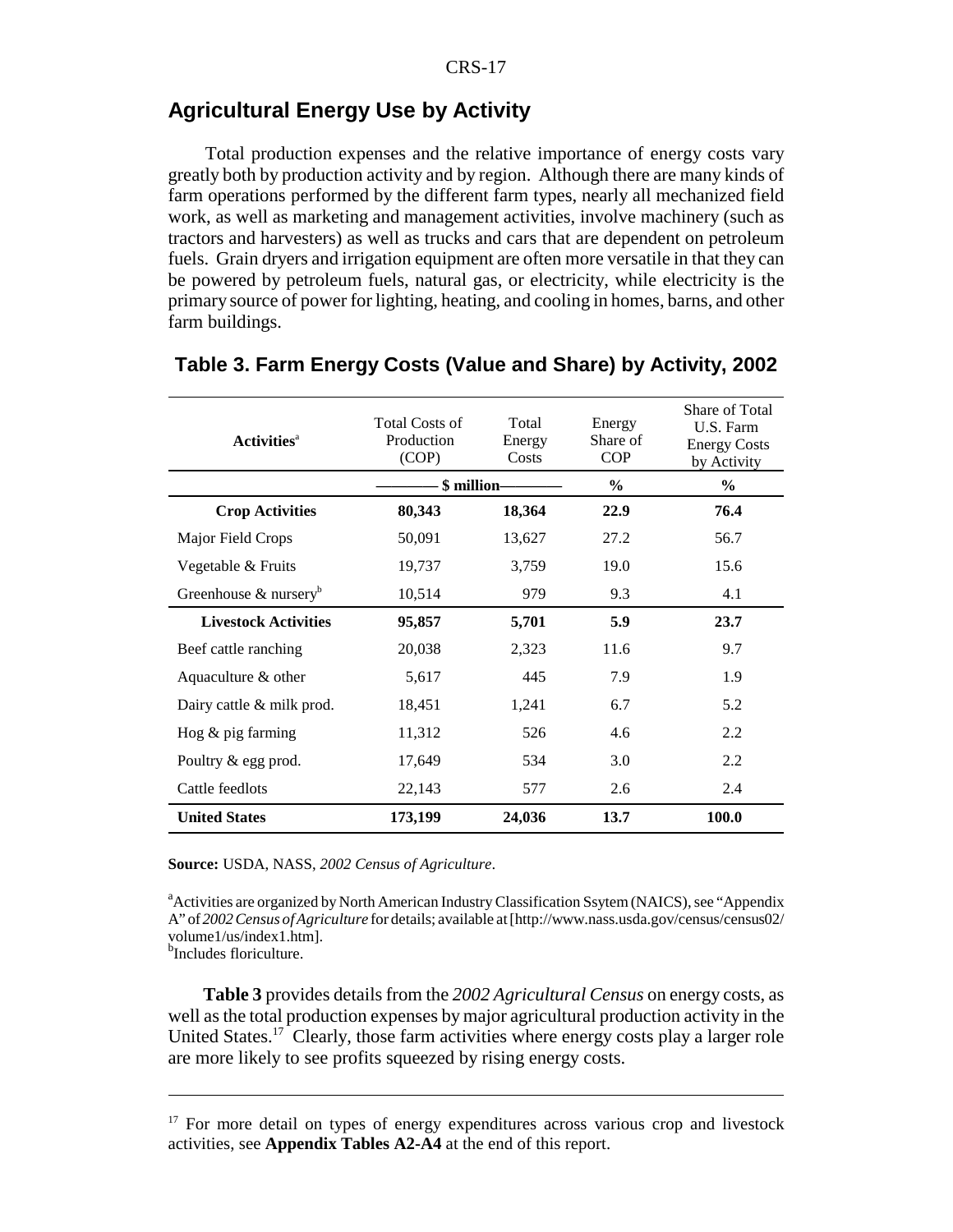According to census data, energy expenses in agricultural production in 2002 were \$24 billion, composed of \$18.4 billion on crops and \$5.7 billion on livestock production. Energy costs represented nearly 14% of total U.S. agricultural production costs. In terms of energy's share of costs within each major production activity, 23% of crop production expenses were attributable to energy costs, compared with only 6% for livestock production outlays. The higher the share of total production costs accounted for by energy, the more sensitive a production activity is to energy price or supply fluctuations.

**Major Field Crops.** Major field crop production traditionally requires several passes over the field, either with a tractor pulling some type of equipment involved in field preparation, planting, cultivation, fertilizer and chemical applications, or harvesting, or with a specialized machine that may perform one or more of these functions. Fuel consumption depends on the fuel efficiency of the particular machine involved, the number of passes over the field (determined largely by the tillage practice employed), and the size of the field. Indirect energy use in the form of pesticides and fertilizers varies widely across crops and regions depending on weather and soil conditions as well as production practices.

A significant portion of U.S. field crop production is irrigated each year, requiring further energy to operate the pumping equipment. In 2002, approximately 55.3 million acres, or nearly 13% of the 434.2 million acres of cropland — for all field, forage, vegetable, and tree crops — were irrigated (see **Table 4**). The use of irrigation varies from year to year based on weather and soil moisture condition. For example, in 1997 nearly 16% (67.8 million acres) of the 425.2 million acres of total cropland were irrigated. Also, irrigation use can vary substantially based on the crop grown — 100% of the 1997 rice crop was irrigated compared with only about 6% of wheat production.

Once harvested, most field crops require additional types of energy-related onfarm processing before being sold. Harvested crops with a high moisture content generally undergo drying to meet storage and processing requirements. Other crops, such as cotton and tobacco, require other types of energy outlays. Cotton must be ginned to separate the lint from seeds and foreign matter. Tobacco has to be cured — a process of heating and drying to develop and preserve the potential quality, flavor, and aroma of tobacco — before it can undergo processing into cigarettes or other products.

According to the *2002 Agricultural Census* (see **Table 3**), the highly aggregate category of "major field crops" was the largest agricultural energy user — both in total outlays at \$13.6 billion and as a share of production costs at 27%. Furthermore, "major field crop" energy expenses accounted for 29% of the total energy costs expended by U.S. agriculture.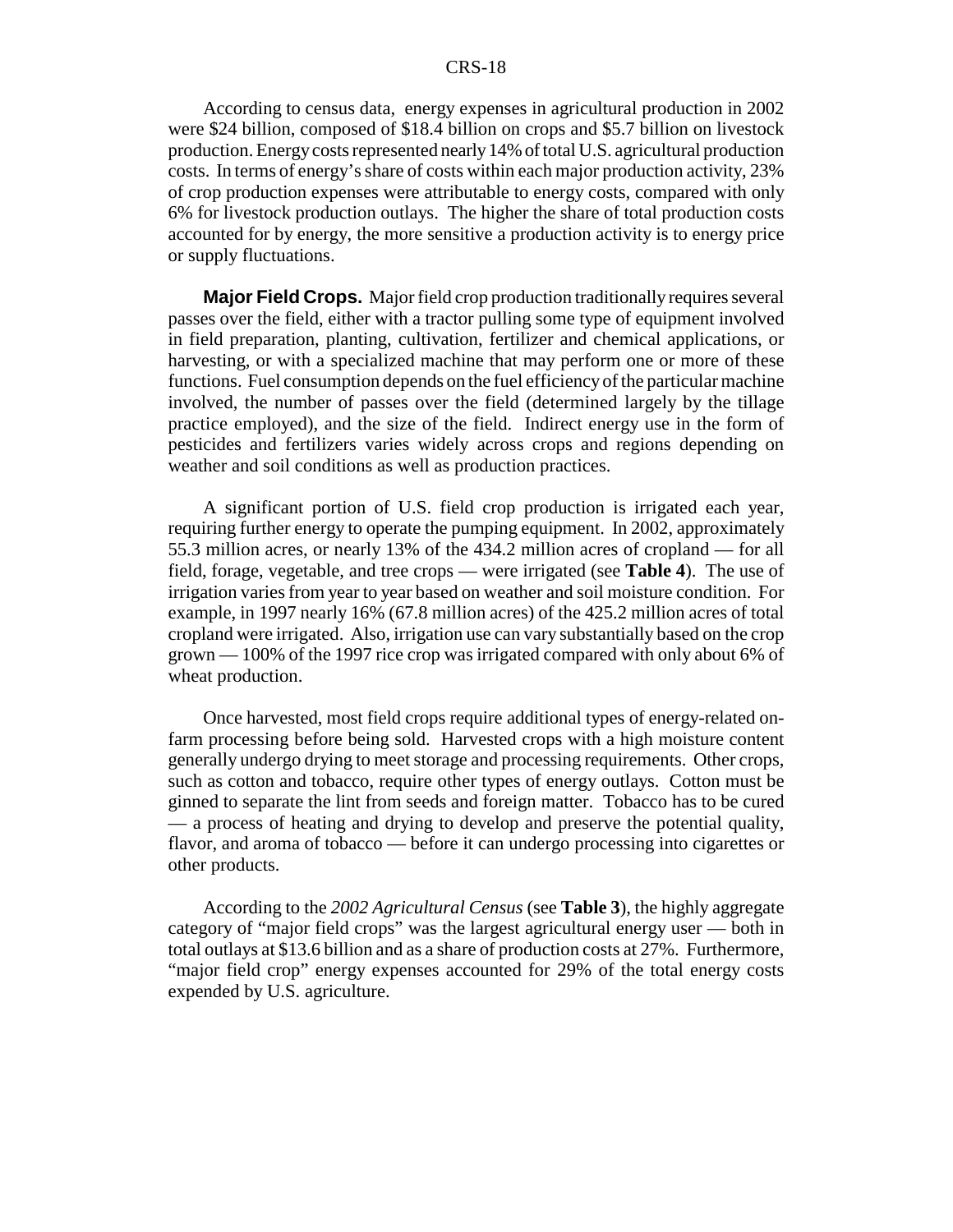| Crop                              | Total<br>Cropland | <b>Irrigated</b> Area | Irrigated<br>Share |
|-----------------------------------|-------------------|-----------------------|--------------------|
| <b>Commodity Groups</b>           | 1,000 acres       | 1,000 acres           | $\%$               |
| Fruit & tree nuts                 | 6,790             | 4,585                 | 67.5               |
| Vegetable & melons                | 8,639             | 4,975                 | 57.6               |
| Cotton                            | 14,590            | 4,766                 | 32.7               |
| Greenhouse & nursery <sup>d</sup> | 2,497             | 743                   | 29.7               |
| Other crops <sup>e</sup>          | 54,176            | 8,850                 | 16.3               |
| Cattle feedlots                   | 11,505            | 1,379                 | 12.0               |
| Oilseed & grain                   | 204,555           | 19,473                | 9.5                |
| Beef cattle ranching              | 89,838            | 7,771                 | 8.6                |
| Dairy cattle & milk prod.         | 19,231            | 1,379                 | 7.2                |
| Tobacco                           | 3,576             | 112                   | 3.1                |
| U.S. Total                        | 434,165           | 55,311                | 12.7               |
| <b>Individual Crops</b>           |                   |                       |                    |
| Rice                              | 3,198             | 3,198                 | 100.0              |
| Orchards                          | 5,330             | 4,374                 | 82.1               |
| Potatoes                          | 1,266             | 1,033                 | 81.6               |
| Vegetables                        | 3,433             | 2,360                 | 68.7               |
| Sugar cane (for sugar)            | 978               | 497                   | 50.8               |
| Peanuts                           | 1,223             | 463                   | 37.8               |
| <b>Upland</b> cotton              | 12,224            | 4,570                 | 37.4               |
| Sugar beets (for sugar)           | 1,366             | 472                   | 34.5               |
| Alfalfa hay                       | 22,638            | 6,809                 | 30.1               |
| Tobacco                           | 429               | 97                    | 22.7               |
| Forage                            | 64,041            | 10,280                | 16.0               |
| Corn for grain                    | 68,231            | 9,710                 | 14.2               |
| Soybeans                          | 72,400            | 5,460                 | 7.5                |
| Wheat for grain                   | 45,520            | 2,910                 | 6.4                |

# **Table 4. Irrigated Area and Share by Activity, 2002**

**Source:** USDA, NASS, Agricultural Census, 2002.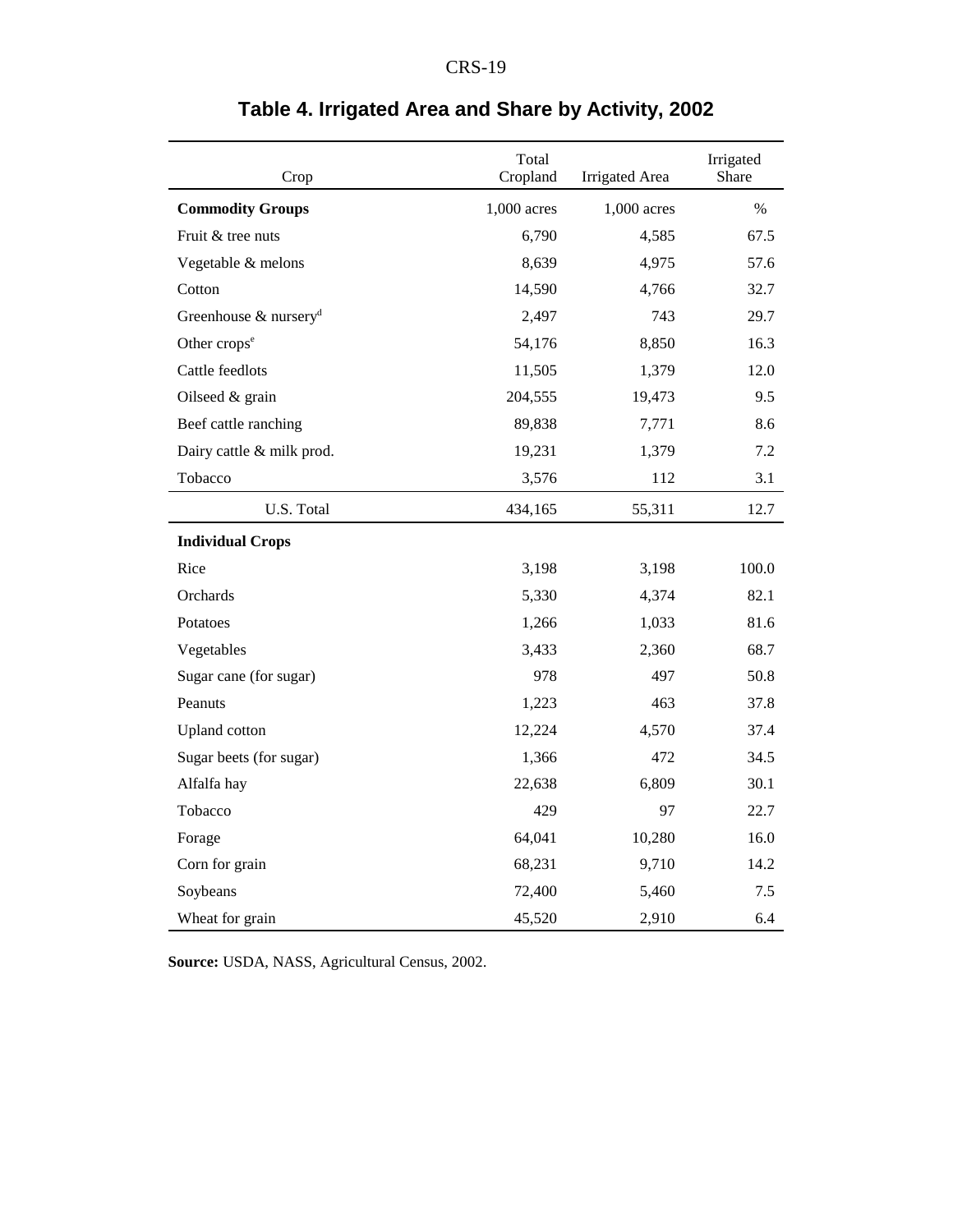Production expenditure data for 2003 from the Agricultural Resource Management Survey (ARMS) as reported by the Economic Research Service (ERS) of USDA suggests that there is considerable variation within the "oilseed and grain" category (see **Table 5**). According to ERS agricultural production cost estimates, energy costs represent about 29% to 30% of total production expenses of rice, barley, and peanuts, but only 14% of total production expenses of soybeans. For three of the four most extensively planted field crops in the United States — corn, wheat, and cotton (soybeans being the exception) — energy costs represented 22% to 27% of total production costs. As a result, year-to-year crop selection and profitability are potentially more sensitive to energy price and supply fluctuations for major U.S. program crops than otherwise indicated by the aggregate "major field crop" aggregation of **Table 3**.

|                                        |            | <b>Indirect Energy Costs</b><br>Total<br>Total<br>Direct |        |              |            |         |        |
|----------------------------------------|------------|----------------------------------------------------------|--------|--------------|------------|---------|--------|
|                                        | Area       | Production                                               | Energy | Energy       | Chem-      | Fert-   |        |
| Crop                                   | Planted    | Costs                                                    | Costs  | Costs        | icals      | ilizers | Total  |
|                                        | $1,000$ ac |                                                          |        | \$ per acre- |            |         |        |
| Rice                                   | 3,022      | 614.37                                                   | 187.11 | 73.78        | 59.02      | 54.31   | 113.33 |
| Sorghum                                | 9,420      | 217.74                                                   | 62.47  | 32.74        | 11.56      | 18.17   | 29.73  |
| Peanuts                                | 1,344      | 689.19                                                   | 196.84 | 48.52        | 99.82      | 48.50   | 148.32 |
| Corn                                   | 78,736     | 349.78                                                   | 92.67  | 23.06        | 26.20      | 43.41   | 69.61  |
| <b>Barley</b>                          | 5,299      | 200.93                                                   | 49.17  | 16.23        | 9.81       | 23.13   | 32.94  |
| Cotton, all                            | 13,479     | 545.25                                                   | 130.44 | 38.59        | 55.94      | 35.91   | 91.85  |
| Sugar beets                            | 1,365      | 872.29                                                   | 204.42 | 50.58        | 96.39      | 57.45   | 153.84 |
| Wheat, all                             | 61,700     | 191.41                                                   | 41.07  | 10.98        | 6.95       | 23.14   | 30.09  |
| Oats                                   | 4,601      | 156.03                                                   | 27.00  | 7.85         | 1.87       | 17.28   | 19.15  |
| Soybeans                               | 73,404     | 238.49                                                   | 33.04  | 8.73         | 16.92      | 7.39    | 24.31  |
| <b>Share of Total Production Costs</b> |            |                                                          |        |              | -percent - |         |        |
| Rice                                   |            | 100.0                                                    | 30.5   | 12.0         | 9.6        | 8.8     | 18.4   |
| Sorghum                                |            | 100.0                                                    | 28.7   | 15.0         | 5.3        | 8.3     | 13.7   |
| Peanuts                                |            | 100.0                                                    | 28.6   | 7.0          | 14.5       | 7.0     | 21.5   |
| Corn                                   |            | 100.0                                                    | 26.5   | 6.6          | 7.5        | 12.4    | 19.9   |
| <b>Barley</b>                          |            | 100.0                                                    | 24.5   | 8.1          | 4.9        | 11.5    | 16.4   |
| Cotton, all                            |            | 100.0                                                    | 23.9   | 7.1          | 10.3       | 6.6     | 16.8   |
| Sugar beets                            |            | 100.0                                                    | 23.4   | 5.8          | 11.1       | 6.6     | 17.6   |
| Wheat, all                             |            | 100.0                                                    | 21.5   | 5.7          | 3.6        | 12.1    | 15.7   |
| Oats                                   |            | 100.0                                                    | 17.3   | 5.0          | 1.2        | 11.1    | 12.3   |
| Soybeans                               |            | 100.0                                                    | 13.9   | 3.7          | 7.1        | 3.1     | 10.2   |

### **Table 5. Agricultural Production Expenditures for Energy by Major Crop, U.S. Average for 2003**

**Source:** USDA, NASS, *Acreage*, June 30, 2003; and USDA, ERS, "U.S. Cost and Return Estimates;" retrieved from [http://www.ers.usda.gov/data/costandreturns/testpick.htm] on Oct. 1, 2004.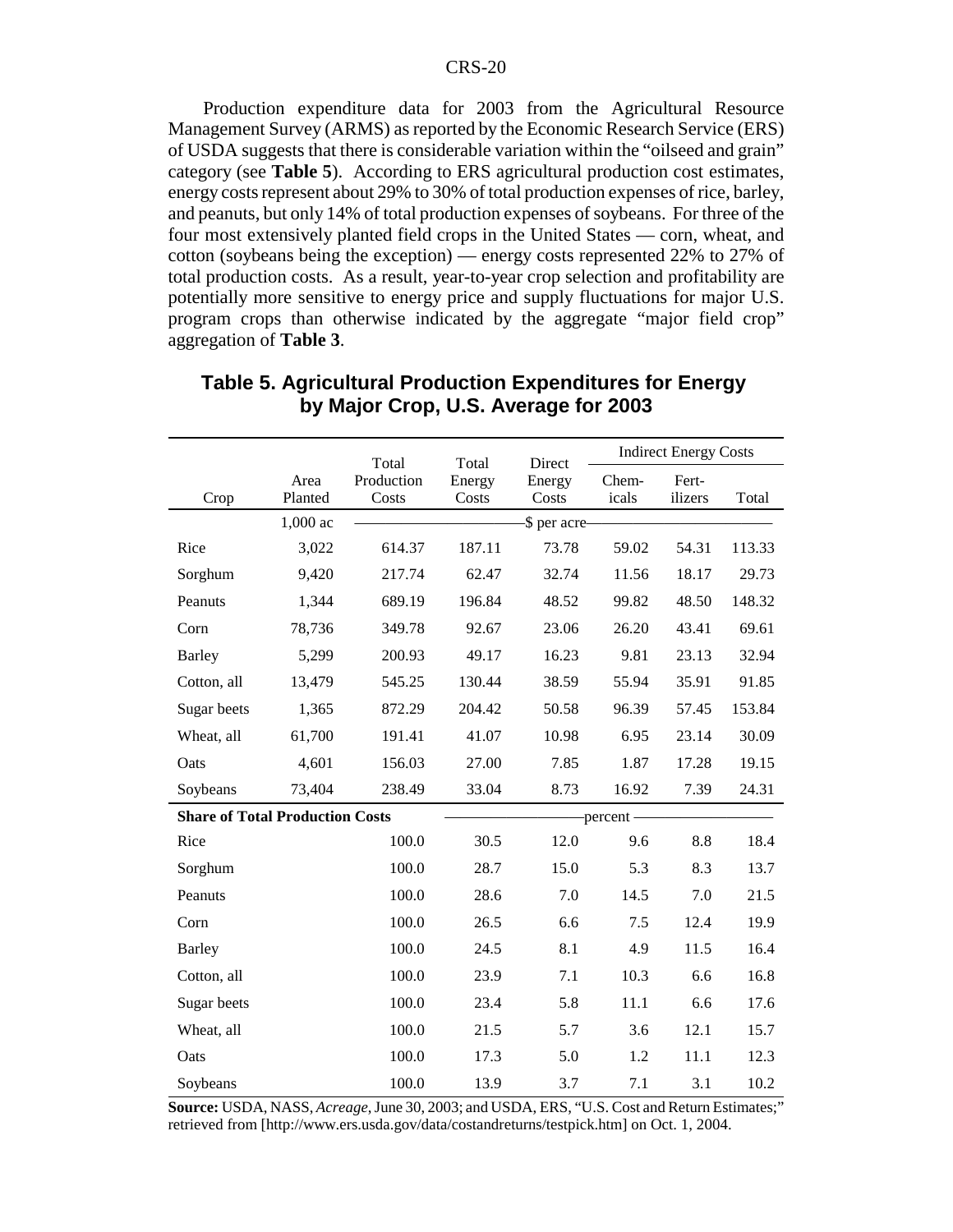**Vegetables and Fruit.** Fruit and vegetable production activities vary widely, from highly mechanized production with minimal labor input to labor-intensive with low levels of mechanization. Irrigation is also used widely in vegetable and fruit production (see **Table 4**), and chemicals and fertilizers are traditionally an important part of the production process (see **Figure 14**). In some citrus and other fruit growing areas, field heaters or windmills are used to minimize the potential effects of freezing temperatures. In 2002, "vegetable and melon" energy costs of \$2.0 billion accounted for 22% of their total production expenses (see **Table A2**). In contrast, "fruit and tree nut" energy costs of \$1.7 billion represented 17% of total production expenses.

**Greenhouse, Nursery, and Floriculture.** Energy-using activities — such as temperature regulation, plant disease and insect control, fertilization, and timely watering — comprised less than 10% of total production costs in greenhouse, nursery, and floriculture production.

**Beef Cattle Ranching.** Pasture management and marketing activities are the primary energy-using activities involved in cow-calf and other cattle grazing operations. In several locations, pasture management involves irrigation, fertilization, and weed control. Energy costs accounted for about 12% of total beef cattle ranching expenses in 2002. Despite its low share of total production costs, cattle ranching accounts for a substantial share (nearly 12%) of national agriculture-related energy consumption — including over 15% of fuel expenses and 10% of fertilizer costs used by U.S. agriculture in 2002. The significant energy share is explained by the vast acreage involved in beef cattle ranching in the United States (nearly 420 million acres) and the large number of animals marketed to feedlots or slaughter houses each year (in 2003, 18.4 million head of cattle and calves were slaughtered, while 11.8 million head were on feed as of July 1, 2004).

**Aquaculture Production.** Aquaculture production includes fish farming of major fish species — catfish, salmon, etc. — as well as of shrimp and mussels. Energy needs vary with production processes and species, but can involve specialized breeding tanks as well as grow-out tanks for fingerlings. Temperature and water control, as well as lighting, are prime users of electricity. Aquaculture is grouped with "other animal production activities" in the 2002 agricultural census. Together, this composite category had energy costs of \$445 million, representing nearly 8% of total production expenses.

**Dairy Cattle and Milk Production.** Dairy operations require electricity for operating milking systems, cooling milk, and supplying hot water for sanitation. Pasture management, feeding operations, and marketing activities also consume energy directly and indirectly. Total energy costs of \$1.2 billion for dairy and milk production in 2002 accounted for less than 7% of their total production expenses.

**Cattle Feedlots.** Feedlot operations use energy to furnish feed and water to animals, to manage animal waste, and to market animals to packing plants and other slaughter houses. However, feedlot energy expenses of \$2.3 billion in 2002 accounted for less than 3% of total production costs. Purchasing feeder stock and feedstuffs dominated cost outlays.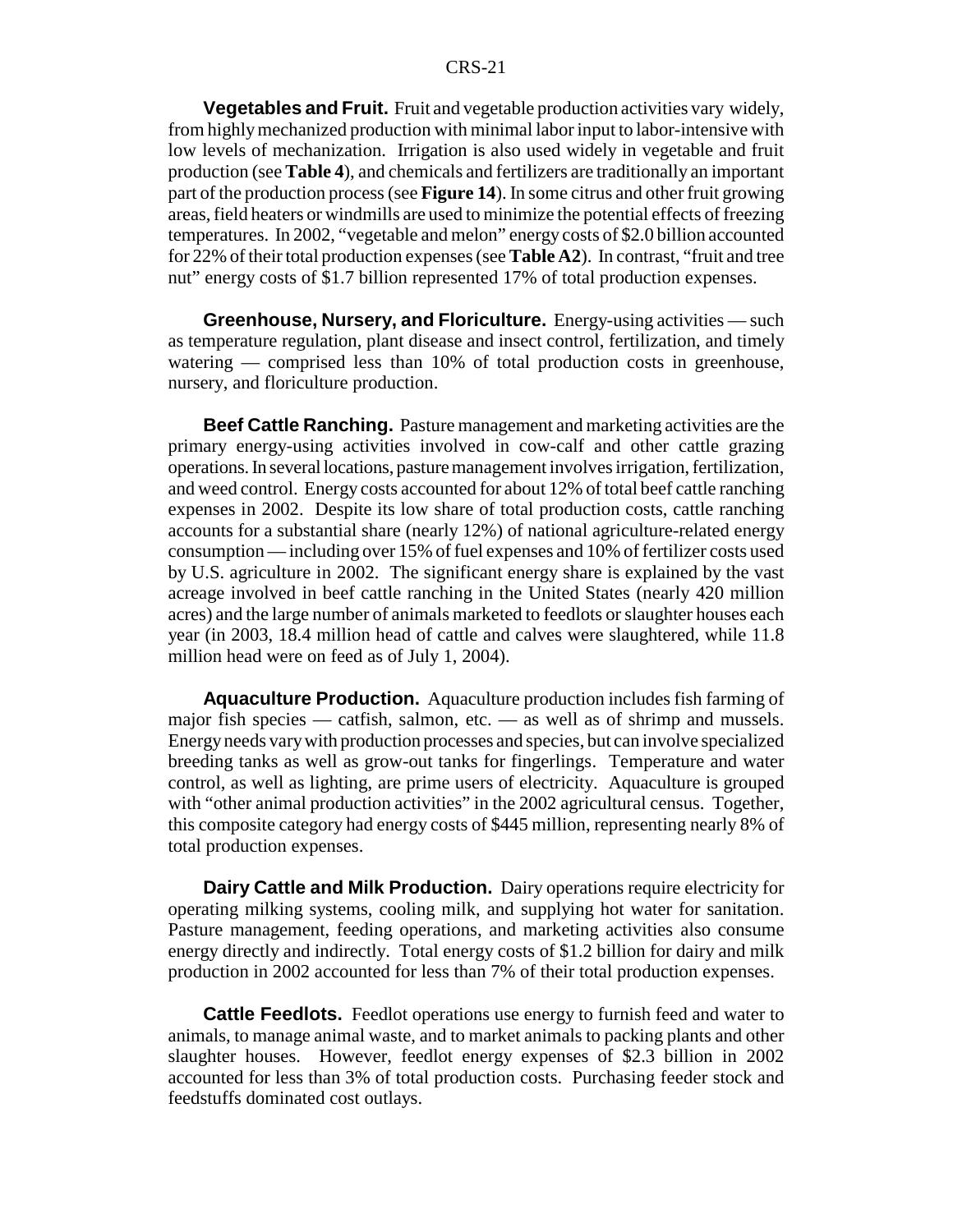**Hog and Pork Production.** Most hog producers use some type of confinement production, with specialized, environmentally modified facilities. Central farrowing houses, nurseries, and hog barns require electricity for heating, cooling, feeding, and watering systems. Total energy costs of \$526 million for hog and pork production accounted for less than 5% of their total production expenses in 2002.

**Poultry and Egg Production.** As with hog production, most poultry and egg production takes place in specialized buildings. Chickens do not need a lot of room, as long as they have adequate ventilation, proper nourishment, and clean fresh water round the clock. As a result, poultry brooding and grow-out houses require lighting, heating, cooling, feeding, and watering systems. Total energy costs of \$534 million for poultry and egg production in 2002 accounted for 3% of their total production expenses.

# **Agricultural Energy Use by Region**

Regional energy use is measured by annual survey data as reported by USDA's NASS in its annual report on farm production expenses.<sup>18</sup> Farm expenditures on energy by source for NASS's ten major agricultural production regions are presented in **Appendix Tables A5-A7** and provide the basis for the following discussion of regional energy uses.<sup>19</sup>



**Figure 18. U.S. Farm Production Expenditure Regions**

<sup>18</sup> USDA, NASS, *Farm Production Expenditures, 2003 Summary*, July 2004.

 $<sup>19</sup>$  NASS's survey data includes direct responses on farm use of fuel, agricultural chemicals,</sup> and fertilizer. Farm electricity use is approximated as 15% of farm services outlays which includes operating irrigation equipment and farm utilities.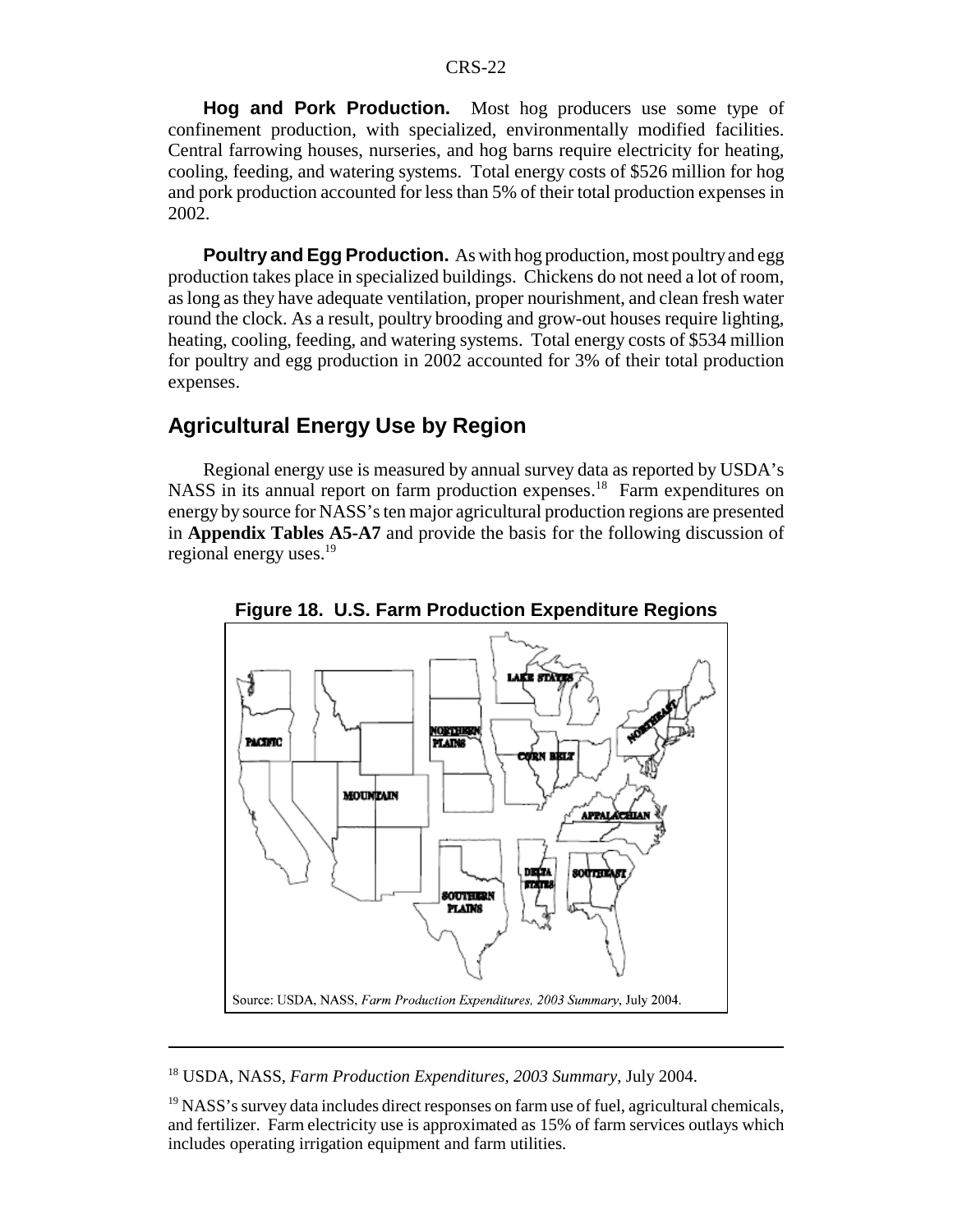The Corn Belt (Illinois, Indiana, Iowa, Missouri, and Ohio), with its extensive area planted to corn and soybeans, is the dominant agricultural energy-using region, with a total energy bill of \$6.5 billion and accounting for 22% of total U.S. agricultural energy costs in 2002. However, nearly 75% (\$4.7 billion) of the Corn Belt's energy costs are in the form of indirect energy expenditures. The Corn Belt is the leading consumer of fertilizers and agricultural chemicals, with national costshares of 27% and 24%, respectively. Also noteworthy is the Corn Belt's nationleading share (25%) of LP gas expenditures for agricultural production — used extensively for crop drying.

In contrast, the Pacific region (Washington, Oregon, and California) — which placed second in terms of total agricultural energy costs at \$4.2 billion — relied far more heavily on direct fuels (43% of total energy costs in the Pacific region). In particular, the Pacific dominated national electricity expenditures in agricultural production, with nearly \$1 billion in outlays in 2002 (accounting for 25% of national electricity costs in agricultural production).

Both diesel and total fuel costs are highest in the regions with the largest planted crop area — the Corn Belt with 84.4 million acres and the Northern Plains (Kansas, Nebraska, North Dakota, South Dakota) with 81.8 million acres. Irrigation of field crops (another important source of energy demand) is most prevalent in the Southern Plains, Delta, Mountain, and Pacific regions, but may be found to some degree throughout major growing areas.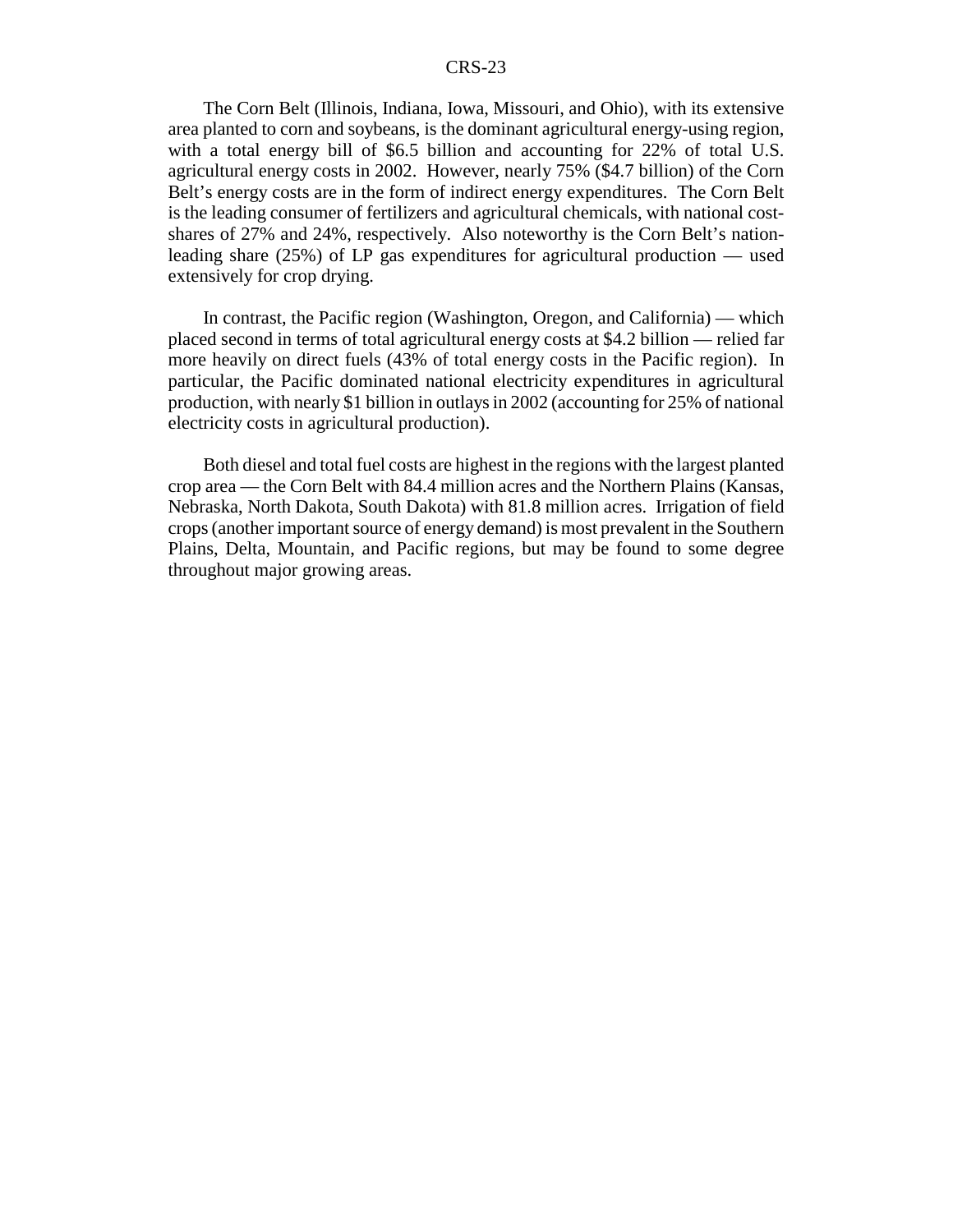# **Agricultural Energy Use Issues**

# **Volatile, Rising Energy Prices**

**Import Dependency.** U.S. petroleum import dependency has been growing steadily over the past four decades. In 1970, U.S. petroleum imports accounted for 22% of domestic consumption; by 2003 the import share had grown to over 55% and is projected to reach 70% by 2025.20 This problem is not unique to the United States, but is increasingly a problem for "Western industrial countries." For example, Japan and OECD Europe (excluding the United Kingdom)<sup>21</sup> are also heavily dependent on imported oil as a share of domestic consumption, with 100% and 66% shares, respectively, in 2004.<sup>22</sup>

Because the United States depends on international sources for so much of its energy needs, U.S. energy prices reflect international market conditions, particularly crude oil supplies. This heavy import dependence renders the United States vulnerable to unexpected price movements and supply disruptions in international energy markets. Agriculture appears particularly vulnerable to energy price increases through both petroleum and natural gas markets, as well as fertilizer markets.

During the last three decades of the  $20<sup>th</sup>$  century, the United States has been subjected to four major oil price shocks — 1973-1974, following the Arab Oil Embargo of that same period; 1979-1980, following the Iranian crisis of 1979; 1990- 1991, following the Persian Gulf war; and 1999-2000 resulting from unexpectedly strong global demand and tight supplies.<sup>23</sup> Some analysts have argued that reducing U.S. energy dependence on foreign sources might alleviate some or much of the energy price volatility, but that it would likely be associated with a relatively higher price level.<sup>24</sup>

In the past two years, global markets have seen monthly average crude oil prices surge first to over \$31 per barrel in February 2003 (the highest price since 1981), then to a record \$43.60 per barrel in October 2004 (see **Figure 19**). On October 26, the daily spot market price (FOB) for West Texas Intermediate crude oil at Cushing,

<sup>20</sup> Dept. of Energy (DOE), Energy Information Agency (EIA), *Annual Energy Outlook 2004 with Projections to 2025*, available at [http://www.eia.doe.gov/oiaf/aeo/gas.html]. Depending on low- and high-oil price assumptions, the projected petroleum import share for 2025 ranges from 65% to 75% of consumption.

<sup>&</sup>lt;sup>21</sup> OECD Europe consists of Austria, Belgium, the Czech Republic, Denmark, Finland, France, Germany, Greece, Hungary, Iceland, Ireland, Italy, Luxembourg, the Netherlands, Norway, Poland, Portugal, Spain, Sweden, Switzerland, Turkey, and the United Kingdom.

<sup>22</sup> DOE, EIA, *International Petroleum Information*.

<sup>23</sup> See CRS Report RL31608, *The Effects of Oil Shocks on the Economy: A Review of the Empirical Evidence*, for information on global oil shocks and their potential consequences to the U.S. economy.

<sup>24</sup> See CRS Report RS20727, *Energy Independence: Would it Free the United States From Oil Price Shocks?* for a discussion of energy independence and its potential consequences on the U.S. economy.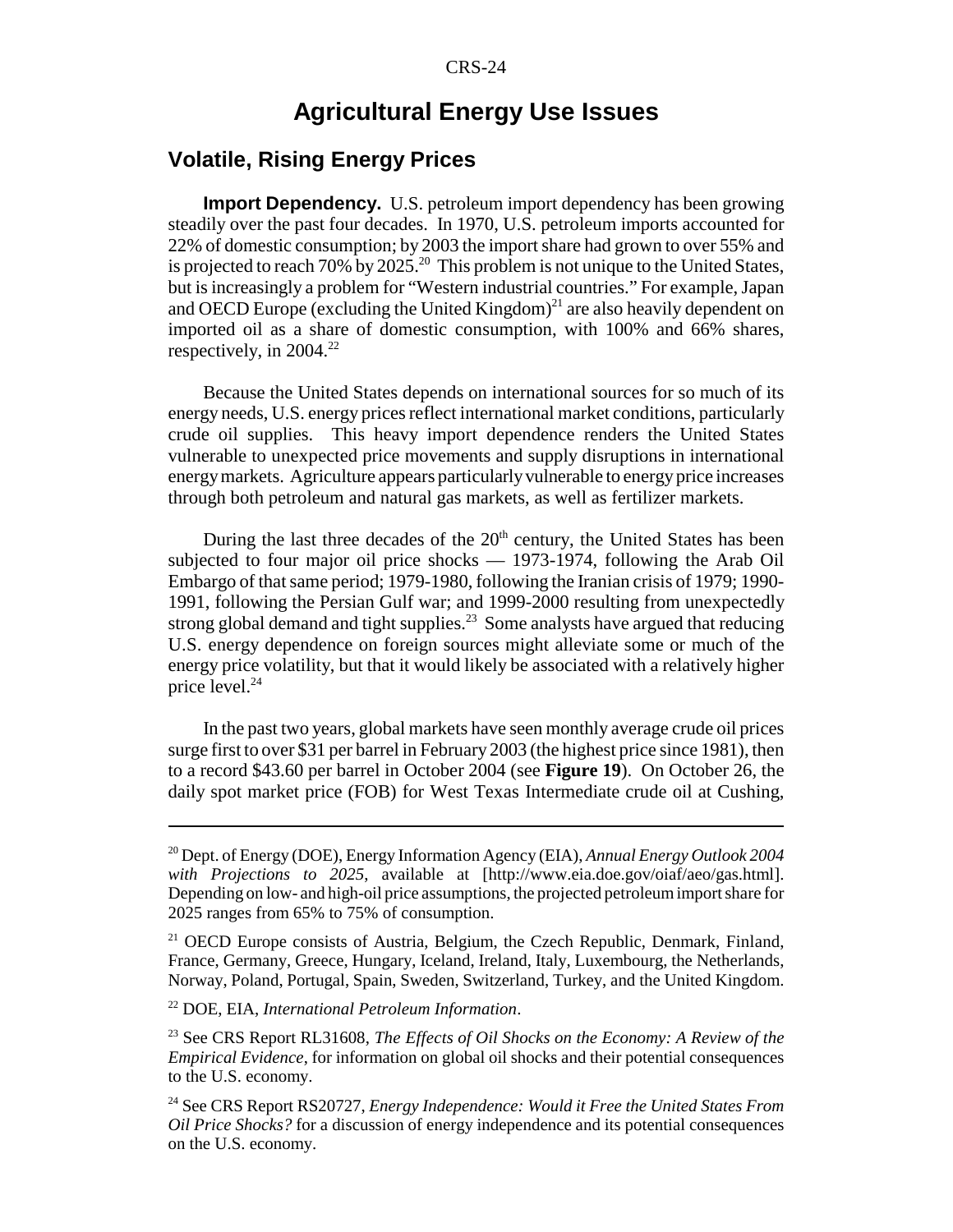Oklahoma, reached a record \$56.37 per barrel. Natural gas prices have followed a similar pattern (but with substantially more variability than crude oil prices), and are presently at or near record high levels.25 Since 1999, natural gas prices appear to be ratcheting upward to new levels. From January 1986 to July 1999, natural gas prices (wellhead) averaged \$1.86 per million cubic feet (mcf); from August 1999 to December 2002, they averaged \$3.42 per mcf; and since January 2003, they have averaged \$5.12 per mcf.





The federal government does not determine the price of natural gas; however, two federal agencies — the Federal Energy Regulatory Commission (FERC) and the Commodity Futures Trading Commission (CFTC) — play important roles in promoting competitive natural gas markets by deterring anticompetitive actions. In addition, the Energy Information Administration (EIA) is responsible for obtaining information about and analyzing trends in the natural gas market that are used by industry and government decision makers.

**Rising U.S. Demand for Natural Gas.** Increased use of natural gas for electricity generation — due in part to more stringent air pollution standards under the Clean Air Act — has contributed to steadily rising demand in the United States.<sup>26</sup> This has permanently raised the demand for natural gas. In contrast, U.S. natural gas production has grown slowly since the late 1980s. Since 1990, natural gas imports have supplied a growing share of domestic consumption.

 $25$  For more information on the market fundamentals underlying the natural gas market, see CRS Report RL32091, *Natural Gas Prices and Market Fundamentals.*

<sup>26</sup> DOE, EIA, *Annual Energy Outlook 2004 with Projections to 2025*, available at [http://www.eia.doe.gov/oiaf/aeo/gas.html#ngsc].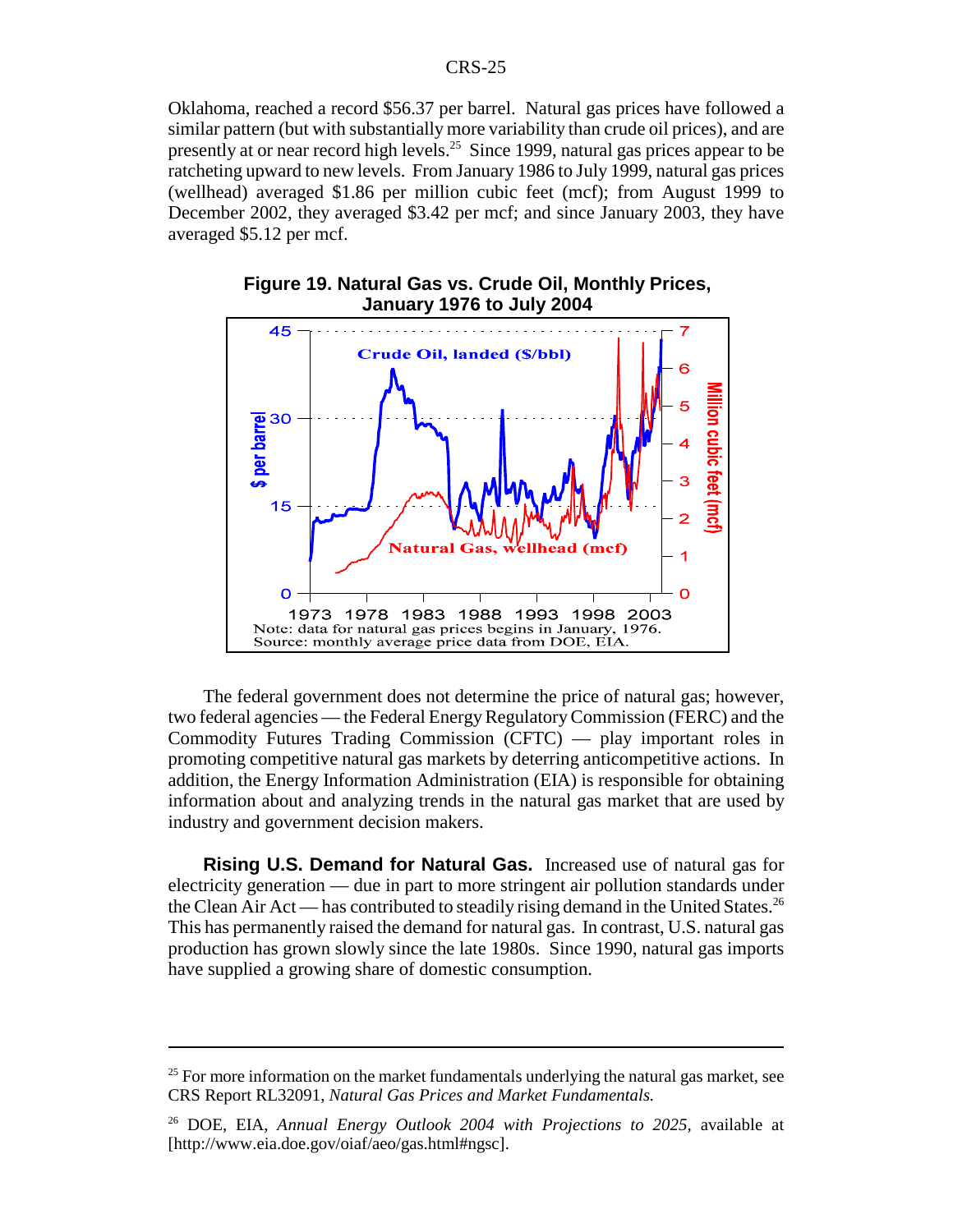Certain infrastructure constraints limit access to international supplies of natural gas. First, most natural gas is transported via pipeline. Lack of pipeline access limits the viability of offshore natural gas production in the Gulf of Mexico, where supplies are relatively abundant. Additionally, the pipeline requirement limits access to international supplies other than from neighboring Canada and Mexico. Second, the alternative to pipeline transport of natural gas is liquefication into liquefied natural gas (LNG), where transportation is more feasible. However, costly infrastructure requirements for production, transportation, and importation, as well as local safety concerns, limit LNG accessibility.<sup>27</sup>

The tightening U.S. supply situation, and increasing dependence on imports, has contributed to higher natural gas prices, with immediate implications for farm fuel and fertilizer costs, as well as for U.S. fertilizer production.

### **Declining U.S. Fertilizer Production Capacity**

According to the GAO, total U.S. nitrogen consumption in 2002 was about 21.4 million short tons, of which agriculture used about 12 million tons (or  $56\%$ ).<sup>28</sup> The U.S. manufacturing sector used over 9 million tons of nitrogen for industrial purposes such as promoting bacterial growth in waste treatment plants, making plastics, and as a refrigerant.

Fertilizer production, especially nitrogenous fertilizers, is very energy intensive. As mentioned earlier, natural gas accounts for a substantial portion (75% to 90%) of nitrogen fertilizer production costs, either directly as a feedstock or indirectly as a fuel to generate the electricity needed in production. U.S. fertilizer manufacturers are at a competitive disadvantage when domestic natural gas prices rise. Natural gas prices in foreign countries with major nitrogen production capabilities tend to be well below U.S. prices. For example, in early 2001, when U.S. prices for natural gas were about \$5 per million Btu, the price of gas in the Middle East was  $60¢$  per million Btu; 40¢ in North Africa; 70¢ in Russia; and 50¢ in Venezuela.<sup>29</sup>

As with natural gas, the federal government does not set or control prices for nitrogen fertilizer. Furthermore, nitrogen fertilizer products imported from other countries are generally not subject to U.S. trade restrictions such as quotas or tariffs.

U.S. fertilizer manufacturers can respond to periodic natural gas price spikes by closing plants temporarily, and resuming production when prices drop again. But higher prices sustained over the long run likely result in permanent loss of domestic production capacity. In recent years, high domestic natural gas prices have resulted in the idling and/or closing of a significant share of U.S. nitrogen production capacity. In 1998, U.S. ammonia plant production capacity was 21.4 million tons.

<sup>27</sup> For more information, see CRS Report RL32386, *Liquefied Natural Gas (LNG) in U.S. Energy Policy: Issues and Implications*.

<sup>28</sup> GAO, *Natural Gas: Domestic Nitrogen Fertilizer Production Depends on Natural Gas Availability and Prices*, GAO-03-1148, Sept. 2003, p. 4.

 $29$  Ibid.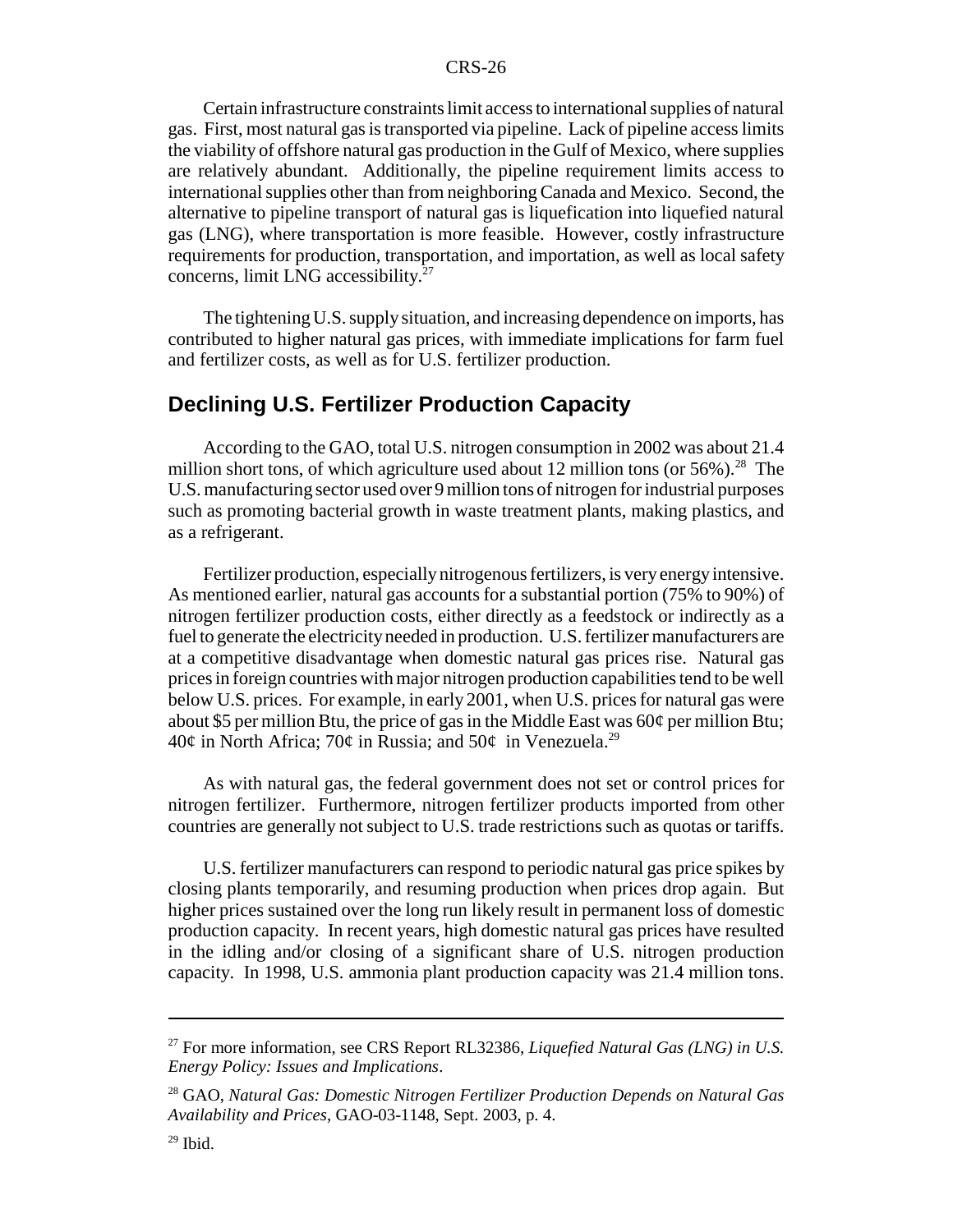From 1998/99 to 2003/04, 3.5 million tons of ammonia plant production capacity was closed and another 1.5 million tons was idled, leaving 16.3 million tons (76.5%) of active production capacity.30 Declining nitrogen production suggests that either nitrogen use must fall or nitrogen imports must increase.

Advocates for the U.S. fertilizer industry — supported by the American Farm Bureau Federation (AFBF) — argue for changes in U.S. laws and regulations that would either encourage increases in the supply of natural gas, or that would discourage natural gas demand for power generation.<sup>31</sup> They suggest that increased access to federal lands that are currently off-limits to drilling and greater tax incentives for drilling could bolster domestic natural gas production. Alternately, they contend that relaxing environmental restrictions on coal plants, extending or expediting nuclear and hydro licenses, promoting use of clean coal technology, and prohibiting or taxing the use of natural gas as a fuel in power generating permits could all reduce domestic demand for natural gas as an energy source for power generation. However, a broad range of environmentalist organizations, renewable energy advocates, and urban pollution control groups decry these suggestions.<sup>32</sup>

In September 2003, the National Petroleum Council (NPC) produced a report, *Balancing Natural Gas Policy*, that examined the policy options to address the problem of high natural gas prices. The report recognized the likelihood of continued high natural gas prices "for years to come," and concluded, among other options, that energy conservation and greater energy efficiency would have the biggest immediate potential to hold down prices.<sup>33</sup>

**High Fertilizer Prices.** Higher natural gas prices have contributed to substantially higher nitrogen fertilizer prices (see **Figures 11 and 12**). In April of 1999, the wellhead price of natural gas was \$1.90 per 1,000 cubic feet (mcf), while the price of anhydrous ammonia was \$211 per short ton. Two years later, in April 2001, the wellhead price of natural gas had risen by 138% to \$4.52 mcf, while the anhydrous ammonia price had risen by 89% to \$399 per short ton. Because anhydrous ammonia is the principal ingredient in most nitrogen fertilizers, prices for the entire suite of nitrogen fertilizers are highly correlated and afford agricultural producers few cost-saving options other than either applying less nitrogen fertilizer or shifting to less nitrogen-demanding crops.

<sup>30</sup> The Fertilizer Institute, *North American Fertilizer Capacity*, August 2003. Historical closings between 1998/99 and 2003/04 obtained in personal correspondence with C.F. Industries in April 2004. The fertilizer marketing year ends June 30.

 $31$  Fertilizer industry position is from personal conversations with Glen Buckley, C.F. Industries, Long Grove, IL; for details on the AFBF energy position, see [http://www.fb.org/ issues/backgrd/energy04.pdf].

 $32$  For examples, see the policy positions on clean energy espoused by the Sierra Club at [http://www.sierraclub.org/environment/], the Natural Resources Defense Council at [http:// www.nrdc.org/], and the U.S. Public Interest Research Group at [http://www.uspirg.org/].

<sup>33</sup> For more information on energy efficiency issues, see CRS Report IB10020, *Energy Efficiency: Budget, Oil Conservation, and Electricity Conservation Issues*. For information on the NPC and its report on natural gas policy, refer to [http://www.npc.org/].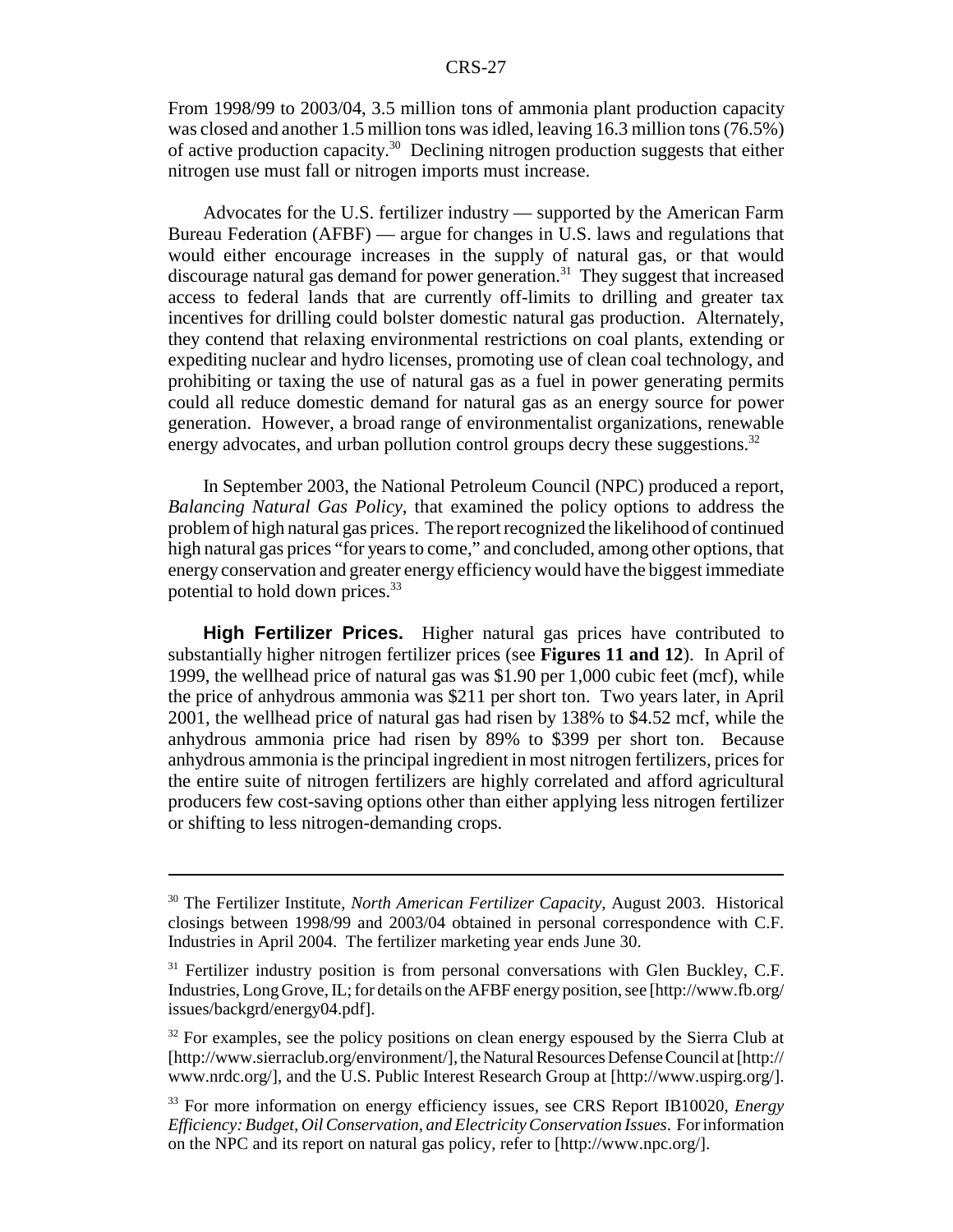**Fertilizer Supply Shortages?** The nexus of sharply higher natural gas and fertilizer prices and declining domestic fertilizer production capacity came to a head in 2001 when, according to GAO, the U.S. fertilizer industry experienced a 25% decline in nitrogen production. However, GAO contends that the domestic supply of nitrogen fertilizer "was adequate to meet farmers' demand" due to two offsetting factors: first, U.S. nitrogen imports increased 43%; and second, farm use of nitrogen fertilizer declined by  $7\%$ .<sup>34</sup> Although these market adjustments served to keep supply and demand in balance, they did so at sharply higher fertilizer price levels. According to fertilizer industry officials, although natural gas and fertilizer prices subsided in 2002, their return to high levels in 2003 (see **Figure 11**) threaten to "irreversibly cripple" the U.S. fertilizer industry. $35$ 

### **Farm Income and Energy Prices**

In February 2004, USDA projected U.S. net cash farm income at \$55.9 billion.<sup>36</sup> However, since the initial forecast was made, the outlook for crop and livestock prices has eroded substantially due to record crop projections and falling commodity prices, while the outlook for production expenses has risen due to higher energy and fertilizer prices (see **Table 6**).

| $14010$ VI I 401 I 1100 OHANGOOI 4000 to 400 T |                  |            |              |                   |          |  |  |  |
|------------------------------------------------|------------------|------------|--------------|-------------------|----------|--|--|--|
| Fuel                                           | Unit             | Period     | 2003         | 2004              | Change   |  |  |  |
|                                                |                  |            |              | $-$ \$/unit $-$   | $\%$     |  |  |  |
| Natural Gas                                    | mcf <sup>a</sup> | April      | 1.88         | 5.20              | 177      |  |  |  |
| Gasoline                                       | gallon           | April-Oct. | 1.96<br>1.61 |                   | 21       |  |  |  |
| Diesel fuel                                    | gallon           | April-Oct. | 1.47<br>1.80 |                   | 23       |  |  |  |
| <b>Producer Prices Paid Index</b>              |                  |            |              | $1990 - 92 = 100$ | $\%$     |  |  |  |
| Fuel                                           |                  | April-Oct. | 133.9        | 161.8             | 21       |  |  |  |
| Fertilizer                                     |                  | April-Oct. | 125.0        | 136.8             | 10       |  |  |  |
| Chemicals                                      |                  | April-Oct. | 121.0        | 120.8             | $\theta$ |  |  |  |

**Table 6. Fuel Price Changes, 2003 to 2004**

**Source:** DOE, EIA, for fuel prices at [http://www.eia.doe.gov]; and USDA, NASS, *Agricultural Prices*, various issues for producer prices paid index at [http://www.nass.usda.gov].

 $\text{mcf} = 1,000 \text{ cubic feet}.$ 

Natural gas prices (wellhead) were running 177% above previous year levels, while national retail gasoline prices were 21% higher, diesel prices were 23% higher; and USDA's prices paid index (PPI) for fuels and fertilizer were 21% and 10%

<sup>34</sup> GAO, *Natural Gas: Domestic Nitrogen Fertilizer Production Depends on Natural Gas Availability and Prices*, GAO-03-1148, Sept. 2003, p. 3.

 $35$  Ibid., p. 1.

<sup>36</sup> USDA, ERS, "Farm Income and Costs: Farm Sector Income," February 6, 2004; available at [http://www.ers.usda.gov/briefing/FarmIncome/nationalestimates.htm].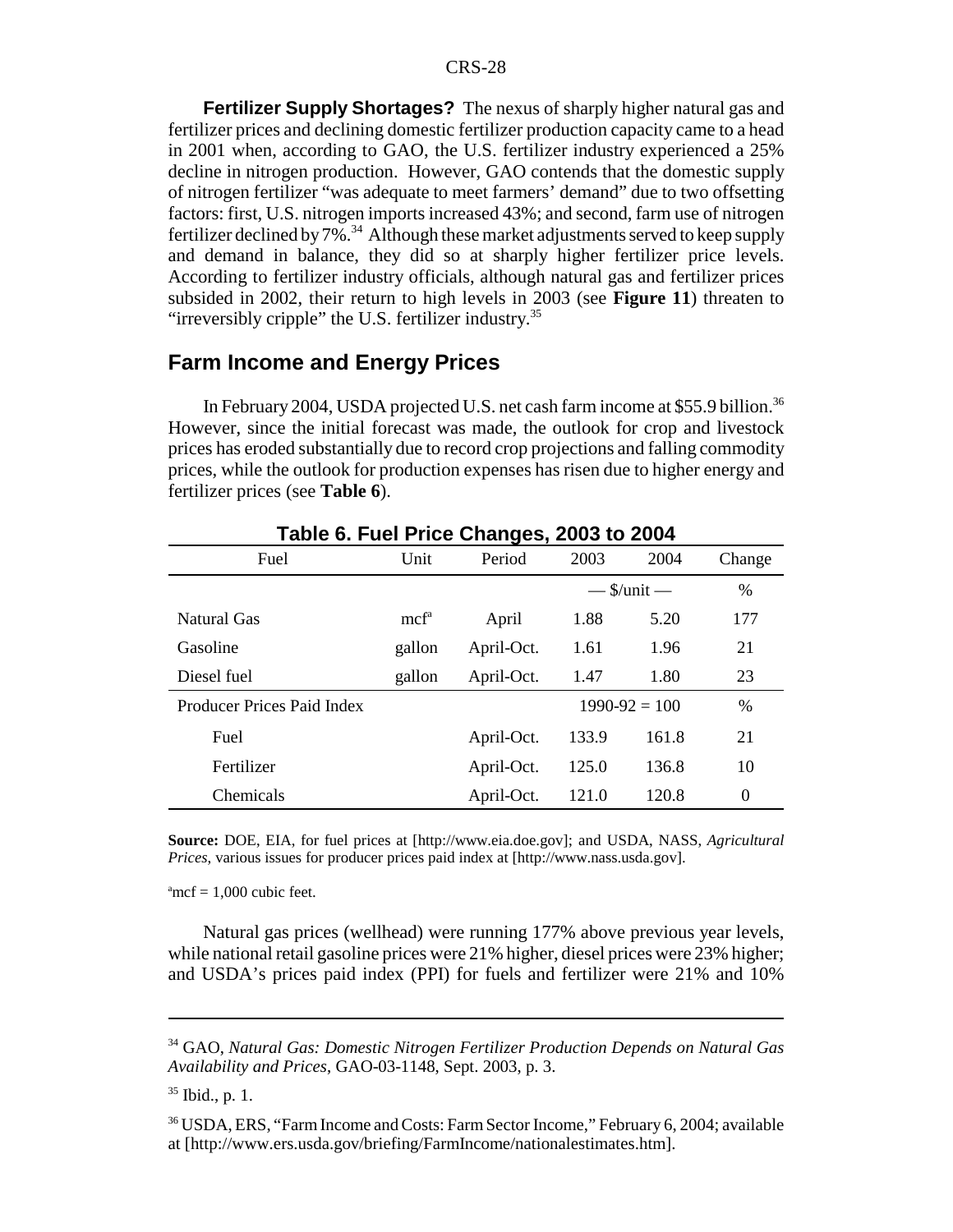higher, respectively, from a year earlier. The agricultural chemicals PPI showed no year-to-year change.

What do these energy price changes mean for farm incomes? Because individual farmers are "price-takers" and lack the capacity to quickly pass on higher costs through the food marketing chain, net farm income likely would be reduced in the short term by the equivalent amount of any rise in production expenses. Assuming composite fuel (natural gas, gasoline, diesel, etc.) and electricity prices are 21% higher, fertilizer prices are about 10% higher, and pesticide prices are unchanged (in accordance with the USDA PPI), then total energy costs would be about \$3.6 billion (or 8.4%) higher in 2004 than originally projected.<sup>37</sup> Assuming roughly similar energy usage rates, this would represent a direct reduction from net cash income. However, the higher fuel costs would likely ripple through several other production expenditure categories such as marketing costs and custom services, further cutting into the agricultural sector's net returns. The bottom line is that the agricultural sector will likely feel the pinch of higher energy prices directly in the form of substantially lower net cash income than originally projected in 2004. If farmers perceive the energy price changes as likely to persist into 2005, then substantial crop and activity mix changes are likely to ensue.

**Price Responsiveness to Energy Price Changes.** Higher natural gas prices increase farm energy costs directly through higher fuel costs, and indirectly through higher fertilizer and pesticide costs. How agricultural producers respond to energy price changes depends on both the time frame under consideration (i.e., within season versus across seasons) and the producer's expectation of whether the price change is only temporary or will persist into the future.

If producers perceive an energy price change as temporary (lasting only for the current crop season), their response may be limited to some small-scale efforts to economize on fuel use, perhaps by switching to fuel-saving cultivation methods (such as minimum or no-till production),  $38$  by applying smaller volumes of fertilizers and pesticides per acre than originally planned, or by switching between fuels (such as from natural gas to propane) if meaningful price differences exist. However, in the short run (within a single growing season), once crops have been planted and major inputs (such as fertilizers, pesticides, and fuels) have been purchased, a producer's response to energy and fertilizer cost increases may be fairly limited.

If an energy price change is perceived as permanent, a producer is more likely to adjust the farm's activity mix and production practices from one season to the next to compensate for the new revenue-cost structure.

 $37$  Calculated by applying hypothetical price changes to data projections provided by USDA, ERS, *2004 Farm Income Forecast*, available at [http://www.ers.usda.gov/Briefing/ FarmIncome/nationalestimates.htm].

<sup>38</sup> In 2002, 37% of the area planted to the top 22 crops (281.6 million acres) was cultivated under some type of conservation tillage, according to the Conservation Technology Information Center at [http://www.ctic.purdue.edu/CTIC/CTIC.html].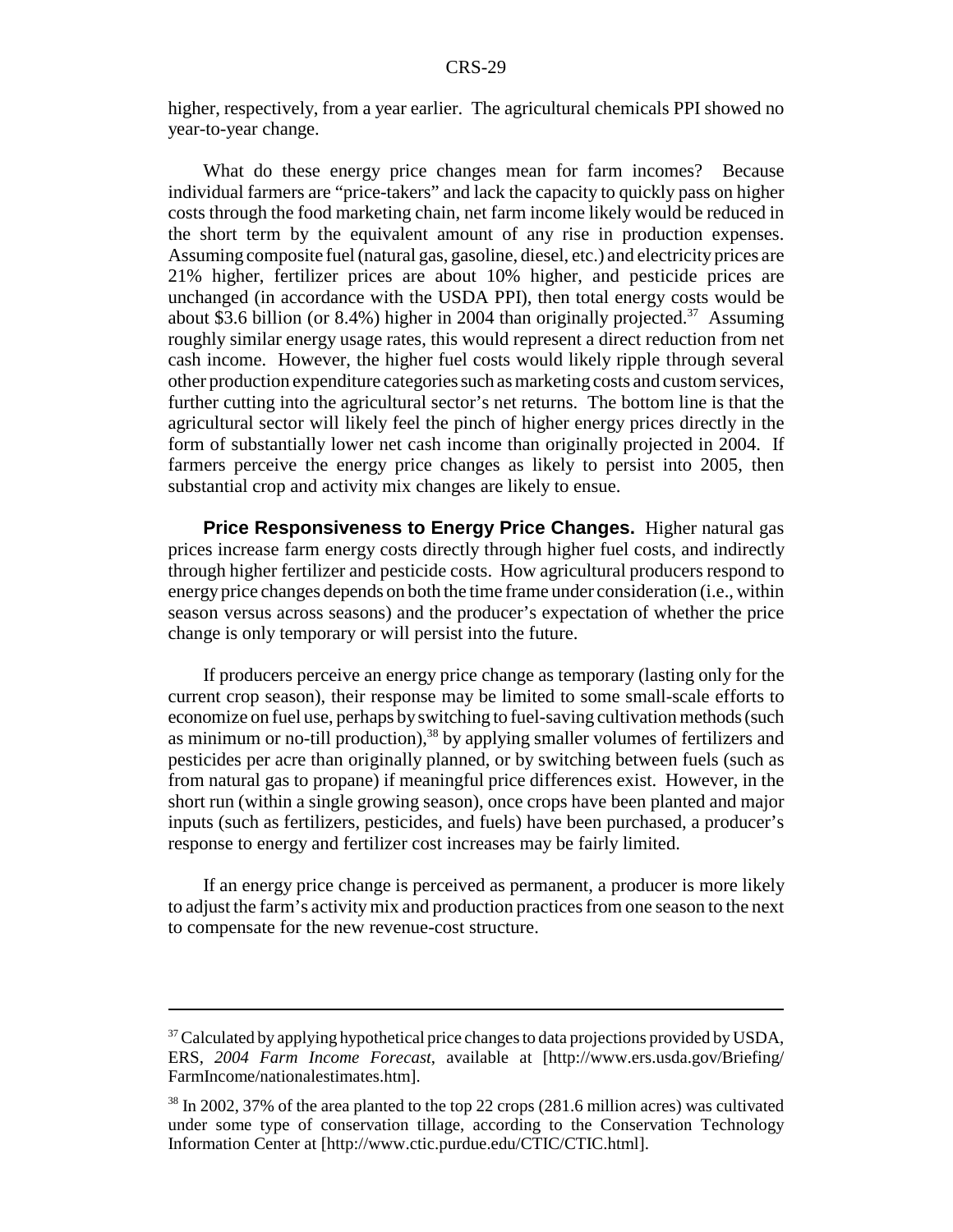Economic studies have attempted to measure year-to-year producer responsiveness to changes in prices. In the aggregate, studies suggest that a 10% rise in fuel prices is associated with about a  $6\%$  decline in use.<sup>39</sup> Fertilizer and pesticide use are also negatively related to changes in their prices. A 10% rise in prices induces a 6.6% decrease in fertilizer use and a 5.3% decline in pesticide use. As with energy use, changes in fertilizer and pesticide use may be obtained by switching to less intensive production methods, or to crops that use fewer inputs. However, the ability for a producer to implement such changes is greatly diminished once a crop is planted and the production strategy has been set in motion. Instead, producers tend to respond to input price changes by altering their crop and activity mix from season to season. As a result, unexpected within-season price changes can have unavoidable impacts on farm income.

**Prices of Most Fuel Sources Tend to Move Together.** Demand for refined petroleum products in agricultural production is determined mainly by the number of acres planted and harvested, the production practice used to produce the crops, weather conditions, and the relative prices for the various types of energy. Because the majority of energy used in the United States (and the world) is derived from petroleum-based sources — gasoline, diesel, LP gas, and natural gas — their prices tend to move together. This limits the success of switching among fuel sources to reduce energy costs (see **Figure 20**).





### **Food Price Effects?**

A sustained increase in energy prices could be translated into higher food prices for consumers. Energy use adds to food production costs and consumer food prices beyond the farm gate in three stages: (1) food manufactured with energy-intensive

<sup>39</sup> Miranowski (2004).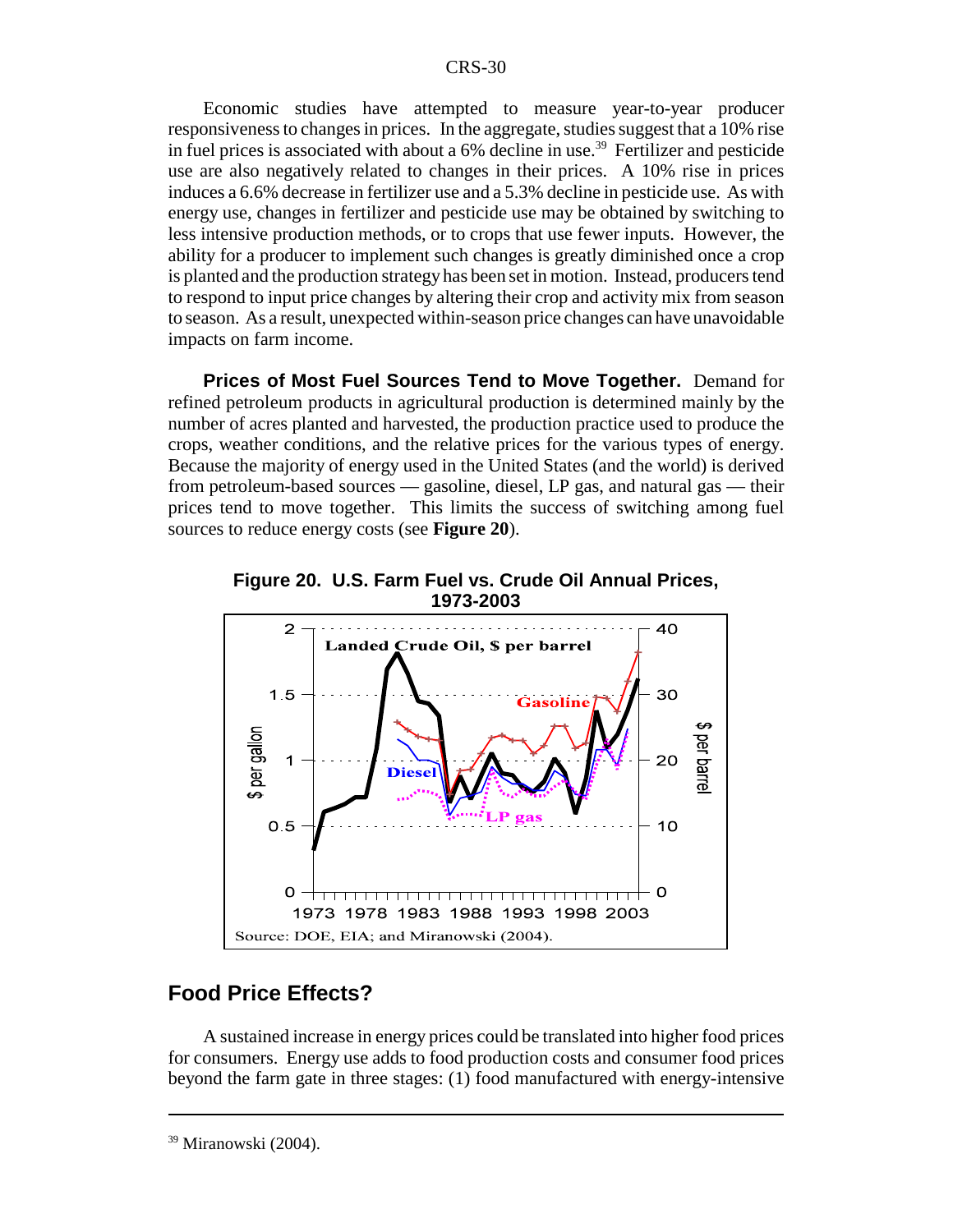technologies, (2) transportation of food products to regional markets in climate controlled cargo containers, and (3) storage and distribution of food items in environmentally controlled facilities. Food retailers are likely to use considerably more energy than the average retailer to control the environment for perishable food products around the clock, according to ERS.

ERS estimates that 3.5% of the cost of food is attributable to energy expenses, and 4% is attributable to transportation expenses (see **Figure 21**). (The energy bill includes only the costs of electricity, natural gas, and other fuels used in food processing, wholesaling, retailing, and food-service establishments. Transportation fuel costs, except for those incurred for food wholesaling, are excluded.)

Farmers receive  $19¢$  for every \$1 of consumer expenditures on food. This means that  $81¢$  of the consumer food dollar is attributable to the marketers of food. These food processors, transporters, wholesalers, and retailers have a greater capability than farmers for passing on their higher energy costs through the production-marketing system, and eventually to the consumer.



**Figure 21. Distribution of a Dollar Spent on Food, 2000**

**Source:** "Food Marketing and Price Spreads: USDA Marketing Bill," ERS, USDA, available at [http://www.ers.usda.gov/Briefing/FoodPriceSpreads/bill/].

# **Conclusions**

Agriculture uses a small proportion of the nation's energy. However, direct and indrect energy inputs are critical to agricultural production. Higher and unstable energy prices can make agriculture unprofitable. As a result, agriculture may have to find ways to become more energy independent.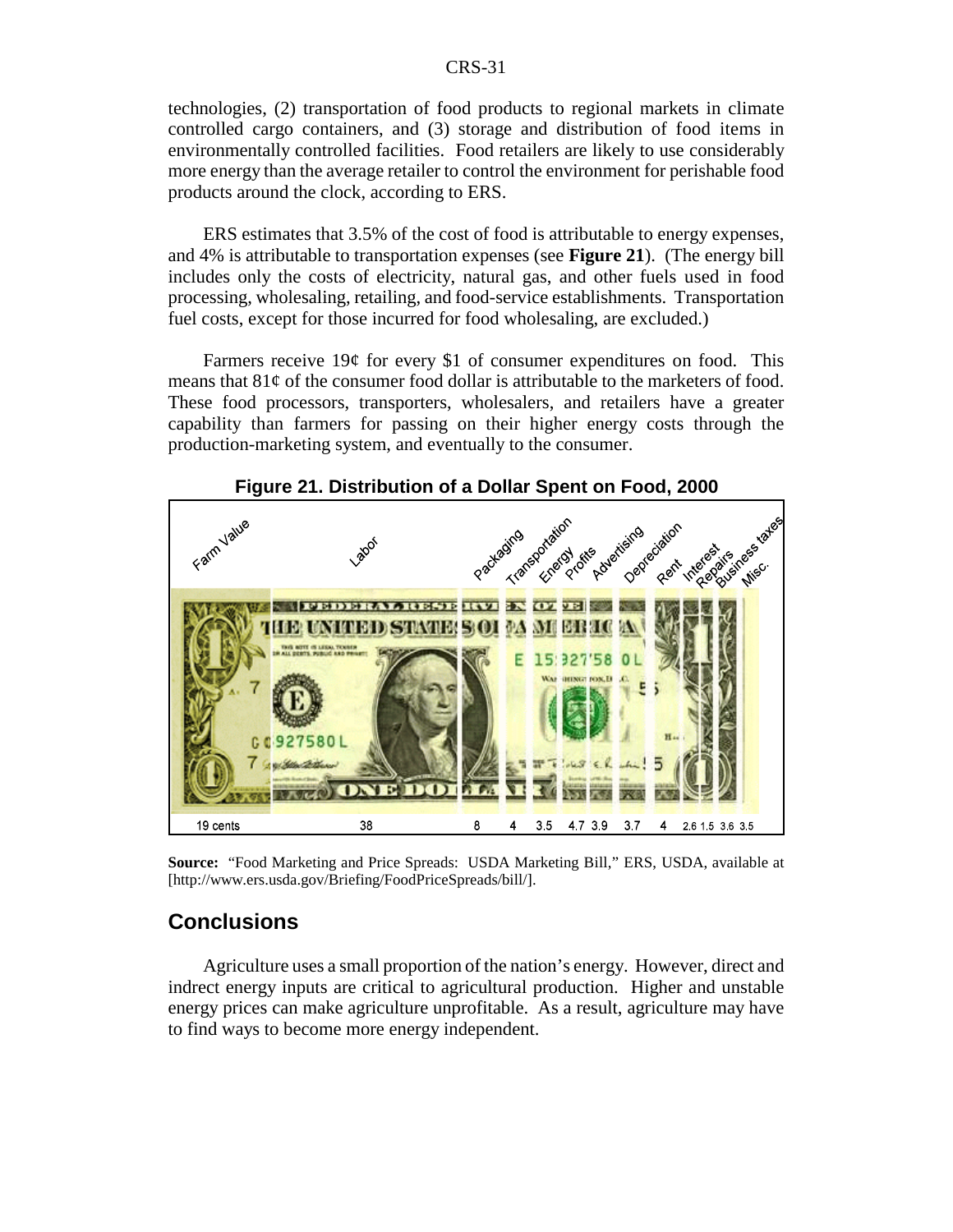# **Public Laws and Bills Affecting Energy Use by Agriculture**

Several provisions of the 2002 farm bill are designed to encourage the production and use of renewable energy sources such as biofuels, wind energy systems, solar energy, and small-scale hydropower systems.<sup>40</sup> In addition, other federal and state laws provide incentives for renewable energy research and production.41 However, agricultural energy production remains very small by any standard. In 2002, the combined production of biofuels, wind, and solar energy systems contributed only about  $0.5\%$  of total U.S. energy consumption.<sup>42</sup>

None of the current energy provisions in the 2002 farm bill directly address the difficulties confronting the U.S. nitrogen fertilizer production sector due to steadily rising natural gas prices. Certain provisions of pending energy legislation (S. 2095) make partial attempts to address the natural gas shortage; however, energy legislation has had a difficult time moving through Congress. In late 2003, energy legislation (H.R. 6, H.Rept. 108-375) stalled in Congress, primarily over its high cost and a dispute related to a liability protection provision for MTBE (ethanol's principal oxygenate competitor).43 Senator Domenici introduced a revised version of the bill (S. 2095) on February 12, 2004, with a lower estimated cost and without a controversial provision on the fuel additive MTBE. However, S. 2095 also appears to have stalled. Major non-tax provisions related to agricultural energy use and production in the conference measure and S. 2095 include:<sup>44</sup>

• **Renewable Fuels Standard (RFS)** — Both versions of pending energy legislation include an RFS requiring that 3.1 billion gallons of renewable fuel be used in 2005, increasing to 5.0 billion gallons by 2012 (as compared to 2.1 billion gallons used in 2002).

<sup>40</sup> USDA, *2002 Farm Bill*, Title IX — Energy, online information available at [http://www. usda.gov/farmbill/energy\_fb.html]. For more information see CRS Report RL31271, *Energy Provisions of the Farm Bill: Comparison of the New Law with Previous Law and House and Senate Bills*.

<sup>41</sup> For more information, see *State and Federal Incentives and Laws*, at DOE's Alternative Fuels Data Center, at [http://www.eere.energy.gov/afdc/laws/incen\_laws.html].

<sup>42</sup> DOE, EIA, Table 1.2, "Energy Production by Source, 1949-2003," and Table 1.3, "Total U.S. Energy Consumption by Source."

 $43$  For the status of pending energy legislation and additional related bill contents, see CRS Issue Brief IB10116, *Energy Policy: The Continuing Debate and Omnibus Energy Legislation*, at [http://www.congress.gov/erp/ib/pdf/IB10116.pdf]. For a discussion of the tax provisions in the bills, see CRS Issue Brief IB10054, *Energy Tax Policy*.

<sup>44</sup> For more information, see CRS Report RL32204, *Omnibus Energy Legislation: Comparison of Non-Tax Provisions in the H.R. 6 Conference Report and S. 2095*; and CRS Report RL32078, *Omnibus Energy Legislation: Comparison of Major Provisions in Houseand Senate-Passed Versions of H.R. 6, Plus S. 14*.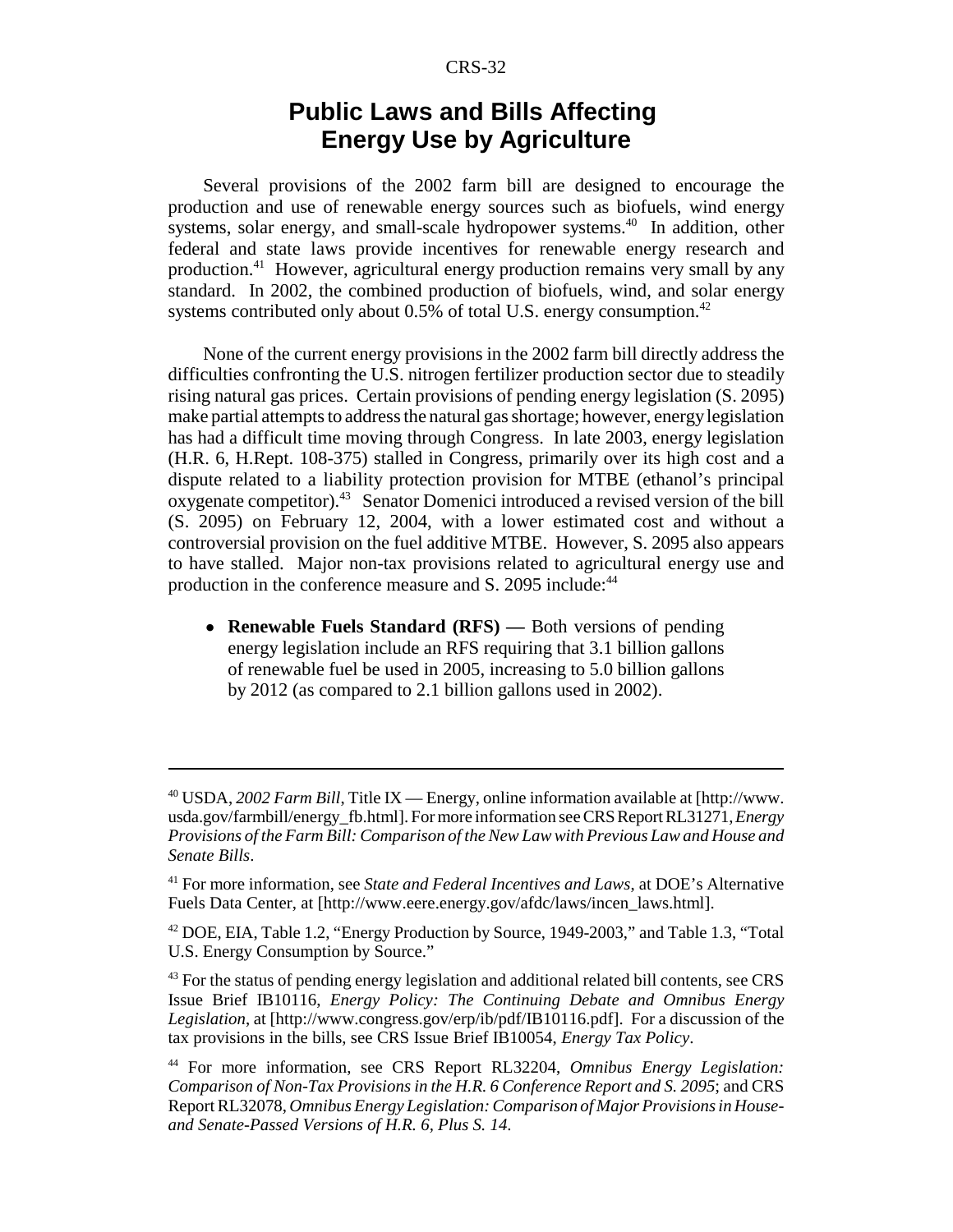- **Alaska Gas Pipeline** Alaska's North Slope currently holds 30 trillion cubic feet of undeveloped proven natural gas reserves, about 18% of total U.S. reserves (or a little less than one-and-a-half years of U.S. consumption at current rates). Both bills presume a public need for the gas and would provide \$18 billion in loan guarantees for construction of a natural gas pipeline from Alaska to Alberta, where it would connect to the existing midwestern pipeline system.
- ! **Energy Efficiency Standards** New statutory efficiency standards would be established for several consumer and commercial products and appliances. For certain other products and appliances, DOE would be empowered to set new standards. For motor vehicles, funding would be authorized for the National Highway Traffic Safety Administration (NHTSA) to set Corporate Average Fuel Economy (CAFÉ) levels as provided in current law.
- ! **Energy Production on Federal Lands** To encourage production on federal lands, royalty reductions would be provided for marginal oil and gas wells on public lands and the outer continental shelf. Provisions are also included to increase access to federal lands by energy projects — such as drilling activities, electric transmission lines, and gas pipelines.

It is noteworthy that neither bill includes a provision for a Renewable Energy Portfolio Standard (RPS). An RPS aims to encourage electricity production from renewable energy resources such as from wind energy systems.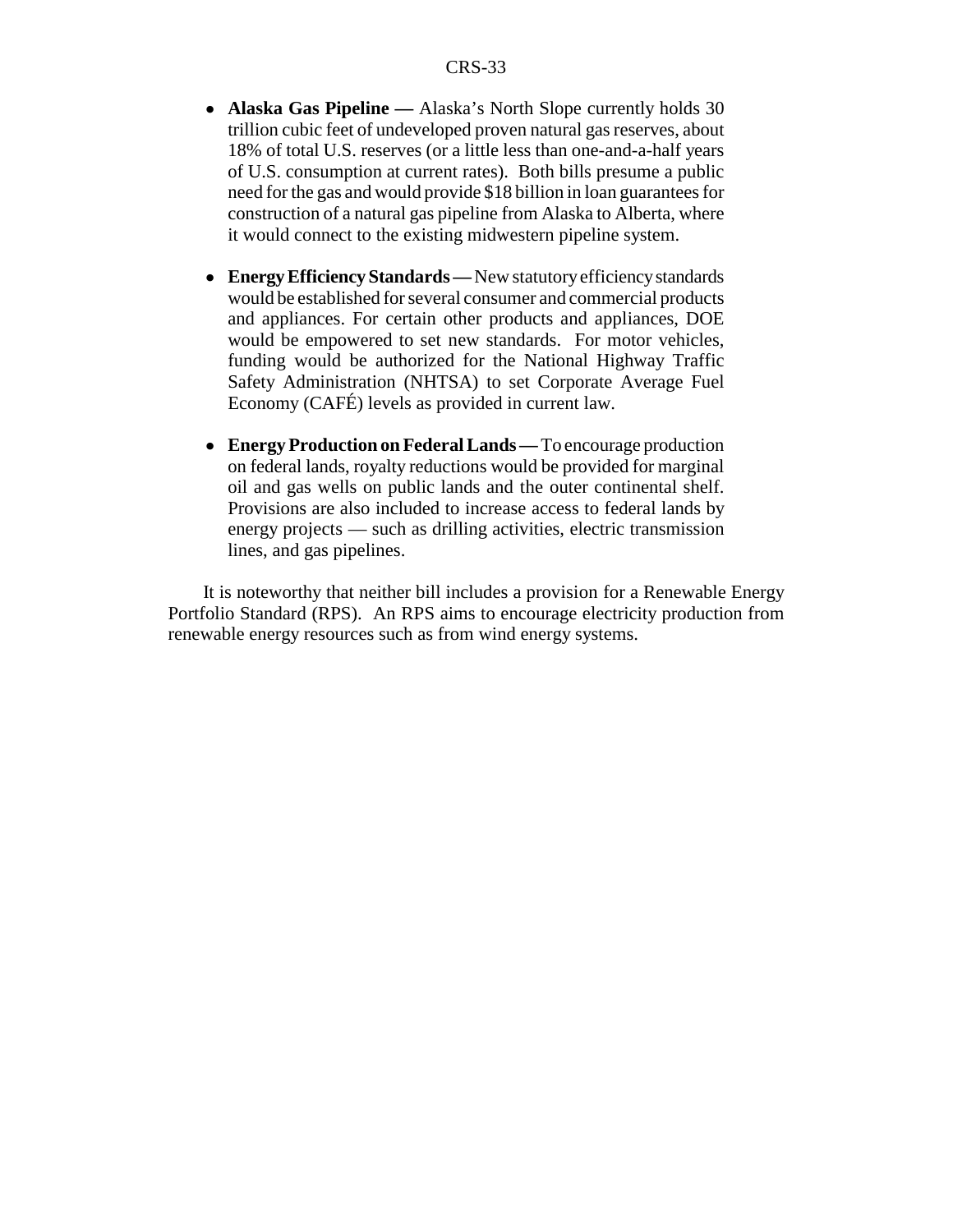# **Appendix Tables**

**What Is a Btu?**<sup>45</sup> A Btu (British thermal unit) is a measure of the heat content of a fuel and indicates the amount of energy contained in the fuel. Because energy sources vary by form (gas, liquid, or solid) and energy content, the use of Btu's allows the adding of various types of energy using a common benchmark (see **Table A1**).

| <b>Table A1. Btu Conversion Chart</b> |                  |                   |         |                                                  |  |  |  |  |
|---------------------------------------|------------------|-------------------|---------|--------------------------------------------------|--|--|--|--|
| <b>Fuel type</b>                      | Unit             | Btu's per<br>unit | $GEG^a$ | <b>Average Price:</b><br>\$ per GEG <sup>b</sup> |  |  |  |  |
| Direct Energy Types                   |                  |                   |         |                                                  |  |  |  |  |
| Gasoline<br>(conventional)            | gallon           | 125,071 Btu       | 1.00    | \$1.99                                           |  |  |  |  |
| Ethanol <sup>d</sup>                  | gallon           | 76,000 Btu        | 0.61    | na                                               |  |  |  |  |
| Ethanol (E85)                         | gallon           | 83,361 Btu        | 0.67    | $$2.52 - $2.99$                                  |  |  |  |  |
| Diesel fuel                           | gallon           | 138,690 Btu       | 1.11    | \$1.54                                           |  |  |  |  |
| Biodiesel (B20)                       | gallon           | 138,690 Btu       | 1.11    | $$1.56 - $1.90$                                  |  |  |  |  |
| Natural Gas <sup>c</sup>              | 1,000 cubic foot | 1,030 Btu         | 0.88    | $$1.16 - $1.75$                                  |  |  |  |  |
| LP gas or Propane                     | gallon           | 91,333 Btu        | 0.73    | $$1.92 - $3.08$                                  |  |  |  |  |
| Electricity                           | kilowatt-hour    | 3,413 Btu         | na      | na                                               |  |  |  |  |
| <b>Indirect Energy Types</b>          |                  |                   |         |                                                  |  |  |  |  |
| Pesticides                            | pound            | 97,914 Btu        | na      | na                                               |  |  |  |  |
| Nitrogen                              | pound            | 25,095 Btu        | na      | na                                               |  |  |  |  |
| Phosphate                             | pound            | 5,609 Btu         | na      | na                                               |  |  |  |  |
| Potash                                | pound            | 4,741 Btu         | na      | na                                               |  |  |  |  |

**Source:** Conversion rates for petroleum-based fuels and electricity are from the DOE, *Monthly Energy Review*, August 2004. Conversion rates for nitrogen, phosphate, potash, and pesticides are from Mahadev Bhat, Burton English, Anthony Turhollow, and Hezron Nyangito, *Energy in Synthetic Fertilizers and Pesticides: Revisited*, Research Report # ORNL/Sub/90-99732/2, Oak Ridge National Laboratory, Oak Ridge, Tennessee, Jan. 1995.

 $na = not applicable.$ 

<sup>a</sup> GEG = gasoline equivalent gallon. The GEG allows for comparison across different forms - gas, liquid, kilowatt, etc. It is derived from the Btu content by first converting each fuel's units to gallons; then dividing each fuel's Btu unit rate by gasoline's Btu unit rate of 125,000; finally multiplying each fuel's volume by the resulting ratio.

<sup>b</sup> Prices are for mid-June 2004. The retail price per gallon has been converted to price per GEG units. DOE, *The Alternative Fuel Price Report*, June 29, 2004.

 $\textdegree$  Converted to gallons as 4.62 million Btu per barrel or 110,000 Btu per gallon.

<sup>d</sup> Net heat content used here. Gross heat content is 84,262 Btu per barrel.

45 The material for this appendix is taken from "What is a Btu?," *Agricultural Resources and Environmental Indicators*, Agr. Handbook No. 705, Economic Research Service, USDA, December 1994.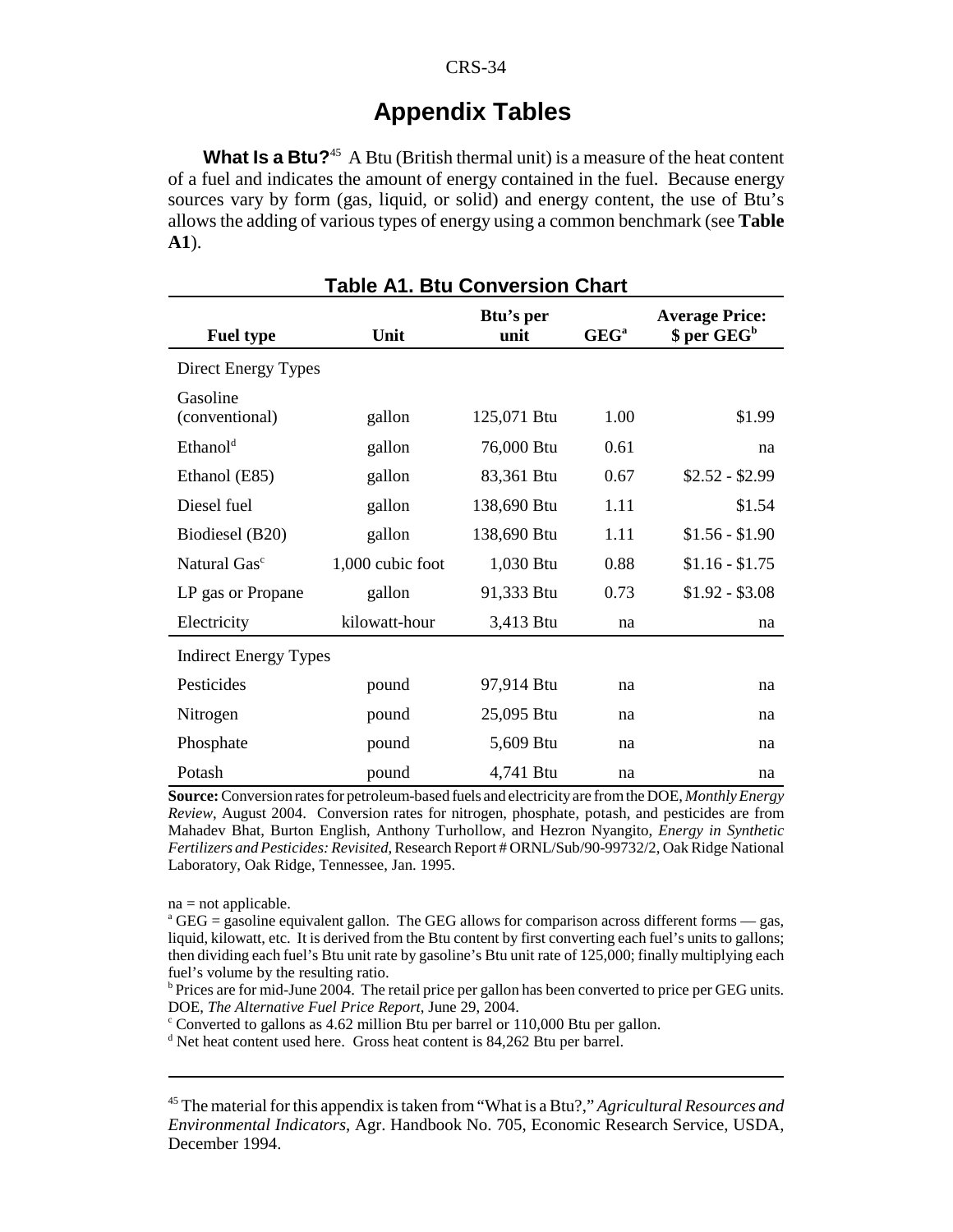| n<br>ч.<br>DO 17 |
|------------------|
|------------------|

|                                   |           | <b>Direct Energy Costs</b><br>Total<br>Total |                 |                |                             | <b>Indirect Energy Costs</b> |                |                               |                   |
|-----------------------------------|-----------|----------------------------------------------|-----------------|----------------|-----------------------------|------------------------------|----------------|-------------------------------|-------------------|
| <b>Activities</b> <sup>a</sup>    | Cropland  | Production<br>Costs                          | Energy<br>Costs | Fuel &<br>oils | Util-<br>ities <sup>b</sup> | Total<br>Direct              | Chem-<br>icals | Fert-<br>ilizers <sup>c</sup> | Total<br>Indirect |
|                                   | 1,000 ac. |                                              |                 |                | \$ million -                |                              |                |                               |                   |
| <b>Crop Activities</b>            | 294,822   | 80,343                                       | 18,364          | 3,996          | 2,630                       | 6,625                        | 6,648          | 7,722                         | 14,371            |
| Oilseed $&$ grain                 | 204,555   | 35,584                                       | 9,824           | 1,963          | 753                         | 2,716                        | 3,179          | 4,683                         | 7,862             |
| Vegetable & melons                | 8,639     | 9,184                                        | 2,011           | 359            | 408                         | 766                          | 869            | 784                           | 1,653             |
| Fruit & tree nuts                 | 6,790     | 10,553                                       | 1,747           | 302            | 491                         | 793                          | 924            | 521                           | 1,446             |
| Cotton                            | 14,590    | 3,513                                        | 1,259           | 215            | 125                         | 340                          | 656            | 388                           | 1,044             |
| Greenhouse & nursery <sup>d</sup> | 2,497     | 10,514                                       | 979             | 394            | 381                         | 775                          | 237            | 348                           | 585               |
| Tobacco                           | 3,576     | 1,280                                        | 356             | 96             | 37                          | 133                          | 109            | 151                           | 260               |
| Other crops <sup>e</sup>          | 54,175    | 9,715                                        | 2,188           | 667            | 435                         | 1,102                        | 674            | 847                           | 1,521             |
| <b>Livestock Activities</b>       | 139,343   | 95,857                                       | 5,701           | 2,681          | 2,243                       | 4,923                        | 992            | 2,028                         | 3,021             |
| Beef cattle ranching              | 89,838    | 20,038                                       | 2,323           | 1,029          | 527                         | 1,556                        | 314            | 980                           | 1,294             |
| Dairy cattle & milk prod.         | 11,505    | 18,451                                       | 1,241           | 488            | 625                         | 1,113                        | 267            | 486                           | 753               |
| Cattle feedlots                   | 19,231    | 22,143                                       | 577             | 231            | 147                         | 378                          | 125            | 220                           | 346               |
| Poultry & egg prod.               | 3,020     | 17,649                                       | 534             | 411            | 451                         | 862                          | 60             | 63                            | 123               |
| Hog $&$ pig farming               | 6,288     | 11,312                                       | 526             | 215            | 244                         | 458                          | 156            | 156                           | 312               |
| Aquaculture & other               | 7,991     | 5,617                                        | 445             | 267            | 226                         | 493                          | 66             | 112                           | 178               |
| Sheep $&$ goat farming            | 1,470     | 647                                          | 55              | 40             | 23                          | 63                           | $\overline{4}$ | 11                            | 15                |
| <b>United States</b>              | 434,165   | 173,199                                      | 24,036          | 6,675          | 4,875                       | 11,550                       | 7,609          | 9,751                         | 17,360            |

### **Table A2. U.S. Farm Energy Costs in Production, by Activity, 2002**

**Source:** USDA, NASS, *2002 Census of Agriculture*.

<sup>a</sup> Activities are organized by North American Industry Classification Ssytem (NAICS), see "Appendix A" of 2002 Census of Agriculture for details; available at [http://www.nass.usda.gov/census/census02/volume1/us/index1.htm].

<sup>b</sup> Includes electricity, telephone charges, internet fees, and water purchased in 2002.

c Includes lime and soil conditioners.

<sup>d</sup> Includes floriculture.

e Includes hay, sugar cane, sugar beets, and all other crops.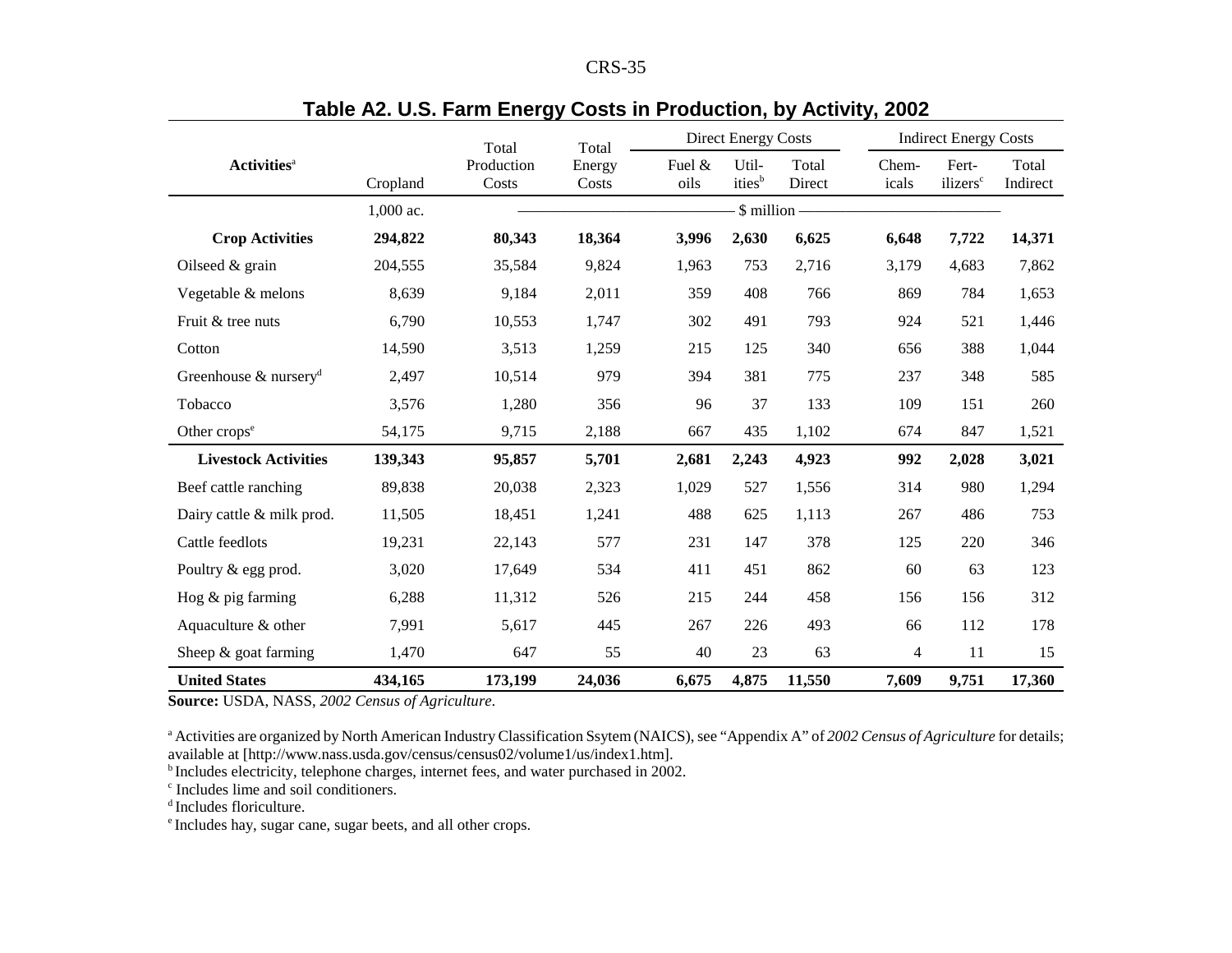|                                      | Total               | Total           |                | <b>Direct Energy Costs</b>  |                 |                | <b>Indirect Energy Costs</b>  |                   |
|--------------------------------------|---------------------|-----------------|----------------|-----------------------------|-----------------|----------------|-------------------------------|-------------------|
| <b>Activities</b> <sup>a</sup>       | Production<br>Costs | Energy<br>Costs | Fuel &<br>oils | Util-<br>ities <sup>b</sup> | Total<br>Direct | Chem-<br>icals | Fert-<br>ilizers <sup>c</sup> | Total<br>Indirect |
|                                      |                     |                 |                | Percent -                   |                 |                |                               |                   |
| <b>Crop Activities</b>               | 100%                | 22.9            | 5.0            | 3.3                         | 8.2             | 8.3            | 9.6                           | 17.9              |
| Oilseed $&$ grain                    | 100%                | 27.6            | 5.5            | 2.1                         | 7.6             | 8.9            | 13.2                          | 22.1              |
| Vegetable & melons                   | 100%                | 21.9            | 3.9            | 4.4                         | 8.3             | 9.5            | 8.5                           | 18.0              |
| Fruit & tree nuts                    | 100%                | 16.6            | 2.9            | 4.7                         | 7.5             | 8.8            | 4.9                           | 13.7              |
| Cotton                               | 100%                | 35.8            | 6.1            | 3.6                         | 9.7             | 18.7           | 11.0                          | 29.7              |
| Greenhouse $\&$ nursery <sup>d</sup> | 100%                | 9.3             | 3.7            | 3.6                         | 7.4             | 2.3            | 3.3                           | 5.6               |
| Tobacco                              | 100%                | 27.8            | 7.5            | 2.9                         | 10.4            | 8.5            | 11.8                          | 20.3              |
| Other crops <sup>e</sup>             | 100%                | 22.5            | 6.9            | 4.5                         | 11.3            | 6.9            | 8.7                           | 15.7              |
| <b>Livestock Activities</b>          | 100%                | 5.9             | 2.8            | 2.3                         | 5.1             | 1.0            | 2.1                           | 3.2               |
| Beef cattle ranching                 | 100%                | 11.6            | 5.1            | 2.6                         | 7.8             | 1.6            | 4.9                           | 6.5               |
| Dairy cattle & milk prod.            | 100%                | 6.7             | 2.6            | 3.4                         | 6.0             | 1.4            | 2.6                           | 4.1               |
| Cattle feedlots                      | 100%                | 2.6             | 1.0            | 0.7                         | 1.7             | 0.6            | 1.0                           | 1.6               |
| Poultry & egg prod.                  | 100%                | 3.0             | 2.3            | 2.6                         | 4.9             | 0.3            | 0.4                           | 0.7               |
| Hog $&$ pig farming                  | 100%                | 4.6             | 1.9            | 2.2                         | 4.0             | 1.4            | 1.4                           | 2.8               |
| Aquaculture & other                  | 100%                | 7.9             | 4.8            | 4.0                         | 8.8             | 1.2            | 2.0                           | 3.2               |
| Sheep $&$ goat farming               | 100%                | 8.5             | 6.2            | 3.6                         | 9.7             | 0.6            | 1.7                           | 2.3               |
| <b>United States</b>                 | 100%                | 13.7            | 3.8            | 2.8                         | 6.6             | 4.3            | 5.5                           | 9.9               |

### **Table A3. Energy Cost Shares of Total Production Costs, by Activity, 2002**

**Source**: USDA, NASS, *2002 Census of Agriculture*.

<sup>a</sup> Activities are organized by North American Industry Classification Ssytem (NAICS), see "Appendix A" of 2002 Census of Agriculture for details; available at [http://www.nass.usda.gov/census/census02/volume1/us/index1.htm].

<sup>b</sup> Includes electricity, telephone charges, internet fees, and water purchased in 2002.

c Includes lime and soil conditioners.

d Includes floriculture.

e Includes hay, sugar cane, sugar beets, and all other crops.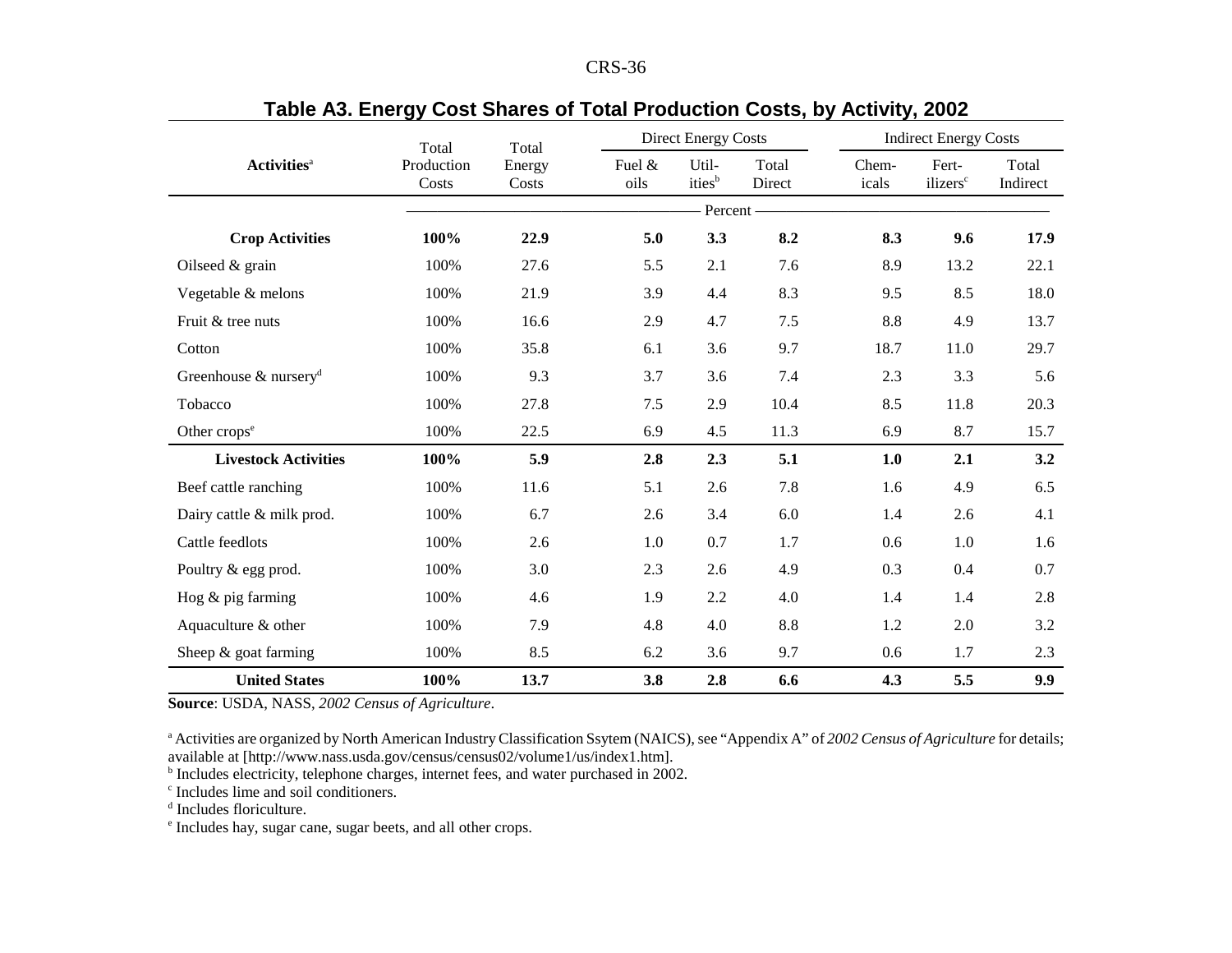| י<br>г<br>יי |  |
|--------------|--|
|--------------|--|

|                                      | Total               | Total           |                   | <b>Direct Energy Costs</b>  |                 |                |                                                                                                                                                                                           |                   |
|--------------------------------------|---------------------|-----------------|-------------------|-----------------------------|-----------------|----------------|-------------------------------------------------------------------------------------------------------------------------------------------------------------------------------------------|-------------------|
| <b>Activities</b> <sup>a</sup>       | Production<br>Costs | Energy<br>Costs | Fuel $\&$<br>oils | Util-<br>ities <sup>b</sup> | Total<br>Direct | Chem-<br>icals | <b>Indirect Energy Costs</b><br>Fert-<br>ilizers <sup>c</sup><br>79.2<br>48.0<br>8.0<br>5.3<br>4.0<br>3.6<br>1.5<br>8.7<br>20.8<br>10.1<br>5.0<br>2.3<br>0.6<br>1.6<br>1.1<br>0.1<br>100% | Total<br>Indirect |
|                                      |                     |                 |                   | - Percent -                 |                 |                |                                                                                                                                                                                           |                   |
| <b>Crop Activities</b>               | 45.6                | 76.3            | 59.8              | 54.0                        | 57.4            | 87.0           |                                                                                                                                                                                           | 82.6              |
| Oilseed & grain                      | 20.2                | 40.8            | 29.4              | 15.5                        | 23.5            | 41.6           |                                                                                                                                                                                           | 45.2              |
| Vegetable & melons                   | 5.2                 | 8.4             | 5.4               | 8.4                         | 6.6             | 11.4           |                                                                                                                                                                                           | 9.5               |
| Fruit & tree nuts                    | 6.0                 | 7.3             | 4.5               | 10.1                        | 6.9             | 12.1           |                                                                                                                                                                                           | 8.3               |
| Cotton                               | 2.0                 | 5.2             | 3.2               | 2.6                         | 2.9             | 8.6            |                                                                                                                                                                                           | 6.0               |
| Greenhouse $\&$ nursery <sup>d</sup> | 6.0                 | 4.1             | 5.9               | 7.8                         | 6.7             | 3.1            |                                                                                                                                                                                           | 3.4               |
| Tobacco                              | 0.7                 | 1.5             | 1.4               | $0.8\,$                     | 1.2             | 1.4            |                                                                                                                                                                                           | 1.5               |
| Other crops <sup>e</sup>             | 5.5                 | 9.1             | 10.0              | 8.9                         | 9.5             | 8.8            |                                                                                                                                                                                           | 8.7               |
| <b>Livestock Activities</b>          | 54,4                | 23.7            | 40.2              | 46.0                        | 42.6            | 13.0           |                                                                                                                                                                                           | 17.4              |
| Beef cattle ranching                 | 11.4                | 9.7             | 15.4              | 10.8                        | 13.5            | 4.1            |                                                                                                                                                                                           | 7.4               |
| Dairy cattle & milk prod.            | 10.5                | 5.2             | 7.3               | 12.8                        | 9.6             | 3.5            |                                                                                                                                                                                           | 4.3               |
| Cattle feedlots                      | 12.6                | 2.4             | 3.5               | 3.0                         | 3.3             | 1.6            |                                                                                                                                                                                           | 2.0               |
| Poultry & egg prod.                  | 10.0                | 2.2             | 6.2               | 9.3                         | 7.5             | 0.8            |                                                                                                                                                                                           | 0.7               |
| Hog $\&$ pig farming                 | 6.4                 | 2.2             | 3.2               | 5.0                         | 4.0             | 2.0            |                                                                                                                                                                                           | 1.8               |
| Aquaculture & other                  | 3.2                 | 1.8             | 4.0               | 4.6                         | 4.3             | 0.9            |                                                                                                                                                                                           | 1.0               |
| Sheep $&$ goat farming               | 0.4                 | 0.2             | 0.6               | 0.5                         | 0.5             | 0.1            |                                                                                                                                                                                           | 0.1               |
| <b>United States</b>                 | 100%                | 100%            | 100%              | 100%                        | 100%            | 100%           |                                                                                                                                                                                           | 100%              |

## **Table A4. U.S. Energy Cost Shares by Activity, 2002**

**Source:** USDA, NASS, *2002 Census of Agriculture*.

<sup>a</sup> Activities are organized by North American Industry Classification Ssytem (NAICS), see "Appendix A" of 2002 Census of Agriculture for details; available at [http://www.nass.usda.gov/census/census02/volume1/us/index1.htm].

<sup>b</sup> Includes electricity, telephone charges, internet fees, and water purchased in 2002.

c Includes lime and soil conditioners.

d Includes floriculture.

<sup>e</sup> Includes hay, sugar cane, sugar beets, and all other crops.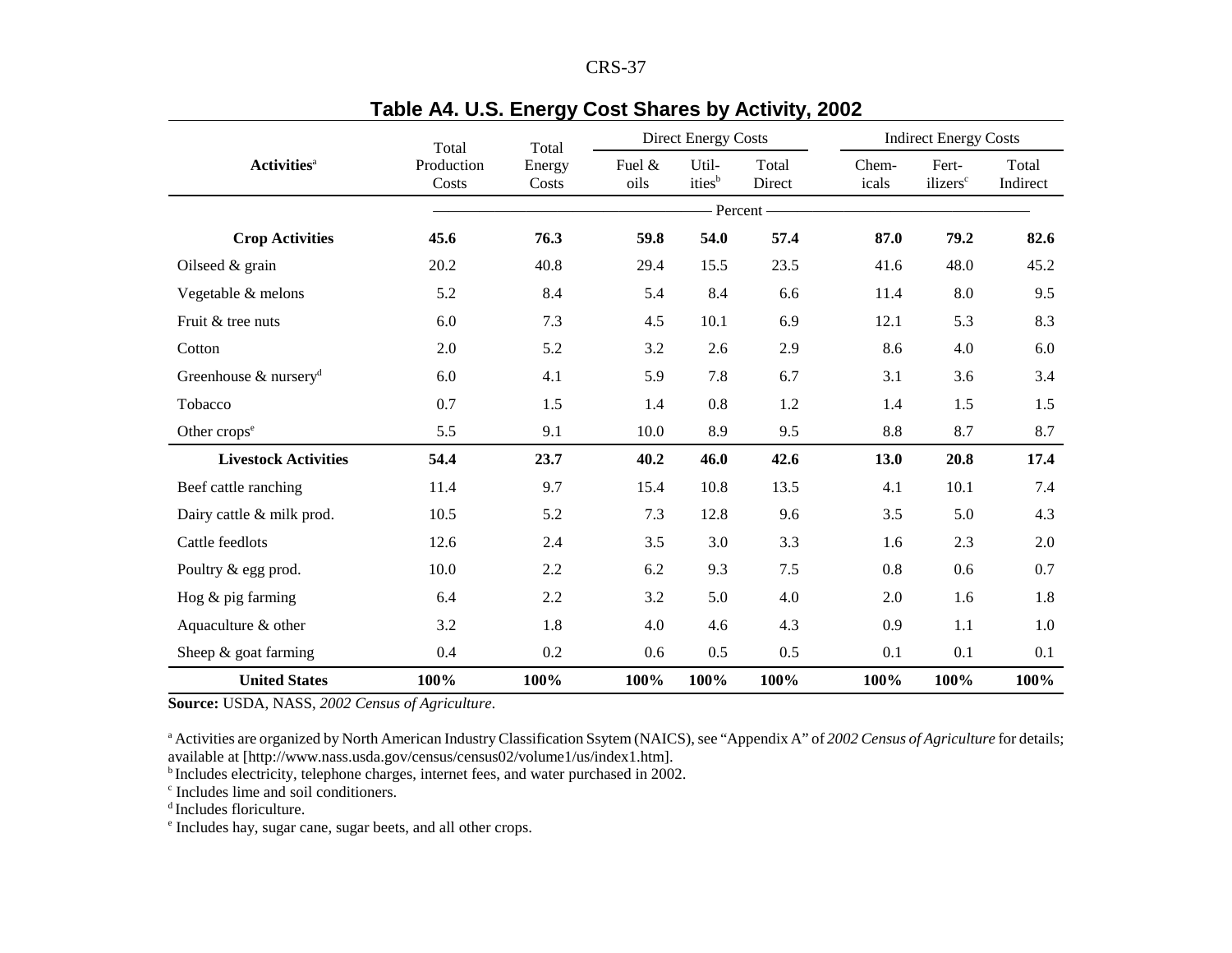| CRS-38 |  |
|--------|--|
|--------|--|

|                      |                 | Total                    |                          | <b>Direct Energy Costs</b> |       |           |                            |                |                               |                 | <b>Indirect Energy Costs</b> |                  |                   |
|----------------------|-----------------|--------------------------|--------------------------|----------------------------|-------|-----------|----------------------------|----------------|-------------------------------|-----------------|------------------------------|------------------|-------------------|
| Regions <sup>a</sup> | Area<br>Planted | Prod-<br>uction<br>Costs | Total<br>Energy<br>Costs | Diesel                     | Gas   | LP<br>Gas | Other<br>Fuel <sup>b</sup> | Total<br>Fuels | Elec-<br>tricity <sup>c</sup> | Total<br>Direct | Chem-<br>icals               | Fert-<br>ilizers | Total<br>Indirect |
|                      | $1,000$ ac      |                          |                          |                            |       |           |                            | \$ million     |                               |                 |                              |                  |                   |
| Corn Belt            | 84,425          | 35,810                   | 6,362                    | 564                        | 230   | 225       | 71                         | 1,090          | 542                           | 1,632           | 2,030                        | 2,700            | 4,730             |
| Pacific              | 11,014          | 32,300                   | 4,173                    | 395                        | 246   | 54        | 105                        | 800            | 983                           | 1,783           | 1,280                        | 1,110            | 2,390             |
| No. Plains           | 81,844          | 26,070                   | 4,076                    | 603                        | 247   | 81        | 99                         | 1,030          | 416                           | 1,446           | 1,200                        | 1,430            | 2,630             |
| <b>Lake States</b>   | 35,022          | 19,290                   | 2,987                    | 373                        | 139   | 134       | 44                         | 690            | 347                           | 1,037           | 880                          | 1,070            | 1,950             |
| So. Plains           | 34,904          | 17,170                   | 2,308                    | 388                        | 213   | 43        | 106                        | 750            | 368                           | 1,118           | 430                          | 760              | 1,190             |
| Appalachian          | 16,164          | 16,250                   | 2,074                    | 235                        | 171   | 92        | 32                         | 530            | 294                           | 824             | 510                          | 740              | 1,250             |
| Mountain             | 24,902          | 16,510                   | 1,994                    | 291                        | 202   | 54        | 23                         | 570            | 344                           | 914             | 440                          | 640              | 1,080             |
| Southeast            | 8,472           | 12,850                   | 1,965                    | 172                        | 97    | 111       | 29                         | 409            | 276                           | 685             | 570                          | 710              | 1,280             |
| Delta                | 15,761          | 9,850                    | 1,844                    | 251                        | 90    | 78        | 21                         | 440            | 204                           | 644             | 710                          | 490              | 1,200             |
| Northeast            | 12,650          | 12,800                   | 1,289                    | 158                        | 125   | 48        | 59                         | 390            | 249                           | 639             | 300                          | 350              | 650               |
| <b>U.S. Total</b>    | 325,158         | 198,900                  | 29,069                   | 3,430                      | 1,760 | 920       | 589                        | 6,699          | 4,020                         | 10,719          | 8,350                        | 10,000           | 18,350            |

### **Table A5. U.S. Farm Energy Costs in Production, by Region, 2003**

**Source:** Area data is for major crops: USDA, NASS, *Acreage*, June 30, 2004. Farm production expenses data: USDA, NASS, *Farm Production Expenditures, 2003 Summary*, July 2004.

<sup>a</sup> The 14 regions consist of the following states: Northeast: CT, DE, ME, MD, MA, NH, NJ, NY, PA, RI, VT; Lake States: MI, MN, WI; Corn Belt: IL, IN, IA, MO, OH; Northern Plains: KS, NE, ND, SD; Appalachian: KY, NC, TN, VA, WV; Southeast: AL, FL, GA, SC; Delta: AR, LA, MS; Southern Plains: OK, TX; Mountain: AZ, CO, ID, MT, NV, NM, UT, WY; and Pacific: CA, OR, WA.

b Other fuels includes natural gas, coal, fuel oil, kerosene, wood, etc.

c Electricity is approximated as 15% of farm services expenses.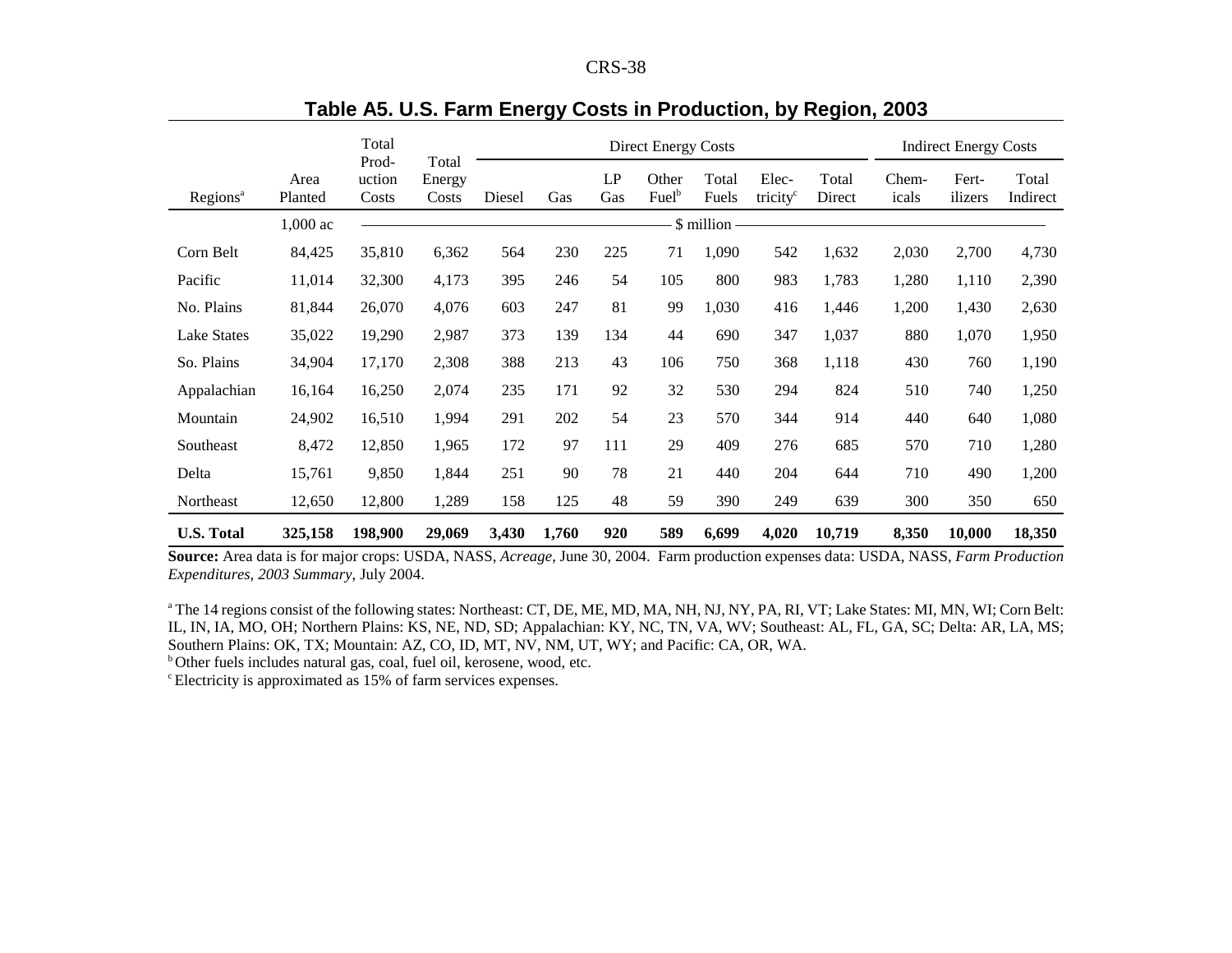| n.<br>N. | $\Omega$ |
|----------|----------|
|----------|----------|

|                      |                                                   |                          |          |     | Direct Energy Costs | <b>Indirect Energy Costs</b> |                |                               |                 |                |                  |                   |
|----------------------|---------------------------------------------------|--------------------------|----------|-----|---------------------|------------------------------|----------------|-------------------------------|-----------------|----------------|------------------|-------------------|
| Regions <sup>a</sup> | <b>Total</b><br><b>Production</b><br><b>Costs</b> | Total<br>Energy<br>Costs | Diesel   | Gas | LP<br>Gas           | Other<br>Fuelb               | Total<br>Fuels | Elec-<br>tricity <sup>c</sup> | Total<br>Direct | Chem-<br>icals | Fert-<br>ilizers | Total<br>Indirect |
|                      |                                                   |                          | Percent- |     |                     |                              |                |                               |                 |                |                  |                   |
| Corn Belt            | 100%                                              | 17.8                     | 1.6      | 0.6 | 0.6                 | 0.2                          | 3.0            | 1.5                           | 4.6             | 5.7            | 7.5              | 13.2              |
| Pacific              | 100%                                              | 12.9                     | 1.2      | 0.8 | 0.2                 | 0.3                          | 2.5            | 3.0                           | 5.5             | 4.0            | 3.4              | 7.4               |
| No. Plains           | 100%                                              | 15.6                     | 2.3      | 0.9 | 0.3                 | 0.4                          | 4.0            | 1.6                           | 5.5             | 4.6            | 5.5              | 10.1              |
| <b>Lake States</b>   | 100%                                              | 15.5                     | 1.9      | 0.7 | 0.7                 | 0.2                          | 3.6            | 1.8                           | 5.4             | 4.6            | 5.5              | 10.1              |
| So. Plains           | 100%                                              | 13.4                     | 2.3      | 1.2 | 0.3                 | 0.6                          | 4.4            | 2.1                           | 6.5             | 2.5            | 4.4              | 6.9               |
| Appalachian          | 100%                                              | 12.8                     | 1.4      | 1.1 | 0.6                 | 0.2                          | 3.3            | 1.8                           | 5.1             | 3.1            | 4.6              | 7.7               |
| Mountain             | 100%                                              | 12.1                     | 1.8      | 1.2 | 0.3                 | 0.1                          | 3.5            | 2.1                           | 5.5             | 2.7            | 3.9              | 6.5               |
| Southeast            | 100%                                              | 15.3                     | 1.3      | 0.8 | 0.9                 | 0.2                          | 3.2            | 2.1                           | 5.3             | 4.4            | 5.5              | 10.0              |
| Delta                | 100%                                              | 18.7                     | 2.5      | 0.9 | 0.8                 | 0.2                          | 4.5            | 2.1                           | 6.5             | 7.2            | 5.0              | 12.2              |
| Northeast            | 100%                                              | 10.1                     | 1.2      | 1.0 | 0.4                 | 0.5                          | 3.0            | 1.9                           | 5.0             | 2.3            | 2.7              | 5.1               |
| U.S. Total           | 100%                                              | 14.6                     | 1.7      | 0.9 | 0.5                 | 0.3                          | 3.4            | 2.0                           | 5.4             | 4.2            | 5.0              | 9.2               |

# **Table A6. Energy Cost Shares of Total Production Costs, by Region, 2003**

**Source:** Area data is for major crops: USDA, NASS, *Acreage*, June 30, 2004. Farm production expenses data: USDA, NASS, *Farm Production Expenditures, 2003 Summary*, July 2004.

a The 14 regions consist of the following states: Northeast: CT, DE, ME, MD, MA, NH, NJ, NY, PA, RI, VT; Lake States: MI, MN, WI; Corn Belt: IL, IN, IA, MO, OH; Northern Plains: KS, NE, ND, SD; Appalachian: KY, NC, TN, VA, WV; Southeast: AL, FL, GA, SC; Delta: AR, LA, MS; Southern Plains: OK, TX; Mountain: AZ, CO, ID, MT, NV, NM, UT, WY; and Pacific: CA, OR, WA.

<sup>b</sup> Other fuels includes natural gas, coal, fuel oil, kerosene, wood, etc.

c Electricity is approximated as 15% of farm services expenses.